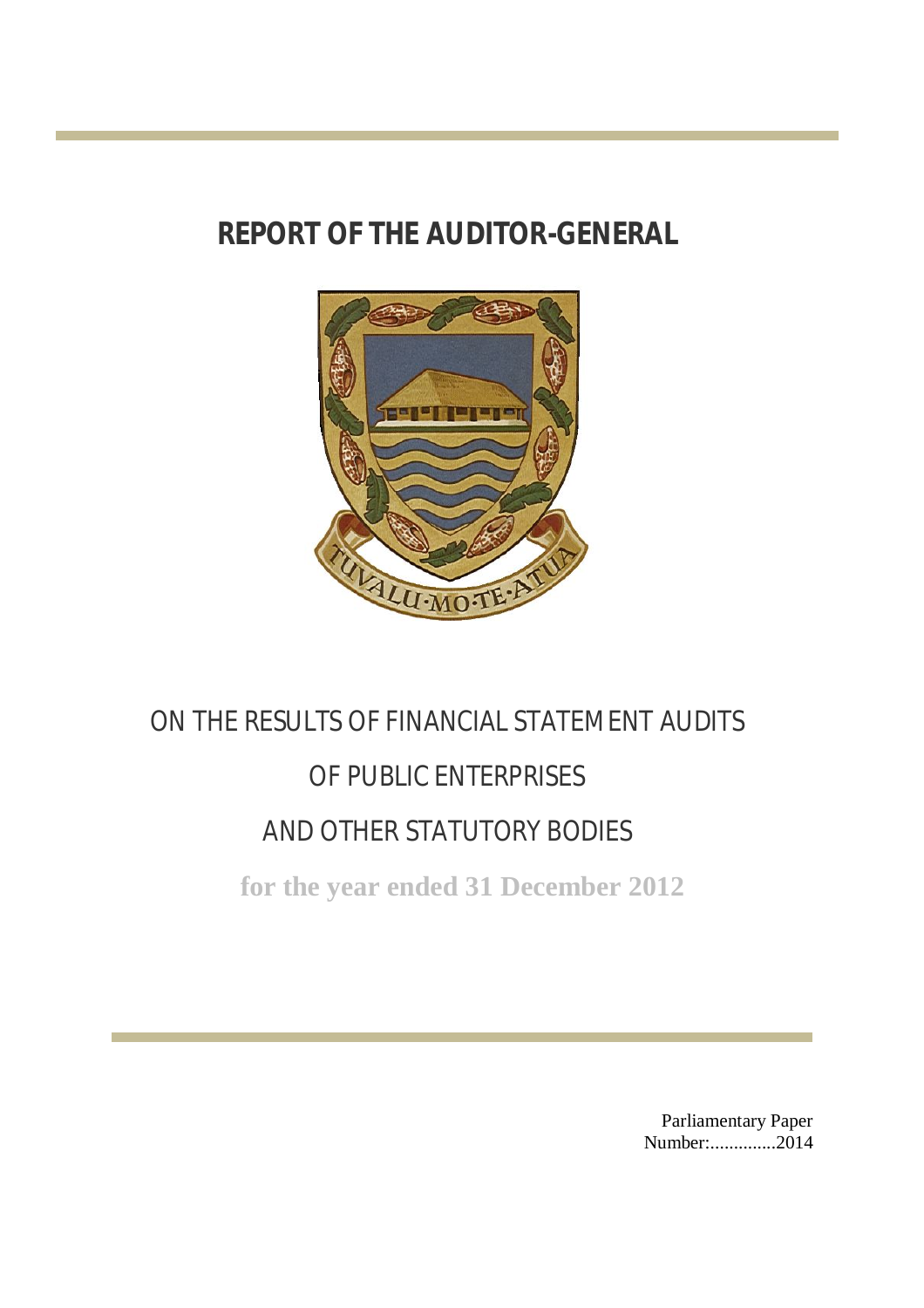

**TUVALU GOVERNMENT** Office of the Auditor-General Private Mail Bag Vaiaku, Funafuti TUVALU *Phone No: +(688) 20131, +(688) 20132 Fax No: +(688) 20133*

Our Reference: 05/05/10 7 April 2014

Honourable Speaker of Parliament Office of the Speaker of Parliament Parliament of Tuvalu Vaiaku

Dear Sir,

#### **REPORT OF THE AUDITOR-GENERAL: ON THE RESULTS OF FINANCIAL STATEMENT AUDITS OF PUBLIC ENTERPRISES AND OTHER STATUTORY BODIES for the year ended 31 December 2012**

I am pleased to present to you my report on the results of Financial Statement Audits of Public Enterprises and other Statutory Bodies. I report to you Honourable Speaker since the House of Parliament is not sitting to present the report as required under section 42 and section 45 of the *Audit Act*. Nineteen (19) bound copies of the report are provided herewith for distribution to all Honourable Members of Parliament.

Appreciate proper arrangement for all purposes, taken to be a document published by order or under the authority of Parliament and proper scrutiny by the Public Accounts Committee.

Sincerely,

Eli Lopati **Auditor-General for Tuvalu** 

Cc: All Honourable Members of Parliament Secretary to Government All heads of Public Enterprises All heads of Statutory Bodies Director of PERMU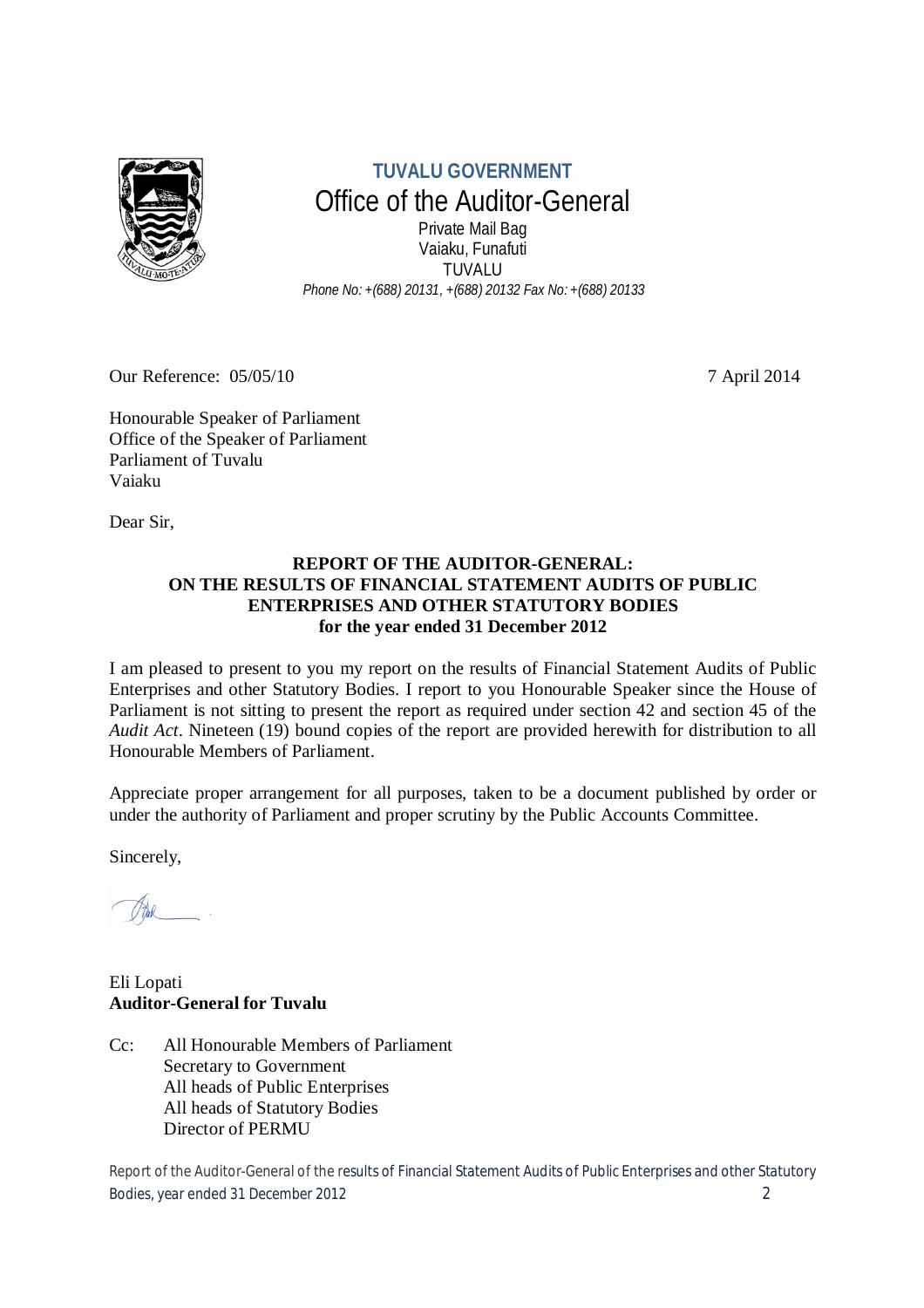### **Table of Contents**

| Accounting Framework Used (including guide for preparation of financial statements) 5        |  |
|----------------------------------------------------------------------------------------------|--|
|                                                                                              |  |
|                                                                                              |  |
| The use of MYOB (Mind Your Own Business) Accounting Software into all Public Enterprises. 10 |  |
|                                                                                              |  |
| Assistance in preparation of financial statements to produce IFRS compliant accounts  14     |  |
|                                                                                              |  |
|                                                                                              |  |
|                                                                                              |  |
|                                                                                              |  |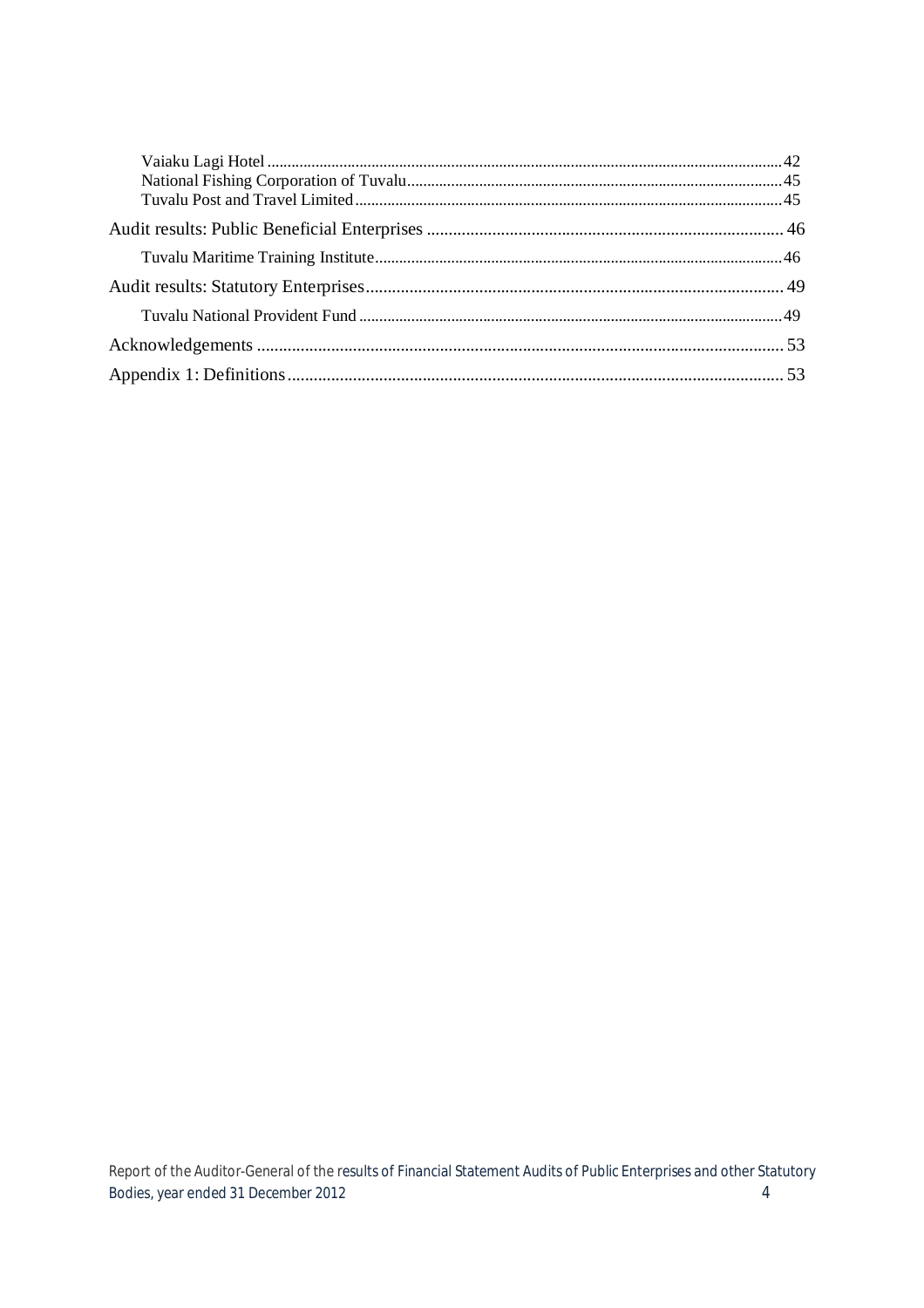### **Introduction**

#### **The format of this report**

This report is tabled under section 42 of the *Audit Act*. Individual audit reports have been issued to each of the entities audited for inclusion in their annual reports (which entities are required to table in Parliament), along with management letters recommending improvements. This report contains a summary of the financial statements which have been audited, the results of the audit, analysis of the movements in the financial statements and commentary on the major issues experienced in each entity.

The report contains recommendations for the Public Accounts Committee and Parliament to consider and act upon.

#### **Auditor-General's Mandate**

The Auditor-General of Tuvalu has the mandate to perform the 2012 audits of the public enterprises under the *Public Enterprises (Accountability and Performance) Act* (PE Act) and the *Public Finance Act*. The mandate for the Tuvalu National Provident Fund is contained in the *Provident Fund Act*.

#### **Accounting Framework Used (including guide for preparation of financial statements)**

The accounting standards used for the preparation of the public enterprises and statutory bodies financial statements were the International Financial Reporting Standards (IFRS). IFRS is required under section 6.2.1(a) of the PE Act. The Office of the Auditor-General (OAG) considers the usage of IFRS to be appropriate for entities audited.

The Ministry of Finance and Economic Development is responsible for the development of the reporting format required for annual and quarterly reports of PEs as per Schedule 6 of the PE Act

#### **Auditing Standards Used**

The auditing standards used in the performance of the financial statement audits were the International Standards for Supreme Audit Institutions (ISSAI). The audit approach is risk based and is considered to be compliant with the ISSAIs.

#### **Types of Audit Opinions Issued**

The objective of the financial statement audit is to present an opinion on whether the financial statements present a true and fair view. The OAG in compliance with the ISSAI issues audit opinions on the financial statements presented for audit. The types of audit opinions which can be issued are:

- Unqualified: In our opinion the financial statements do present a true and fair view.
- Qualified except for: In our opinion except for the matters noted in the qualification paragraph the financial statements present a true and fair view.
- Qualified adverse: In our opinion the financial statements do not present a true and fair view.
- Qualified disclaimer: We are unable to form an opinion whether the financial statements present a true and fair view.
- Unqualified with an emphasis of matter (EOM) paragraph: In our opinion the financial statements do present a true and fair view. Emphasis is drawn to a certain disclosure within the financial statements which we consider important to the user.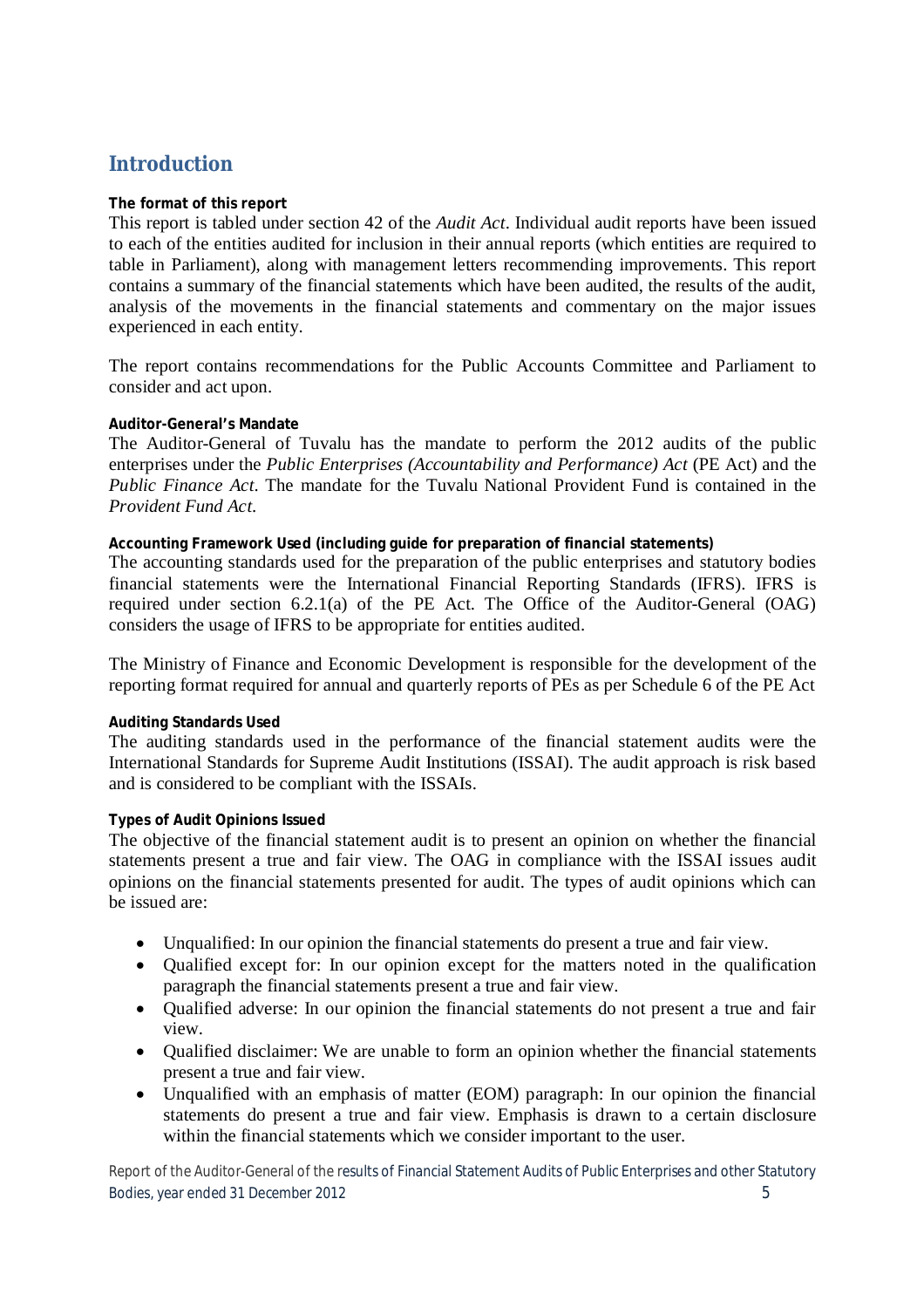Unqualified with an other matter paragraph: In our opinion the financial statements do present a true and fair view, however, users' attention is drawn to a matter relevant to their understanding of the audit of the financial statements or the audit report.

| <b>Entity</b>  | 2012 type of audit opinion | 2011 Audit Opinion              |
|----------------|----------------------------|---------------------------------|
| <b>NBT</b>     | Unqualified                | Unqualified                     |
| <b>DBT</b>     | Unqualified                | Unqualified                     |
| <b>TEC</b>     | Qualified (except for)     | Qualified (except for) with EOM |
| <b>TPB</b>     | Unqualified with EOM       | Unqualified with EOM            |
| <b>TTC</b>     | Unqualified with EOM       | Unqualified with EOM            |
| VLH            | Qualified (except for)     | Unqualified                     |
| <b>NAFICOT</b> | Not performed              | Not performed                   |
| <b>TPTL</b>    | Not performed.             | Not applicable.                 |
| <b>TMTI</b>    | Qualified (except for)     | Qualified (except for)          |
| <b>TNPF</b>    | Unqualified                | Unqualified                     |

**Summary of Audit Opinions Issued**

Additional detail surrounding the qualifications and emphasis of matter (EOM) paragraphs can be found at the individual audit results section in this report.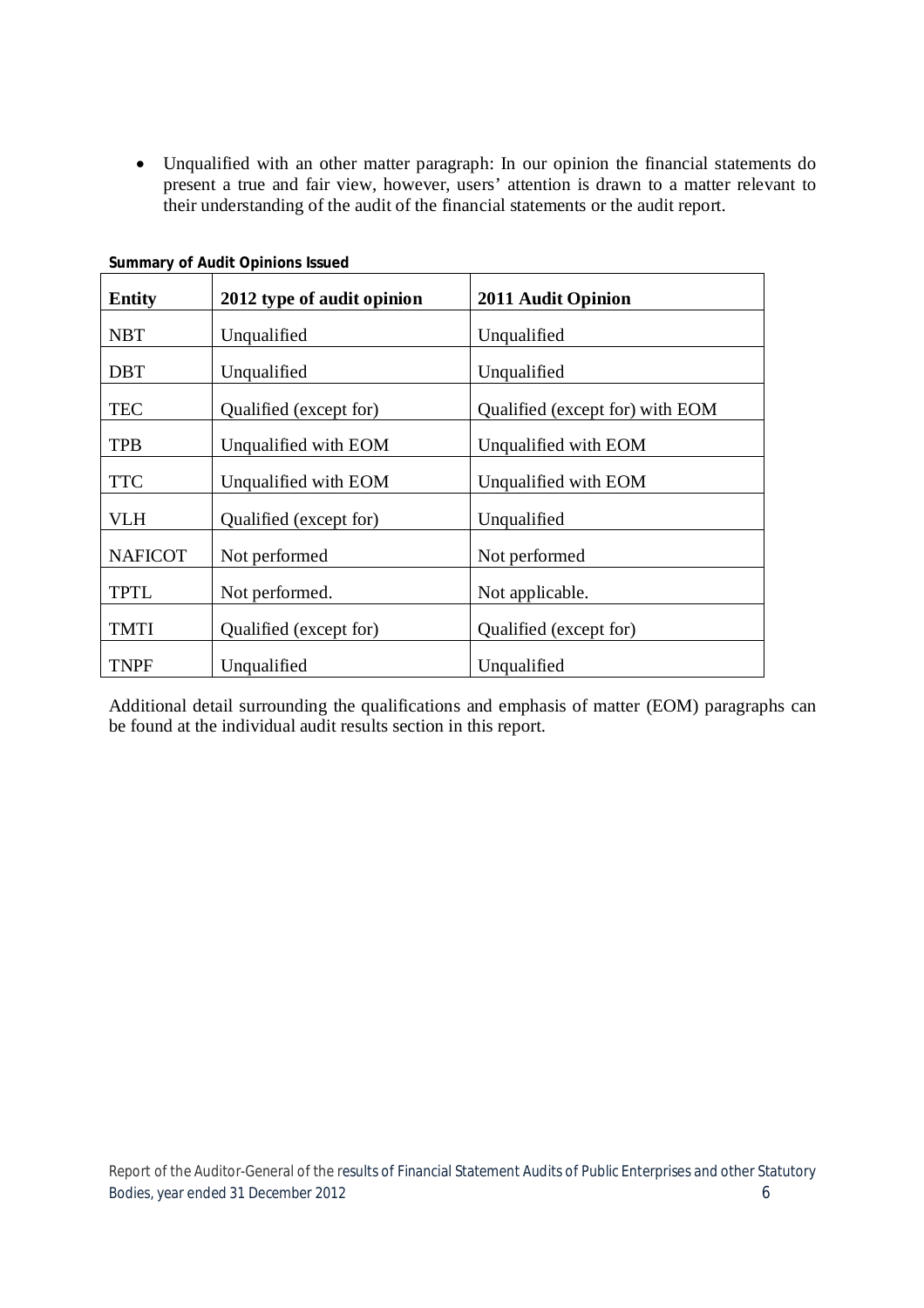### **Listing of all audit recommendations from report and their page number**

**Recommendation 1**: That the TMTI, TPTL and NAFICOT compile all outstanding annual reports and submit these reports for tabling in Parliament. Additionally we recommend that the PERMU takes an active role in monitoring and follow up of the public enterprises who have not submitted annual reports in a timely manner. Tabling of the annual reports in Parliament makes the public enterprises and statutory entities accountable to the public of Tuvalu. If the annual reports are not tabled in a timely manner or at all, the public have no way to assess the performance and financial situation of these entities. ......................................................................12 **Recommendation 2:** That a change is made to the PE Act requiring PEs to submit their annual reports (with audited financial statements) on or before 30 April to Parliament and that with the submission the reports become public documents. Otherwise, given the low frequency and inconsistency of Parliament sitting days, completed annual reports are only tabled and made public up to 12 months after the end of the financial year. This is considered unacceptable........12 **Recommendation 3:** That the discussing of issues contained in the management letter is performed at Board level and the streamlined signing process is continued and improved for the 2013 audits..........................................................................................................................................12 **Recommendation 4:** The Public Enterprise should request the respective directors to refund the allowances paid during the year to the PEs. Going forward the PEs should ensure that no allowances are paid to board of directors who hold public office including Members of Parliament, Public Servants or Constitutional Officers. ..................................................................13 **Recommendation 5:** That the process of applying for and receiving payments for CSOs in the PE Act is adhered to and that there is formal documentation of the CSO agreements. Public Trading Enterprises (PTE) should discontinue unprofitable operations if they are not receiving compensation under a CSO................................................................................................................13 **Recommendation 6**: That PERMU actively follow up Public Enterprises on their reporting requirements. This includes quarterly reporting, corporate plan reporting, annual accounts submission and also monitoring progress that is being made by the Public Enterprises on the management letter recommendations................................................................................................13 **Recommendation 7**: That PERMU draft performance measures for each Public Enterprise to be prescribed by the relevant Minister responsible for each PTE. The measures should be communicated with the PTEs and PERMU should monitor the PTE's performance against these measures..............................................................................................................................................14 **Recommendation 8:** That the entities work towards ensuring that their 2013 accounts are IFRS compliant and compliant with the required reporting format. Additionally we recommend that the required reporting format is updated by PERMU and re-issued to ensure the model accounts contained are in compliance with IFRS. When the reporting requirements are updated, training to communicate the new requirements should be run with the entities' accountants.........................14 **Recommendation 9:** That the entities continue to expand their usage of MYOB while phasing out their paper based or excel based ledgers. Additionally we recommend that the most knowledgeable users of MYOB in each entity meet with each other regularly to discuss efficiencies, any new techniques or issues so that knowledge and identified efficiencies are shared...................................................................................................................................................14 **Recommendation 10:** That the Public Enterprises should make assessments about likelihood of customers making repayment and only offer credit if appropriate, closely monitor their receivables, discuss receivables every board meeting, send reminder notices, make follow up phone calls to their debtors and commence legal action against long term debtors using either the Attorney-General's Office or the People's lawyer...........................................................................15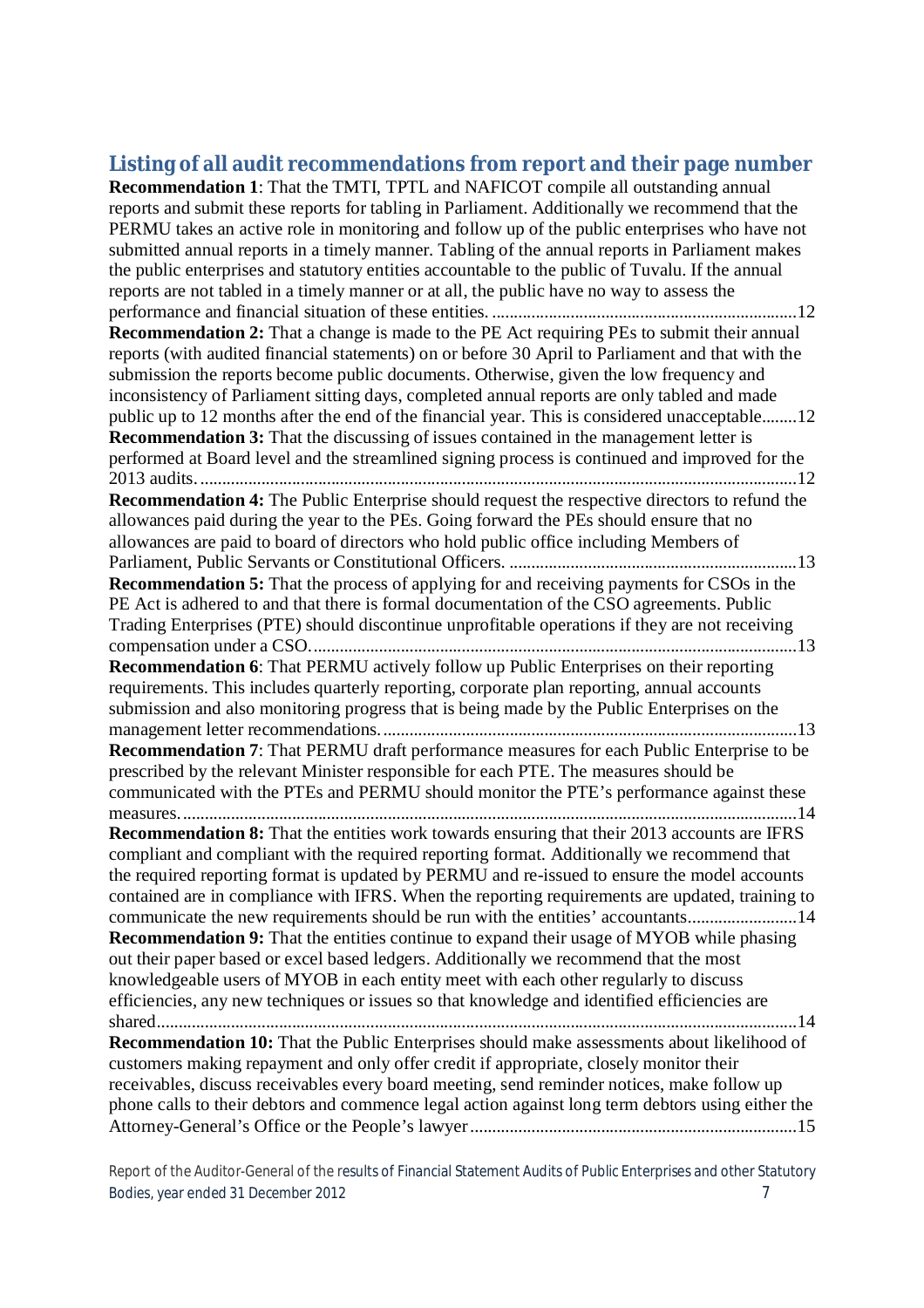**Recommendation 11:** That TTC and TPB are recapitalised, other measures are taken to ensure that adequate working capital is present in each of the entities and that management take an active role in the management of working capital. Review of the pricing of goods and services, collection of debts owed, proper recording of receivables as well as management and forecasting for future outflows should be performed by the entities in an attempt to improve their cash position................................................................................................................................................16 **Recommendation 12:** That management of each of the entities with going concern issues implements change to ensure that they are able to continue as a going concern. This includes increasing the prices of their goods and services, discontinuing unprofitable goods and services, requesting formal Community Service Obligation payments from the GoT for unprofitable segments which are required to be delivered and being more stringent with debtors (both collection and approval).....................................................................................................................17 **Recommendation 13:** That entities perform regular stock counts during the year, using registers updated for purchases and disposals during the year. The results should be used to update their respective accounting systems. These counts could also be used to monitor theft and consumption statistics in order to further plan and budget. .............................................................17 At the end of the year, entities should perform a full stocktake using the asset register as a base. A report on the missing assets and stock take should be compiled and the report should be approved by the Board of Directors. .................................................................................................17 Stocktake procedures should be documented, including: regularity of the count, how to conduct a stocktake, independence requirements, how to compile a countsheet, what to do if an asset is located which is not on the register, what to do if an asset on the register is unable to be located, report signoff and recommendations.................................................................................................17 **Recommendation 14:** That the entities take active measures to resolve the issues raised in the management letters. These measures should involve management reporting to the board of directors every meeting on the progress to resolve the findings, making plans to prioritise and resolve findings and requesting for assistance/ advice from the OAG or PERMU when they are unsure how to proceed........................................................................................................................20 **Recommendation 15:** The amounts owing and owed between the GoT and entities should be settled as soon as possible. Any loan arrangement should be formally documented. Interest charges should be levied on the GoT by the entities on outstanding payables, and vice versa.....21 **Recommendation 16:** Entities should ensure that they correctly account for in kind donations received. The pricing of the goods or services sold by the entities should take into account depreciation charges against any in kind assets donated to the entity to ensure that their business model remains viable if or when donations cease. Assets provided free of charge should be maintained and kept in a usable state. ...............................................................................................21 **Recommendation 17:** That each entity creates a fraud policy, which is explained and is accessible to each employee of the entity. The OAG has provided model fraud policies on request, however, we have not seen any implemented.....................................................................21 **Recommendation 18:** The public enterprises and TNPF should document detailed policies and procedures for their day to day functions. This will assist to ensure that a consistently high level of service is delivered.........................................................................................................................21 **Recommendation 19:** The financial institutions should continue to perform loan grading activities regularly and accurately. This will minimise exposure to unknown credit risks and will assist in assessing creditworthiness of established customers.........................................................22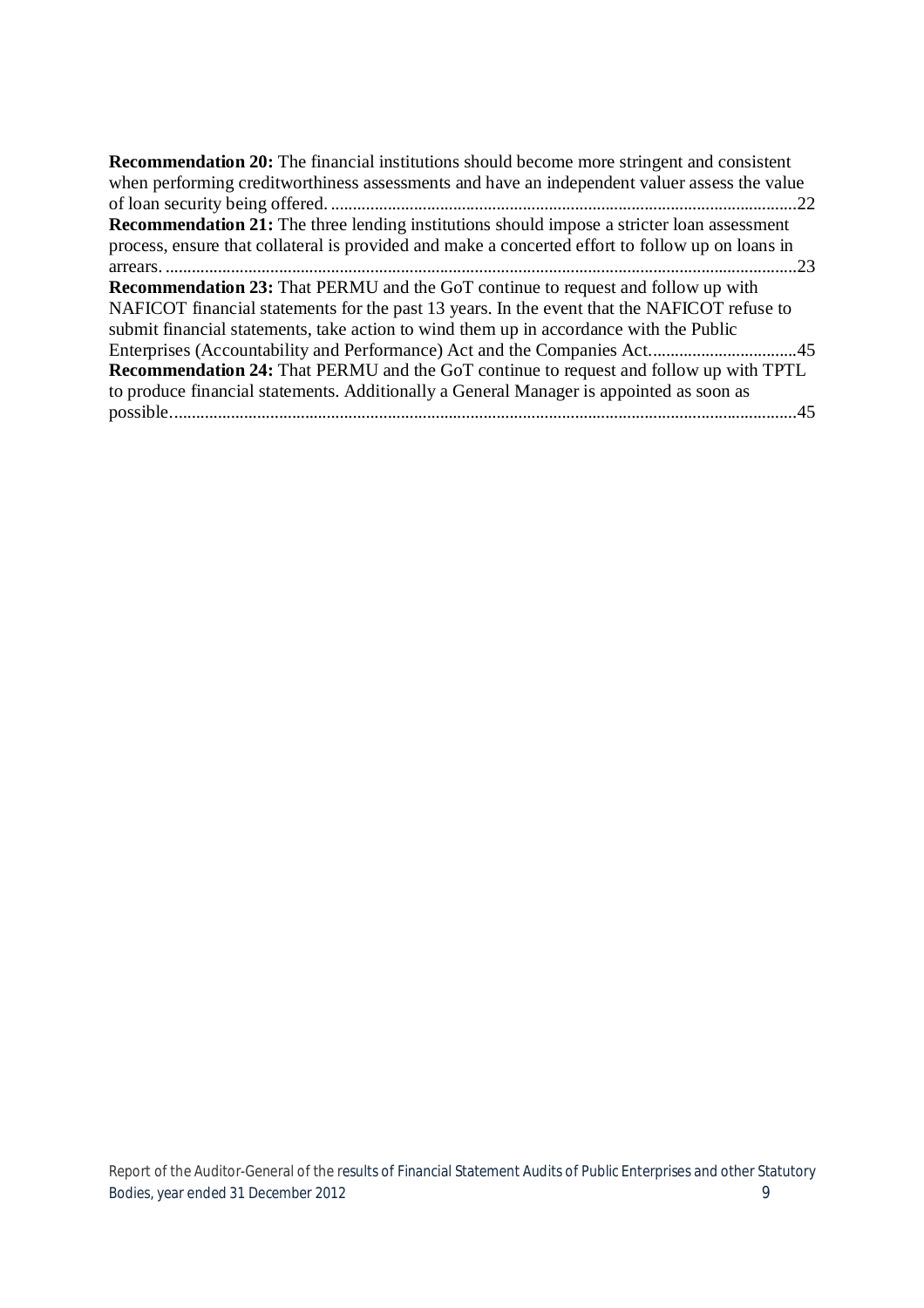### **The monitoring environment of the Public Enterprises**

#### **The Public Enterprise (Performance and Accountability) Act**

The PE Act specifies Government of Tuvalu (GoT) requirements and responsibilities in relation to the public enterprises. Prior to enactment of the PE Act, each public enterprise was governed by its own individual Act of incorporation. The individual Acts of incorporation are still in force. However, in the event of inconsistencies between the individual Act of incorporation and the PE Act, the PE Act is considered the dominant Act. The entities considered public enterprises which fall under the PE Act are:

- National Bank of Tuvalu (NBT);
- Development Bank of Tuvalu (DBT);
- Tuvalu Telecommunications Corporation (TTC);
- Vaiaku Lagi Hotel (VLH);
- Tuvalu Electricity Corporation (TEC);
- National Fishing Corporation of Tuvalu (NAFICOT);
- Tuvalu Philatelic Bureau (TPB);
- Tuvalu Post and Travel Limited (TPTL); and
- Tuvalu Maritime Training Institute (TMTI).

The overall aim of the PE Act is to ensure that all public enterprises conduct their operations in a commercial manner, thereby reducing the GoT's ability to influence business decisions. The PE Act removes GoT representatives from boards (except under limited circumstances) and seeks to reduce expectations of GoT financial support.

Under the PE Act, the Auditor-General, at the request of the shareholding Minister or the Secretary of Finance, can carry out a performance audit on any public enterprise. In carrying out this task, the Auditor-General has been empowered to enter the premises and take copies of required documents. For transparency purposes, the PE Act also requires public enterprises to submit annual corporate plans and financial statements and accounts to Ministry of Finance and Economic Development.

#### **The Public Enterprise Reform and Monitoring Unit**

The PE Act creates the Public Enterprise Reform and Monitoring Unit (PERMU) to monitor the performance of all public enterprises on behalf of the shareholding ministers and advise these ministers with respect to the GoT's investment in public enterprises. This provides for a coordinated approach to monitoring public enterprise performance.

#### **The use of MYOB (Mind Your Own Business) Accounting Software into all Public Enterprises**

Except for the Tuvalu Electricity Corporation who already had a computerised accounting system in place, the public enterprises have been provided with Mind Your Own Business Accounting software. The public enterprises are using the software to varying degrees.

#### **Stipulation of Community Service Obligations and process to be followed**

The PE Act requires that Community Service Obligations (CSO) of the public enterprises follow a stringent process stipulated in part III and IV of the PE Act. This is attempting to distance the public enterprises from the GoT to ensure that they are acting in the interest of making a profit, rather than providing services to the GoT.

Report of the Auditor-General of the results of Financial Statement Audits of Public Enterprises and other Statutory Bodies, year ended 31 December 2012 10 and the state of the state of the state of the state of the state of the state of the state of the state of the state of the state of the state of the state of the state of the state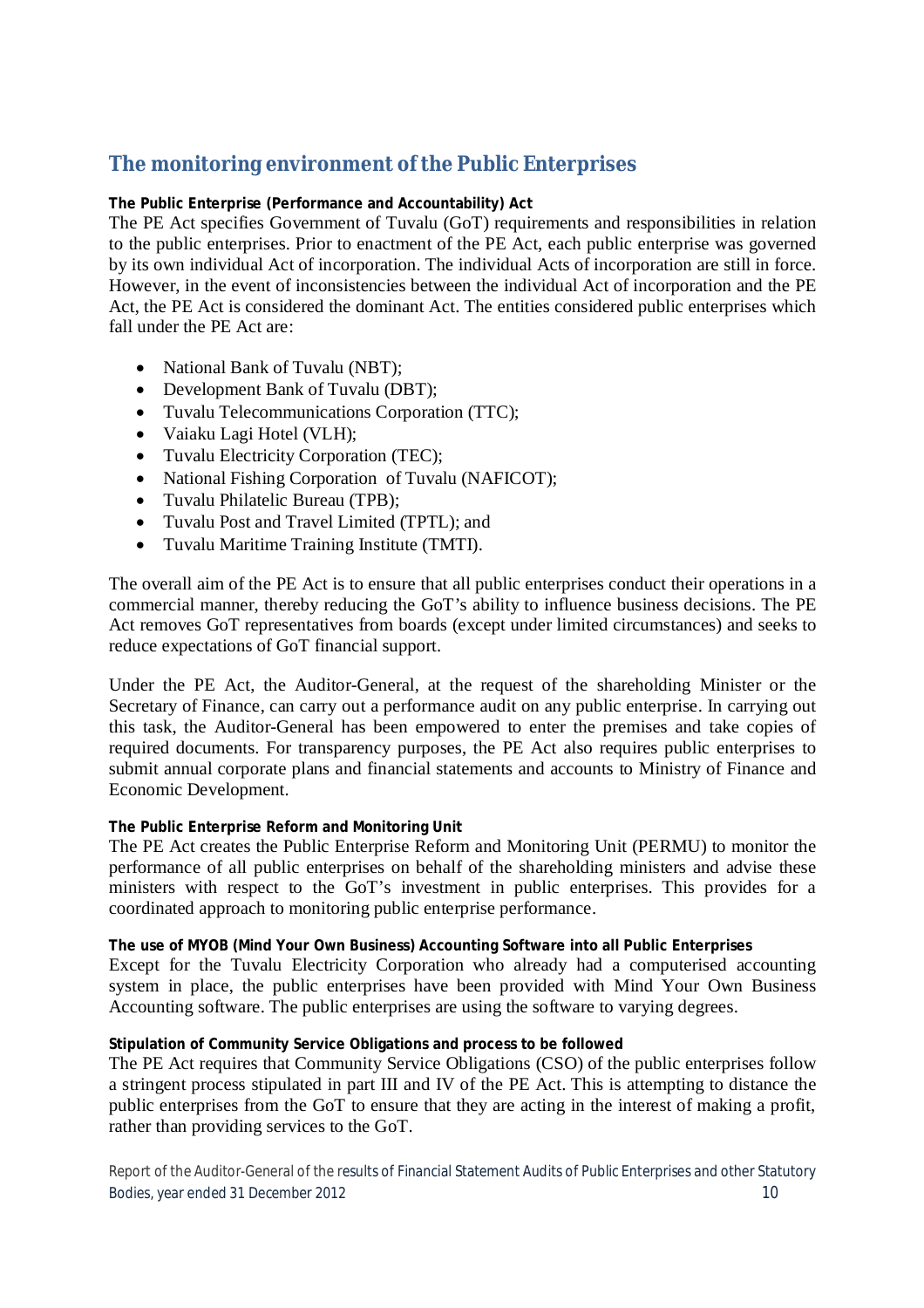#### **Independence of Board of Directors**

The board of directors are required to be independent of the GoT. No Member of Parliament, public servant or Constitutional officer is permitted to be appointed as a director unless Cabinet certify that it is in the national interest and the appointee has skills and experience which cannot be found elsewhere.

### **Common Issues with the Public Enterprises and Statutory Bodies**

#### **Annual reports not tabled in Parliament in a timely manner**

The 2011 audit report noted the lack of annual reports which were tabled into Parliament. There has been an improvement through the 2012 year, with all PEs except NAFICOT, TPTL and TMTI getting up to date with their reporting requirements.

Under both the *Public Finance Act* and the PE Act, annual reports of the public enterprises and statutory bodies, including financial statements, audit reports, report on operations and reports by the board of directors are to be tabled in Parliament 4 months after their annual reporting date. None of the public enterprises were able to table their annual reports in Parliament by this due date. While the tabling of annual reports is encouraging, the timeliness still needs to be improved.

| <b>Annual reports (including Financial Statements) for</b><br><b>Statutory Bodies and Corporations tabled in</b> |      |      |      |      |      |  |  |  |  |  |  |  |
|------------------------------------------------------------------------------------------------------------------|------|------|------|------|------|--|--|--|--|--|--|--|
| <b>Parliament</b>                                                                                                |      |      |      |      |      |  |  |  |  |  |  |  |
| <b>Name</b>                                                                                                      | 2008 | 2009 | 2010 | 2011 | 2012 |  |  |  |  |  |  |  |
| NBT                                                                                                              |      |      |      |      |      |  |  |  |  |  |  |  |
| <b>DBT</b>                                                                                                       |      |      |      |      |      |  |  |  |  |  |  |  |
| <b>TTC</b>                                                                                                       |      |      |      |      |      |  |  |  |  |  |  |  |
| <b>TEC</b>                                                                                                       |      |      |      |      |      |  |  |  |  |  |  |  |
| <b>TNPF</b>                                                                                                      |      |      |      |      |      |  |  |  |  |  |  |  |
| <b>VLH</b>                                                                                                       |      |      |      |      |      |  |  |  |  |  |  |  |
| <b>TMTI</b>                                                                                                      |      |      |      |      | ×    |  |  |  |  |  |  |  |
| <b>TPB</b>                                                                                                       |      |      |      |      |      |  |  |  |  |  |  |  |
| <b>NAFICOT</b>                                                                                                   | ×    | ×    | x    | ×    | ×    |  |  |  |  |  |  |  |
| TPTI                                                                                                             | n/a  | n/a  | n/a  | n/a  | ×    |  |  |  |  |  |  |  |

Note: TPTL was created by legislation in late 2012. No reporting is required prior to 2012 for TPTL.

Annual reports are necessary to highlight the operations of the organisation during the year. They should include achievements and progress against milestones in each entity's corporate plan. The Public Enterprises should be reporting against key performance indicators and be justifying their performance. Without a reporting mechanism in place there is a lack of accountability.

The PE Act requires that the PERMU perform monitoring functions of the public enterprises. The guidelines for the annual reports and the requirements are stipulated in the reporting guidelines for public enterprises, issued by the Ministry of Finance and Economic Development.

Report of the Auditor-General of the results of Financial Statement Audits of Public Enterprises and other Statutory Bodies, year ended 31 December 2012 11 and the state of the state of the state of the state of the state of the state of the state of the state of the state of the state of the state of the state of the state of the state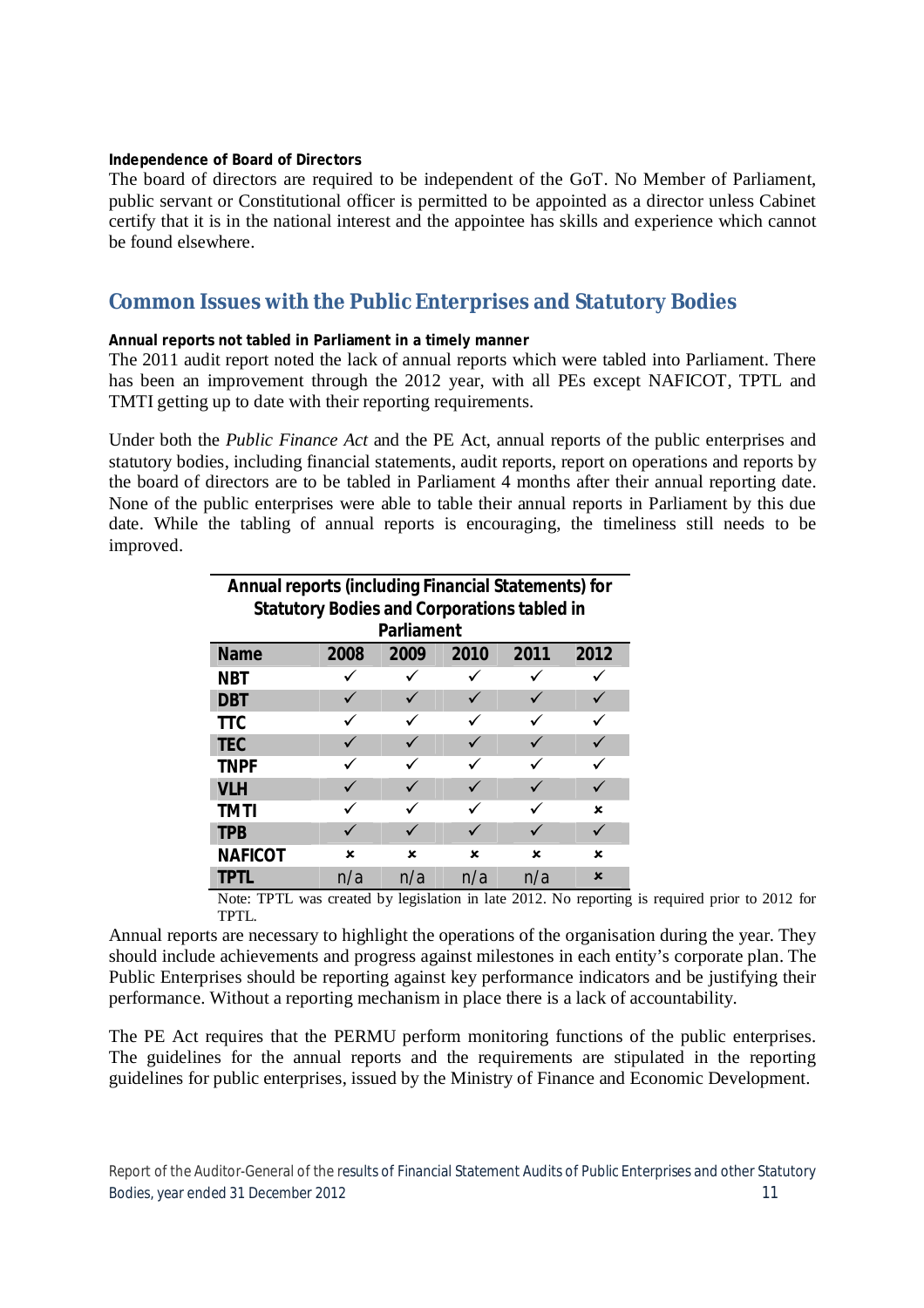*Recommendation 1: That the TMTI, TPTL and NAFICOT compile all outstanding annual reports and submit these reports for tabling in Parliament. Additionally we recommend that the PERMU takes an active role in monitoring and follow up of the public enterprises who have not submitted annual reports in a timely manner. Tabling of the annual reports in Parliament makes the public enterprises and statutory entities accountable to the public of Tuvalu. If the annual reports are not tabled in a timely manner or at all, the public have no way to assess the performance and financial situation of these entities.*

#### **Annual reporting timelines**

Annual reports for public enterprises are required in the PE Act to be tabled in Parliament before 30 April the following year. The annual reports are required to contain the financial statements and audit reports. Given Parliament normally sits in March/ April, this deadline is quite tight. Annual reports should be drafted before the end of the year to enable prompt tabling after the completion of the audit process.

*Recommendation 2: That a change is made to the PE Act requiring PEs to submit their annual reports (with audited financial statements) on or before 30 April to Parliament and that with the submission the reports become public documents. Otherwise, given the low frequency and inconsistency of Parliament sitting days, completed annual reports are only tabled and made public up to 12 months after the end of the financial year. This is considered unacceptable.* 

#### **Audit signing process**

A new process to ensure timely signing and communication of the issues in the management letter was instigated during the 2011 audits. Boards were requested to invite the OAG to a special board meeting to discuss the financial statements with the OAG. The Board would then sign the financial statements and representation letter. During the same Board meeting the OAG would sign the audit opinion and leave a copy with the public enterprise. This process aimed to decrease the delay in the completion of the audits. This process was successful in 2012 and will continue to be implemented in future audits. During the board meetings the OAG also took the opportunity to explain the issues contained in the management letter.

*Recommendation 3: That the discussing of issues contained in the management letter is performed at Board level and the streamlined signing process is continued and improved for the 2013 audits.*

#### **PE director's payments**

The PE Act states that directors holding positions in the public offices including members of parliament, public servants or Constitutional officers are not entitled to remuneration or other benefits.

We noted in the 2012 audits that some directors of the following public enterprises are public servants who are not entitled to remuneration or other benefits, however, had been paid director's allowances:

- Tuvalu Electricity Corporation
- Tuvalu Maritime Training Institute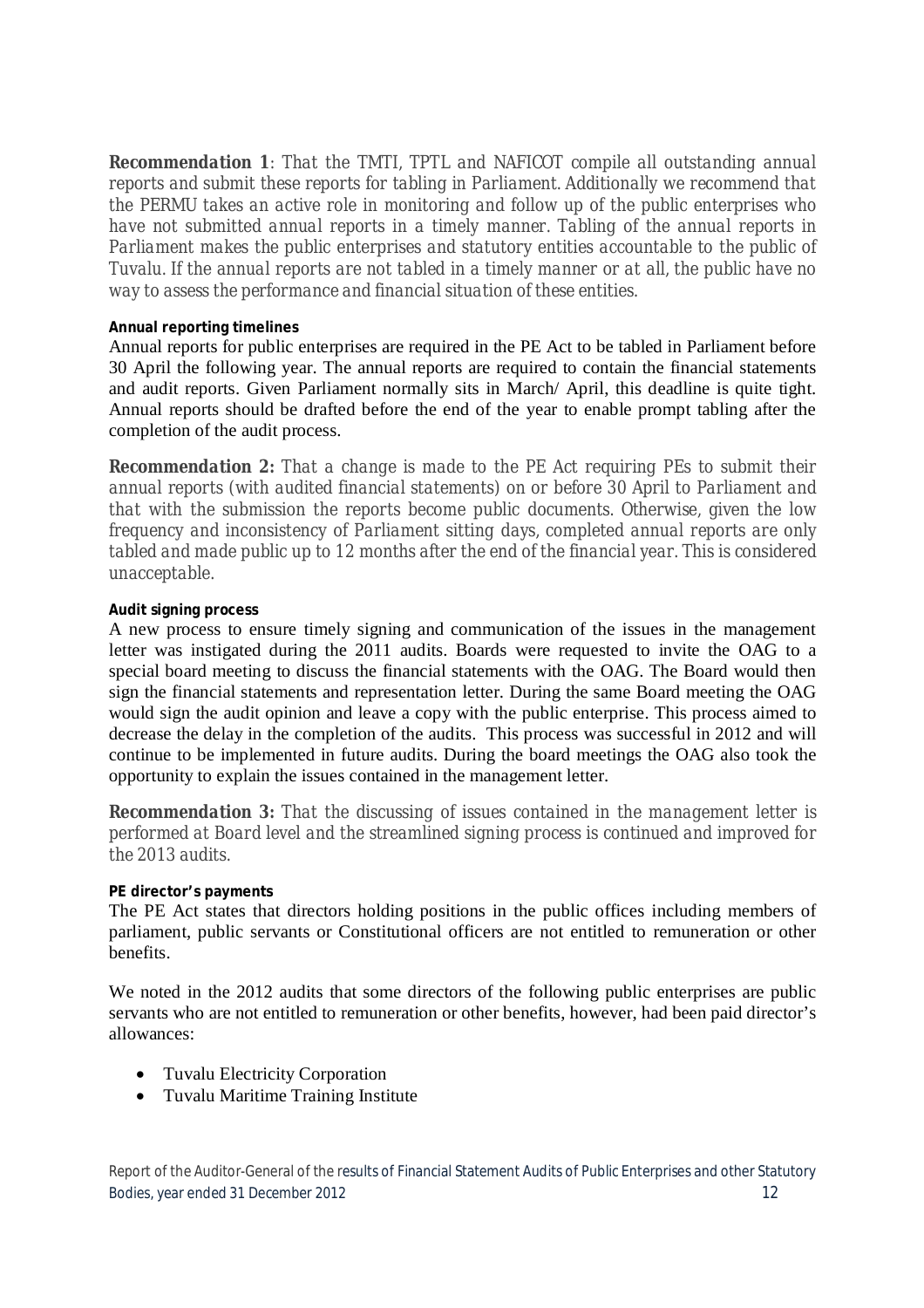The payment of allowance to directors of PEs who also hold positions in the public office is not in compliance with the requirements of the PE Act.

*Recommendation 4: The Public Enterprise should request the respective directors to refund the allowances paid during the year to the PEs. Going forward the PEs should ensure that no allowances are paid to board of directors who hold public office including Members of Parliament, Public Servants or Constitutional Officers.*

#### **No Formal Community Service Obligations in place**

The PE Act requires that the principal objective of every Public Trading Enterprise (PTE) shall be to operate as a successful business; be as profitable and efficient as comparable businesses that are not owned by the State; and meet any community service obligation (CSO). A CSO is the provision of a good or service by a PTE to a consumer or user on any terms other than normal commercial terms applying from time to time. Full definitions are contained in Appendix 1 to this report.

CSOs are required to have a formal agreement between the GoT and the PTE and are required to be tabled in Parliament and disclosed in the PTE's financial statements.

During the audits, we found that there were no formal CSOs in place, however, payments had been made to the PTEs for CSOs as well as PTEs providing services which were unprofitable and not in line with their principle objectives.

*Recommendation 5: That the process of applying for and receiving payments for CSOs in the PE Act is adhered to and that there is formal documentation of the CSO agreements. Public Trading Enterprises (PTE) should discontinue unprofitable operations if they are not receiving compensation under a CSO.*

#### **PERMU strengthening and monitoring**

The PERMU's role is to provide support to the public enterprises as well as play a monitoring role. PERMU's full role as described by the PE Act is contained in Appendix 1 of this report. The PERMU requires further strengthening and improvement in order to effectively monitor the public enterprises.

*Recommendation 6: That PERMU actively follow up Public Enterprises on their reporting requirements. This includes quarterly reporting, corporate plan reporting, annual accounts submission and also monitoring progress that is being made by the Public Enterprises on the management letter recommendations.* 

#### **Performance Measures to be defined.**

The individual Acts of establishment for each PTE require that their annual reports include details of the financial performance and effectiveness of the entity as judged by performance measures that are relevant to the their sector of the Tuvalu economy and are prescribed by the Minister by notice. No performance measures have been prescribed by the Minister for the PTEs. The PTEs currently do not report against any performance measures in their annual reports.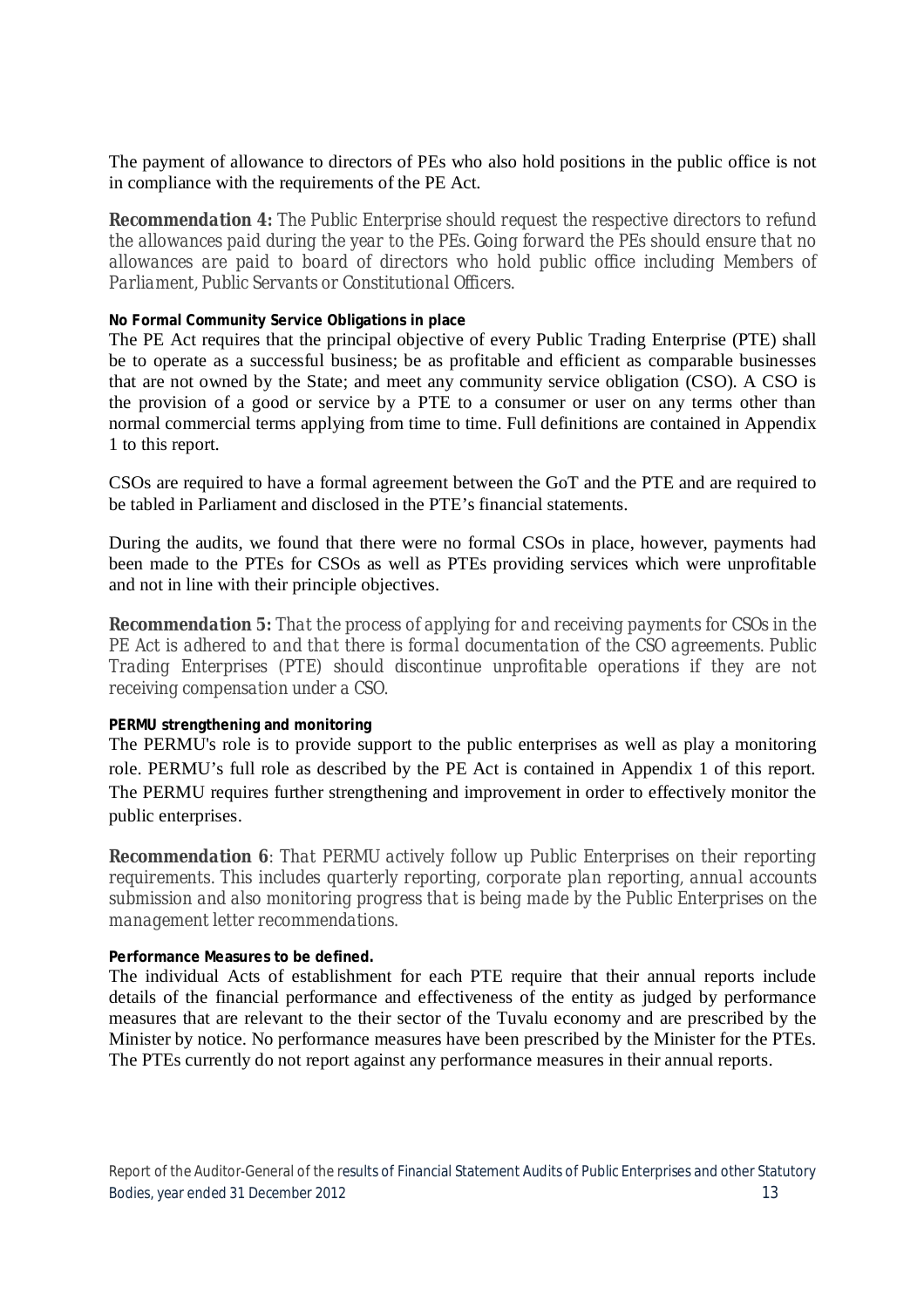*Recommendation 7: That PERMU draft performance measures for each Public Enterprise to be prescribed by the relevant Minister responsible for each PTE. The measures should be communicated with the PTEs and PERMU should monitor the PTE's performance against these measures.*

#### **Assistance in preparation of financial statements to produce IFRS compliant accounts**

Most of the entities were reliant on the OAG to assist in the production of IFRS compliant accounts. The entities have been provided with a template and guidance over the past audits which are being used to a limited extent, however, significant re-work was required to ensure compliance. The Ministry of Finance and Economic Development under the PE Act has issued a required reporting format on financial statements of the Public Enterprises as well as model accounts. On audit review it was found the model accounts needed to be updated before they were compliant with IFRS. The following table shows our rating of the entities ability to compile IFRS compliant accounts, without audit assistance:

|                                 |  |  |  | NBT DBT TEC TPB TTC VLH TNPF TMTI |  |
|---------------------------------|--|--|--|-----------------------------------|--|
| Rating 0% 0% 0% 40% 0% 0% 0% 0% |  |  |  |                                   |  |

*Recommendation 8: That the entities work towards ensuring that their 2013 accounts are IFRS compliant and compliant with the required reporting format. Additionally we recommend that the required reporting format is updated by PERMU and re-issued to ensure the model accounts contained are in compliance with IFRS. When the reporting requirements are updated, training to communicate the new requirements should be run with the entities' accountants.* 

#### **MYOB usage**

Audit observed the under usage of the MYOB accounting package within the entities. Supplementary spreadsheets which are liable to keystroke errors and which do not have system controls are being used. Accounting packages are considered to be more efficient and effective compared with excel or manual accounting, with less manual errors being made due to system controls. The following table shows our rating of each entities usage of their accounting software:

|                                      |  |  |  | NBT DBT TEC TPB TTC VLH TNPF TMTI |  |
|--------------------------------------|--|--|--|-----------------------------------|--|
| Rating 40% 40% 60% 0% 20% 0% 80% 40% |  |  |  |                                   |  |

*Recommendation 9: That the entities continue to expand their usage of MYOB while phasing out their paper based or excel based ledgers. Additionally we recommend that the most knowledgeable users of MYOB in each entity meet with each other regularly to discuss efficiencies, any new techniques or issues so that knowledge and identified efficiencies are shared.*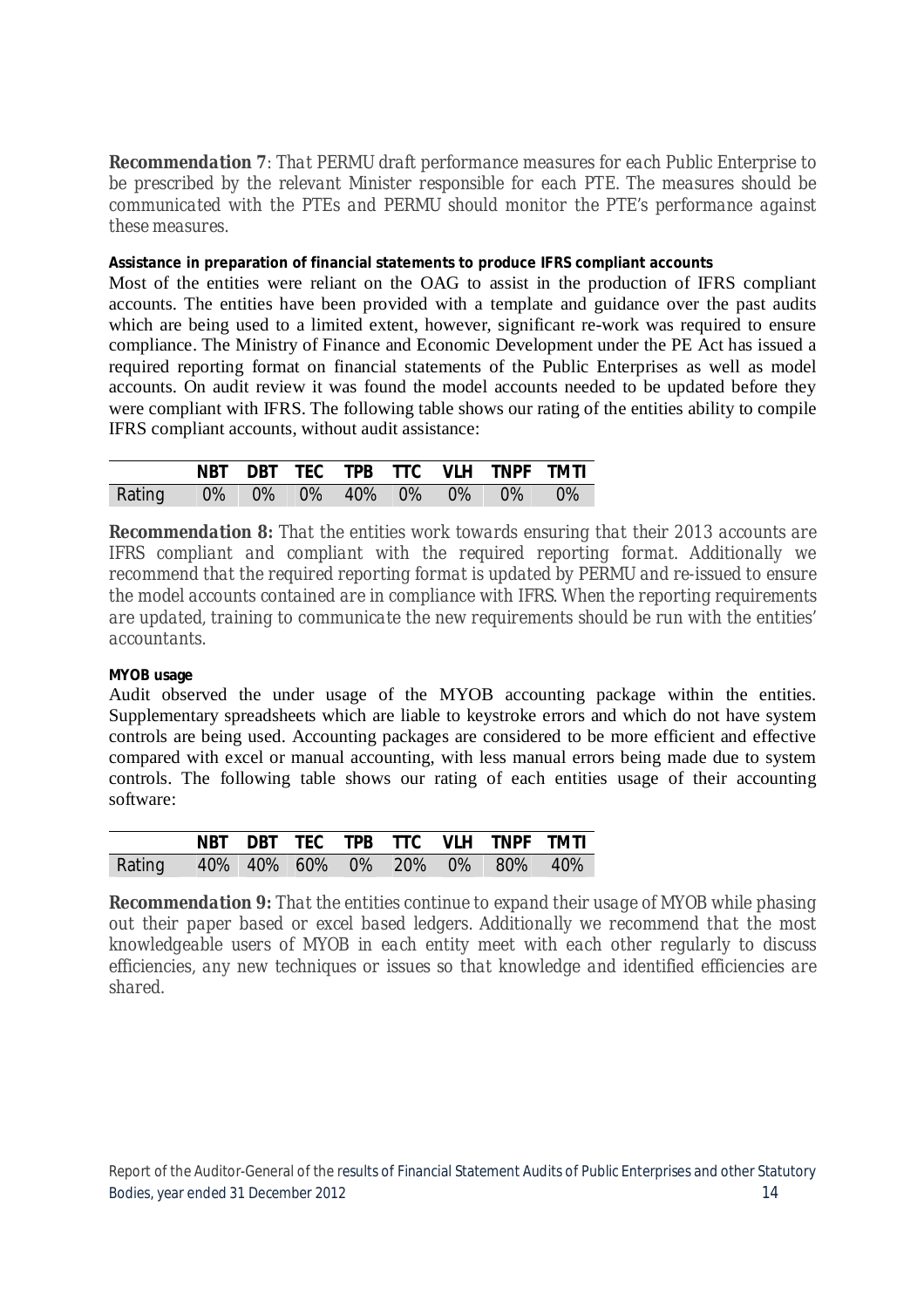#### **Recovery of debtors**



**Allowance for credit impairment as a percentage of total loans for the non-financial institutions of Tuvalu**

Apart from the Tuvalu Philatelic Bureau and the Tuvalu Telecommunications Corporation, the provision for doubtful debts as percentage of total receivables for the non-financial entities is above 52%. In other words, for every \$1 owed to the entities, they can expect to recover less than 48 cents. This has a great impact on cash flow and also going concern. Note that NAFICOT and TPTL have been excluded as they have not submitted financial statements for audit in 2012.

*Recommendation 10: That the Public Enterprises should make assessments about likelihood of customers making repayment and only offer credit if appropriate, closely monitor their receivables, discuss receivables every board meeting, send reminder notices, make follow up phone calls to their debtors and commence legal action against long term debtors using either the Attorney-General's Office or the People's lawyer*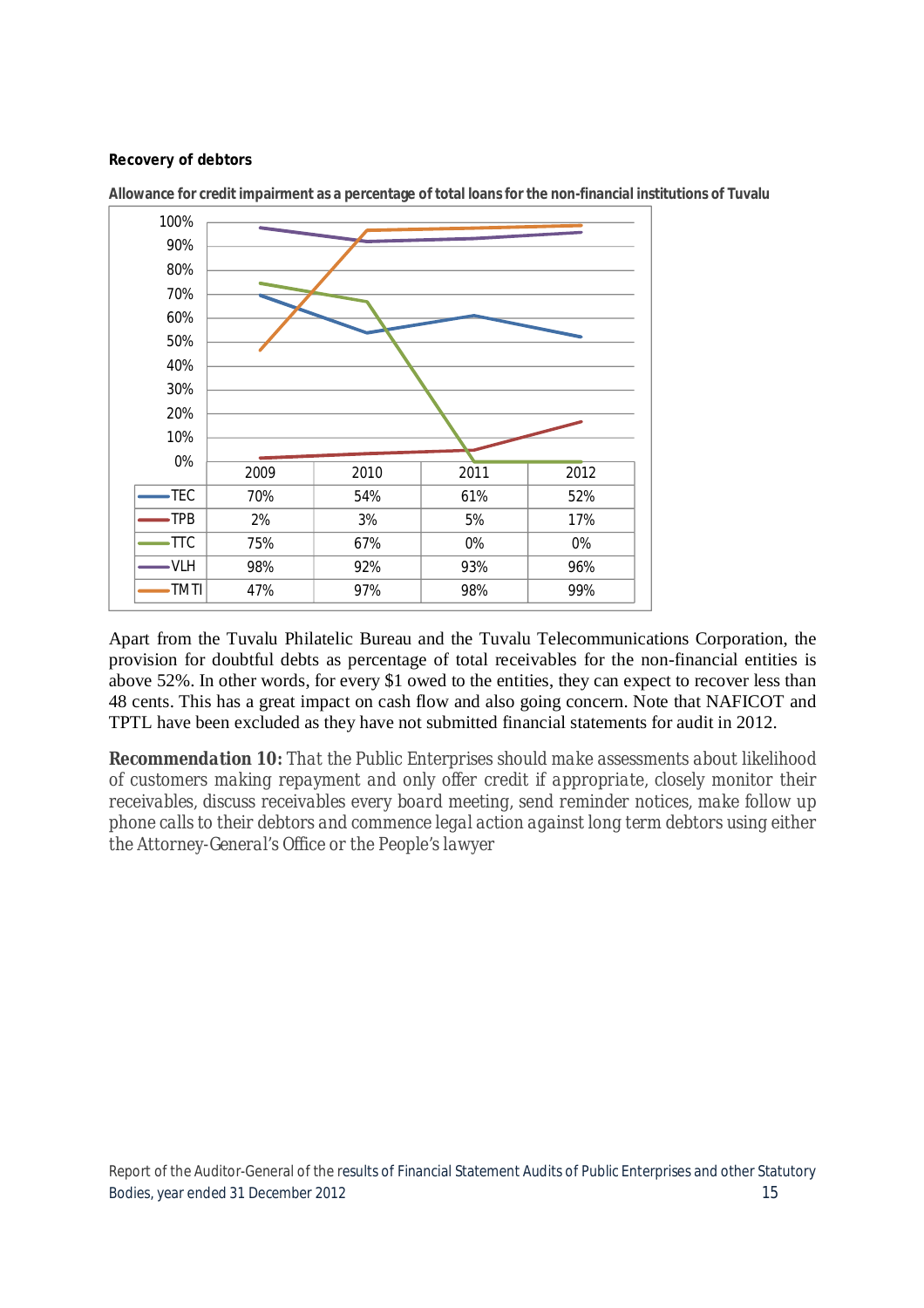#### **Cash management**

The cash on hand (less bank overdraft) at balance date is shown in the table below. All figures are in thousands.

|      | TTC      | TPB  | TMTI            | TEC   | VLH | DBT   | <b>TNPF</b> | <b>NBT</b> |
|------|----------|------|-----------------|-------|-----|-------|-------------|------------|
| 2009 | (964)    | (42) | 38              | (478) | 118 | 978   | 1,739       | 14,302     |
| 2010 | (930)    | (49  | 95              | (384) | 103 | 800   | 859         | 15,229     |
| 2011 | (1, 219) | (49) | 121             | (113) | 115 | 920   | 2,030       | 17,310     |
| 2012 | (1,229)  | (56) | $^{\prime}$ 14) | 134   | 116 | 1,566 | 1,053       | 18,695     |

Note that NAFICOT have not presented financial statements for audit since 1999 and TPTL has not presented their 2012 accounts for audit.

TPB and TTC have had a negative cash position for the past four years. High amounts of interest are paid on the overdrafts which could be used to provide better services to the people of Tuvalu. Additionally the interest expense restricts the ability for the entities to earn a profit.

The amount of cash on hand is closely related to an entity's ability to pay its debts as and when they fall due. When a Public Enterprise is insolvent it is no longer able to continue as a going concern and must cease operations.

*Recommendation 11: That TTC and TPB are recapitalised, other measures are taken to ensure that adequate working capital is present in each of the entities and that management take an active role in the management of working capital. Review of the pricing of goods and services, collection of debts owed, proper recording of receivables as well as management and forecasting for future outflows should be performed by the entities in an attempt to improve their cash position.*

#### **Going concern**

Being able to continue as a going concern refers to an entity that will continue in operations for the foreseeable future and will be able to realise assets and discharge liabilities in the normal course of operations.

The following table shows the entities audited who have uncertainty surrounding their ability to continue as going concerns and who may require assistance to continue trading. The entities not mentioned here did not have significant risk surrounding their ability to continue as going concerns for 2012.

| Entity                      |      | DRT TPR    | TTC VLH                |     |
|-----------------------------|------|------------|------------------------|-----|
| <b>Going Concern Issues</b> | Yes  | <b>Yes</b> | <b>Yes</b>             | Yes |
| Net Assets \$'000s          |      |            | 1,505 -201 -1,283 -101 |     |
| Net profit/loss             | -906 | $-44$      | $-299$                 | -80 |

There are different reasons for the uncertainty surrounding the ability of each of these entities to continue as going concerns. See the individual analysis of each entity for more details. Some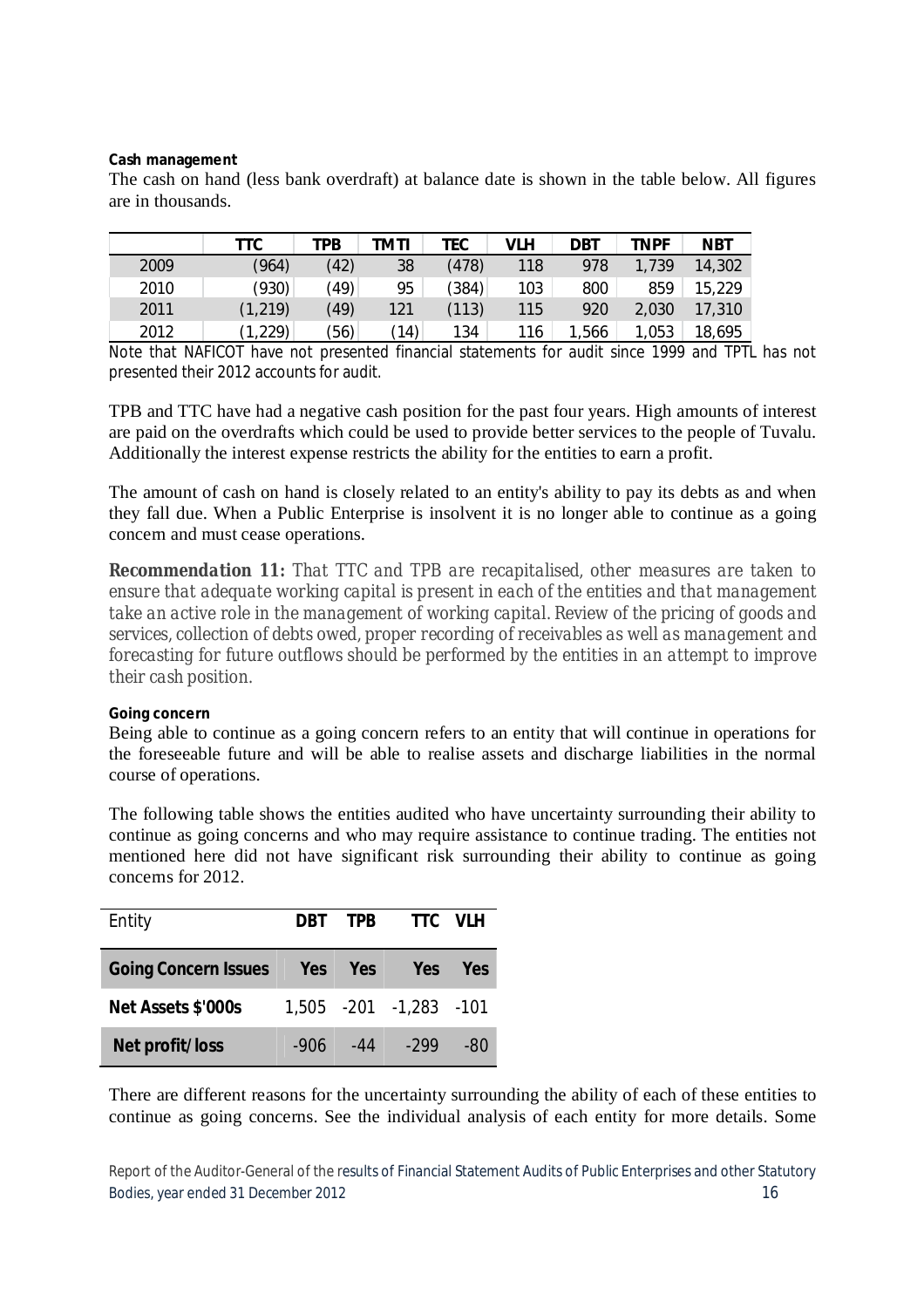common causes noted by OAG are the pricing of goods and services, the lack of robust collection of debts owed and proper recording of revenues and amounts owed.

*Recommendation 12: That management of each of the entities with going concern issues implements change to ensure that they are able to continue as a going concern. This includes increasing the prices of their goods and services, discontinuing unprofitable goods and services, requesting formal Community Service Obligation payments from the GoT for unprofitable segments which are required to be delivered and being more stringent with debtors (both collection and approval).*

#### **Stocktake and cash count process**

At the end of each financial year, the OAG witnessed the entities perform their stocktakes of assets and inventories. The public enterprises should have documented procedures surrounding:

- updating asset, inventories and portable and attractive registers;
- performance of the independent counts;
- investigation of missing stock; and
- compilation, approval and actioning of stocktake reports.

No public enterprise had this documentation. The OAG had to request that all entities perform their stock count. The stock counts should be completed regardless of audit attendance.

*Recommendation 13: That entities perform regular stock counts during the year, using registers updated for purchases and disposals during the year. The results should be used to update their respective accounting systems. These counts could also be used to monitor theft and consumption statistics in order to further plan and budget.* 

*At the end of the year, entities should perform a full stocktake using the asset register as a base. A report on the missing assets and stock take should be compiled and the report should be approved by the Board of Directors.*

*Stocktake procedures should be documented, including: regularity of the count, how to conduct a stocktake, independence requirements, how to compile a countsheet, what to do if an asset is located which is not on the register, what to do if an asset on the register is unable to be located, report signoff and recommendations.*

#### **Internal Control environment weaknesses**

The control environment of an entity co-ordinates all systems used in order to safeguard the entity's assets, check the accuracy of the accounting information, promote efficiency, encourage staff to be productive and assist management to adhere to the policies of the entity.

The purpose of the control environment is to monitor how the entity is performing and to implement a plan that will help the entity increase performance. Controls also deter and prevent people from doing things their own way and from committing fraud.

Although the control environment differs between entities, the OAG raised numerous serious points in the management letters of each entity. Overall, the strength of the internal control environment of the entities audited was considered weak. The number and seriousness of the issues raised by the OAG in the management letter points in each entity demonstrates a weak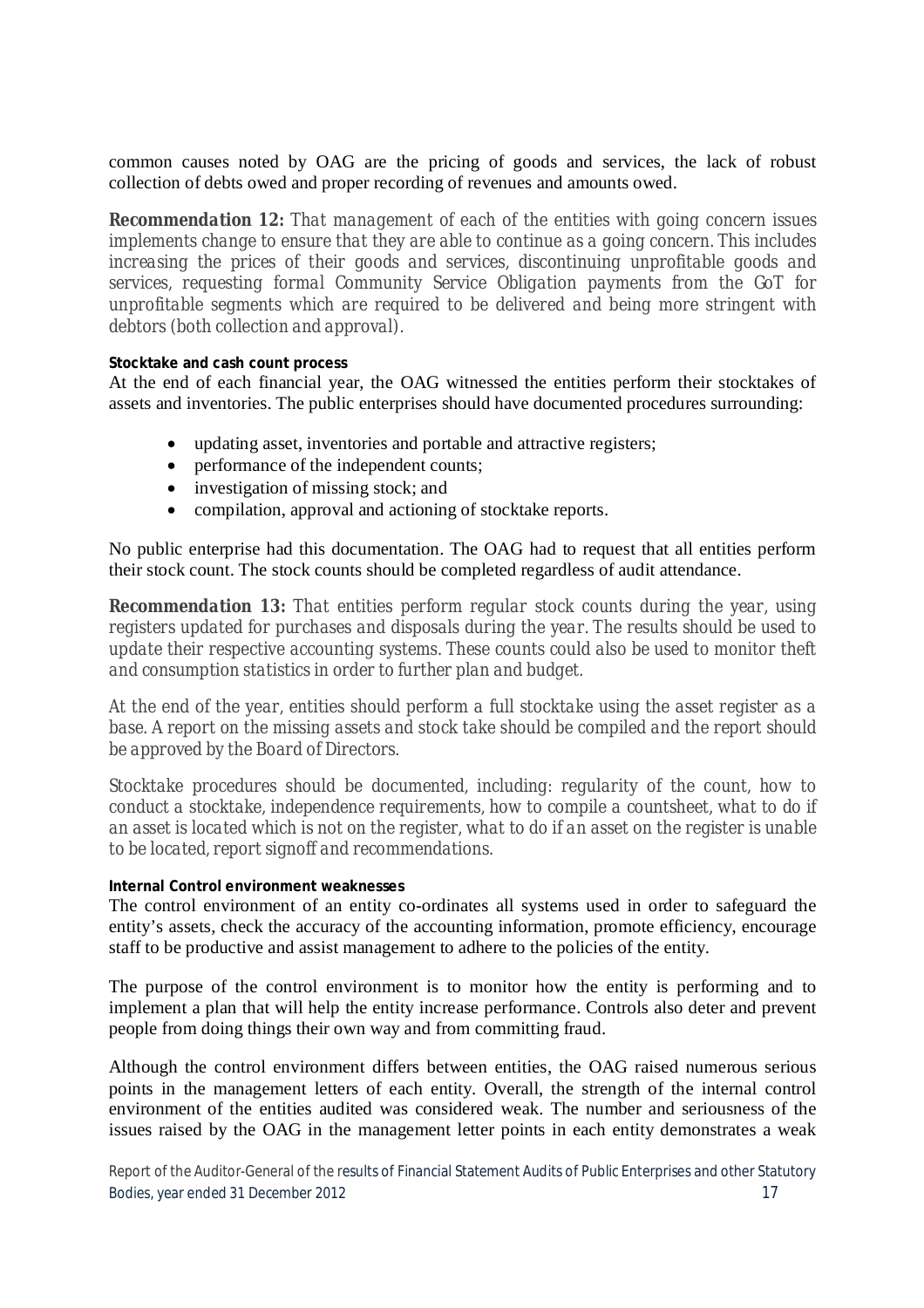control environment. These management letters have been sent to each entity. The following issues were experienced over a majority of the entities:

- Reconciliations: Reconciliations between the general ledger and subsidiary systems in use (i.e. bank statements, subsidiary ledgers) were performed poorly, if it all. Reconciliations are key to ensuring that all data in the general ledger and the financial statements are complete and that no unauthorised payments are being made out of the bank accounts. If subsidiary ledgers agree to the general ledger, all transactions are able to be explained. If there are major variances in the reconciliations, these should be investigated and brought to the attention of the Board. Appropriate action should be taken to explain the differences. Reconciliations are vital if ledgers and account information are to be relied on by users.
- Asset management including inventory: Asset management is not being performed to an acceptable standard throughout the entities. Registers of assets and inventory were either not present or out of date. Stock counts which are a major component of the internal control environment were not performed. Stock counts provide management with information regarding stolen stock, spoiled stock, slow moving stock and ensure that all stock is recorded.
- Collection of and accounting for receivables: In most of the entities the assessment of the collectability of overdue receivables was only performed at year end when requested by the auditors. Controls should be in place, to ensure that credit is not provided to customers without appropriate assessment of the likelihood of recovery. Additionally there should be controls and processes surrounding the follow up of outstanding receivables as mentioned in recommendation ten.

#### **Recurring management letter points**

Management letters from the audit summarise our findings and recommendations for change in areas where we have identified weaknesses. The findings and recommendations of the audit are discussed with the auditee at the end of the audit, and the auditee was encouraged to respond to the recommendations with their planned strategy to rectify the issues identified.

Where management letter findings are not adequately addressed, they are again reported in the next year's management letter. Recurring findings are an indication that the entity is not implementing our recommendations for change.

The number of findings in an entity should decrease as the entity implements changes and improves. This rate of improvement has been slow in Tuvalu as shown by the following tables.

|      | <b>NBT</b> | <b>DBT</b> | TEC. | TPB           | TTC | <b>VLH</b> | <b>TNPF</b> | TMTI | <b>NAFICOT</b> | TPTL |
|------|------------|------------|------|---------------|-----|------------|-------------|------|----------------|------|
| 2008 | 21         | 21         | 16   | $\mathfrak b$ | 24  | 15         | 14          | h    | n/a            | n/a  |
| 2009 | 25         | 0          | 12   | Q             | 25  | 19         | 12          |      | n/a            | n/a  |
| 2010 | 26         | 21         |      | 3             | 25  | 19         | 5           | 16   | n/a            | n/a  |
| 2011 | 29         | 24         | 23   | 5             | 21  |            |             | 16   | n/a            | n/a  |
| 2012 | 19         | 24         | 18   | Q             | 17  | 19         |             | 15   | n/a            | n/a  |

#### **Number of management letter points**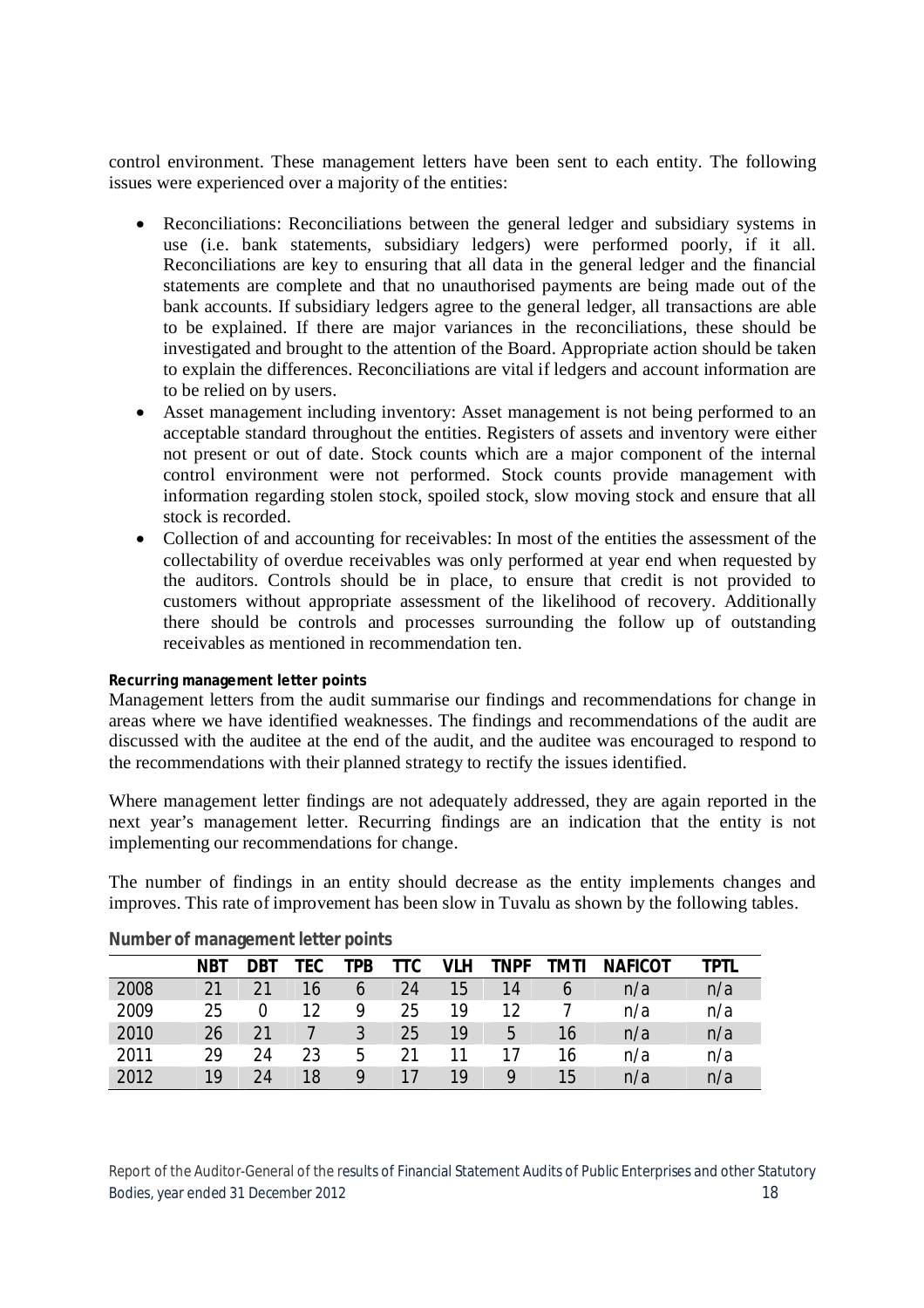|      | <b>NBT</b> | <b>DBT</b> | <b>TEC</b> | <b>TPB</b>     | <b>TTC</b>       |    | <b>VLH TNPF TMTI</b> |    | <b>NAFICOT</b> | TPTI |
|------|------------|------------|------------|----------------|------------------|----|----------------------|----|----------------|------|
| 2009 | 18         | 12         | 26         | 9              | 16               | 13 | 6                    | O  | n/a            | n/a  |
| 2010 | 18         | 14         | 11         | $\mathbf{3}$   | 18               | 4  | Q                    | 12 | n/a            | n/a  |
| 2011 | 17         | 12         | 11         | 4 <sup>7</sup> | $\neg$ 12 $\neg$ | 5  | 12                   | 12 | n/a            | n/a  |
| 2012 | 13         | 16         | 10.        | 4              | Q                | Q  | Δ                    | 10 | n/a            | n/a  |

#### **Number of recurring management letter points**

n/a: financial statements have not been presented for audit at time of publication, hence no management letter issued.

This is a poor reflection on the operations of the public enterprises and TNPF. Management letters should get smaller over time indicating improvement. No significant effective remediation is being undertaken to resolve these issues.

The graph below shows the movement in the number of management letter points (findings) for each year for each entity compared with the number in 2008. What is expected when continual improvement is being made is a consistent reduction in the number of management letter points (i.e. a downward trend). As shown on the graph, the number of management letter points has remained quite consistent with neither significant increases nor decreases.



Report of the Auditor-General of the results of Financial Statement Audits of Public Enterprises and other Statutory Bodies, year ended 31 December 2012 19 and the state of the state of the state of the state of the state of the state of the state of the state of the state of the state of the state of the state of the state of the state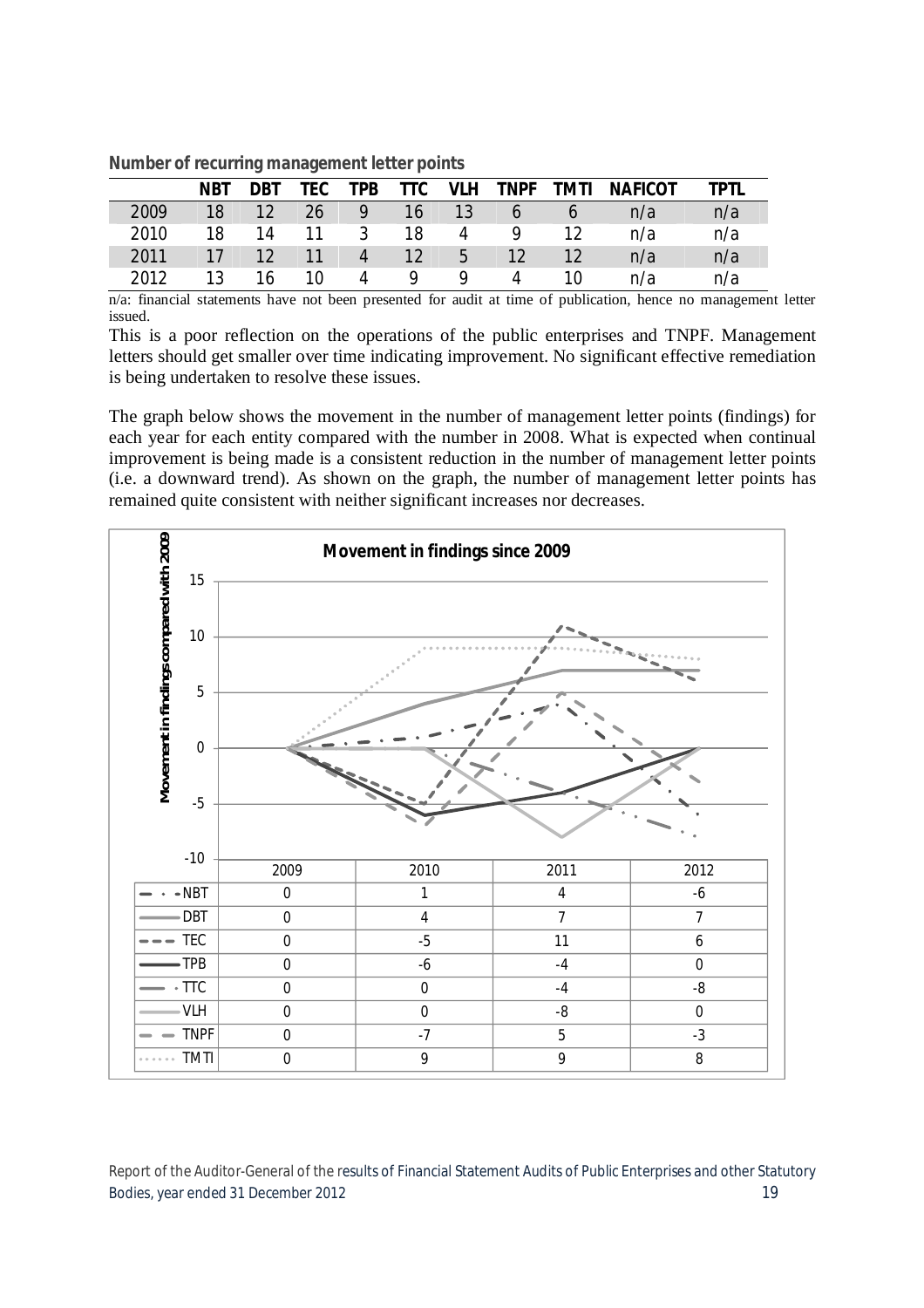The graph below shows movements in recurring management letter points for all the entities audited. Recurring management letter points are management letter points which have been raised in the prior year have not yet been resolved. Note that there is a slight decrease in the number of recurring findings. If consistent improvements are made the number of recurring findings would be on a downward trend.



*Recommendation 14: That the entities take active measures to resolve the issues raised in the management letters. These measures should involve management reporting to the board of directors every meeting on the progress to resolve the findings, making plans to prioritise and resolve findings and requesting for assistance/ advice from the OAG or PERMU when they are unsure how to proceed.*

#### **Amounts owing between entities and the GoT**

According to the PE Act, the public enterprises are to be become more and more independent of the GoT. During the audits we identified offsetting of receivables from the GoT with payables to the GoT. This compromises independence and creates a precedent so that when further revenue/ expenses are incurred, they are offset rather than a cash settlement occurring. This does not encourage independence or stringent cash flow monitoring. Offsetting the receivables and payables together with expected offsets in the future complicates anticipated cashflows and makes it more difficult to assess the true performance of the entity.

Report of the Auditor-General of the results of Financial Statement Audits of Public Enterprises and other Statutory Bodies, year ended 31 December 2012 20 and the state of the state of the state of the state of the state of the state of the state of the state of the state of the state of the state of the state of the state of the state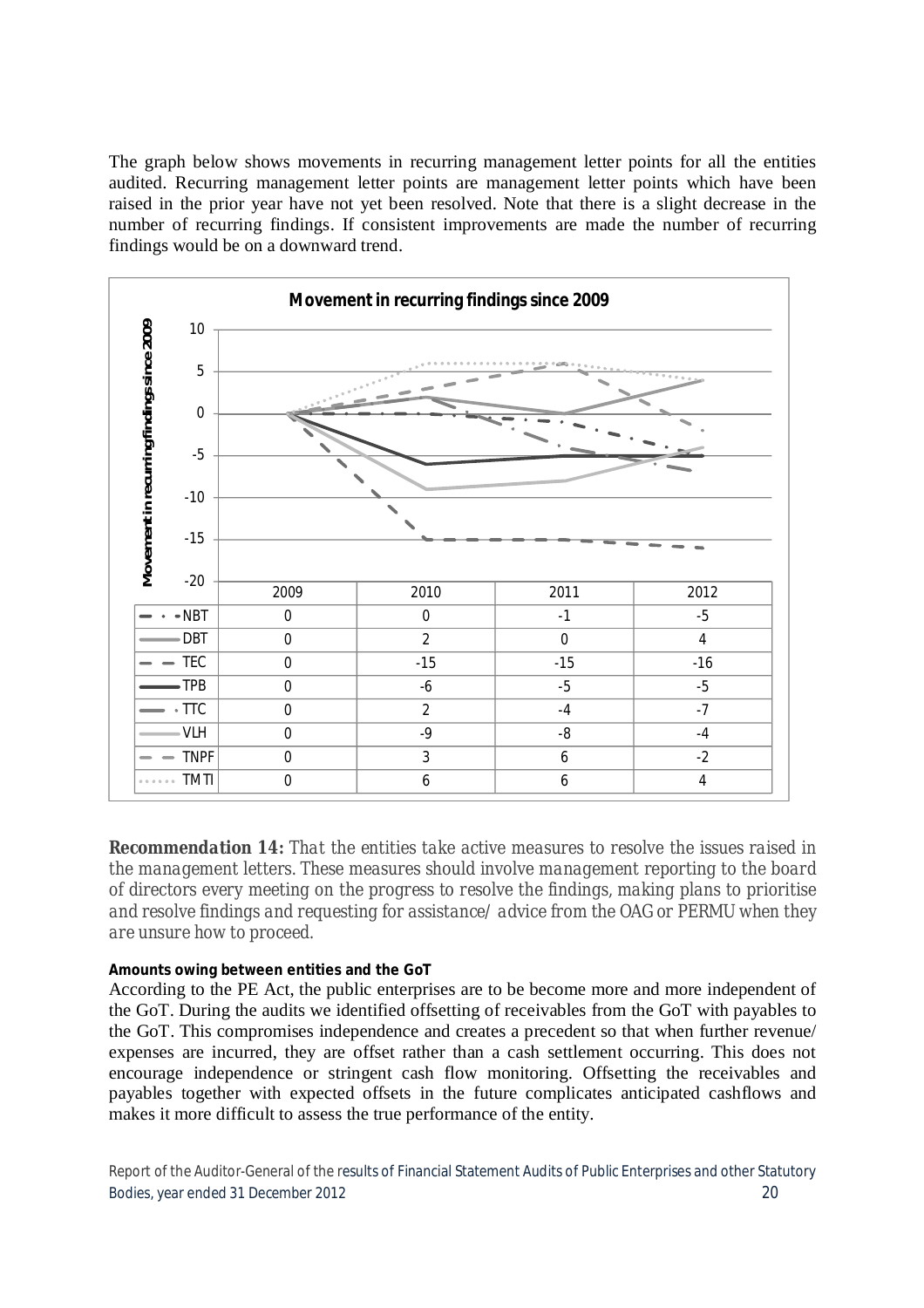*Recommendation 15: The amounts owing and owed between the GoT and entities should be settled as soon as possible. Any loan arrangement should be formally documented. Interest charges should be levied on the GoT by the entities on outstanding payables, and vice versa.*

#### **In kind donations**

In kind donations are payments made without consideration by the receiving entity that are not made in cash, but in the provision of goods and services. Where an entity receives in kind donations the goods or services rendered are normally treated as an asset and should be included in the financial statements of the particular entity.

*Recommendation 16: Entities should ensure that they correctly account for in kind donations received. The pricing of the goods or services sold by the entities should take into account depreciation charges against any in kind assets donated to the entity to ensure that their business model remains viable if or when donations cease. Assets provided free of charge should be maintained and kept in a usable state.*

#### **Fraud policies**

There were limited fraud policies in place or in use in each of the entities. A fraud policy is a key document in the prevention and detection of fraud. It emphasises to employees and other stakeholders that there is zero tolerance for fraud and ensures that a proper procedure is followed in the reporting of fraud. Without a fraud policy if an employee does encounter fraud, they may not know what procedures to follow.

*Recommendation 17: That each entity creates a fraud policy, which is explained and is accessible to each employee of the entity. The OAG has provided model fraud policies on request, however, we have not seen any implemented.* 

#### **Policies and Procedures**

There are a lack of documented policies and procedures relating to the primary and day to day functions of the public enterprises and TNPF. This needs to be addressed in a timely manner to allow smooth transition as workers retire or leave and are replaced by new inexperienced workers.

*Recommendation 18: The public enterprises and TNPF should document detailed policies and procedures for their day to day functions. This will assist to ensure that a consistently high level of service is delivered.*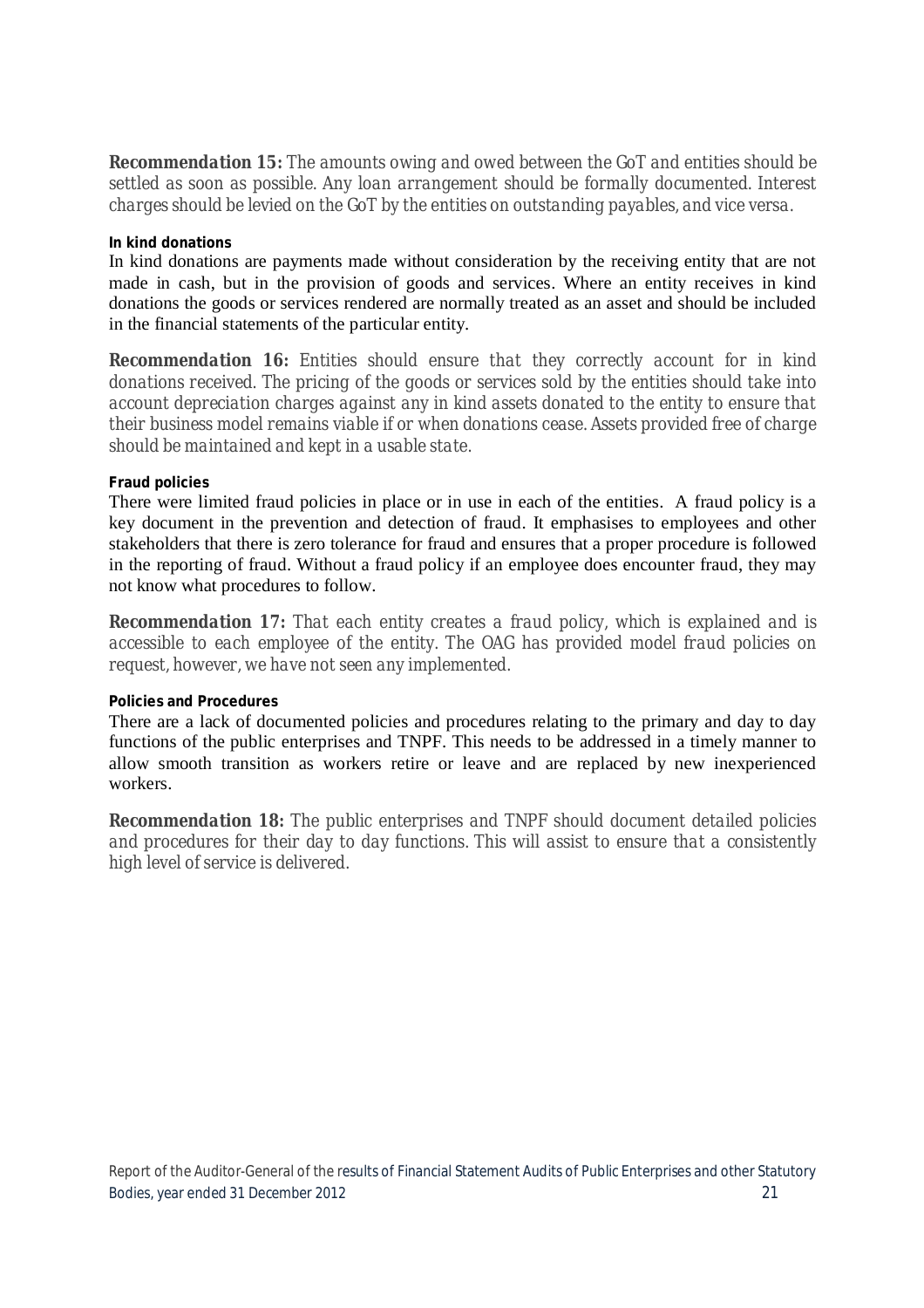### **Common issues with Financial Institutions**

Below are some issues common to the financial institutions Sector (NBT, DBT and TNPF)

#### **Grading of Loans**

There is a weakness across the financial institutions sector with regard to the grading of loan quality. Loan grading refers to assessing the quality of each individual loan (i.e. the likelihood the loan will be repaid on time). As grading is one of the primary functions of the financial institutions it is important that loans are graded correctly, to minimise exposure to unknown credit risks. Loans graded appropriately are able to be valued more accurately and provisioned as required.

*Recommendation 19: The financial institutions should continue to perform loan grading activities regularly and accurately. This will minimise exposure to unknown credit risks and will assist in assessing creditworthiness of established customers.* 

#### **Credit Worthiness and valuation of Loan Security**

There are continuing issues across the financial institutions in determining whether borrowers are credit-worthy. This may lead to the financial institutions unknowingly increasing their credit risk. When coupled with issues surrounding the valuation of loan security, the problem is compounded. If borrowers are less than credit worthy and the value of assets offered as security are over-valued, then the institutions are increasing their risk of irrecoverable financial losses.

*Recommendation 20: The financial institutions should become more stringent and consistent when performing creditworthiness assessments and have an independent valuer assess the value of loan security being offered.* 



#### **Debtors management Allowance for credit impairment as a percentage of total loans for the financial institutions of Tuvalu**

The graph above shows an increasing trend for the DBT, a decrease for the TNPF and a plateau in the NBT in the allowance for credit impairment. The higher this percentage, the less liquid and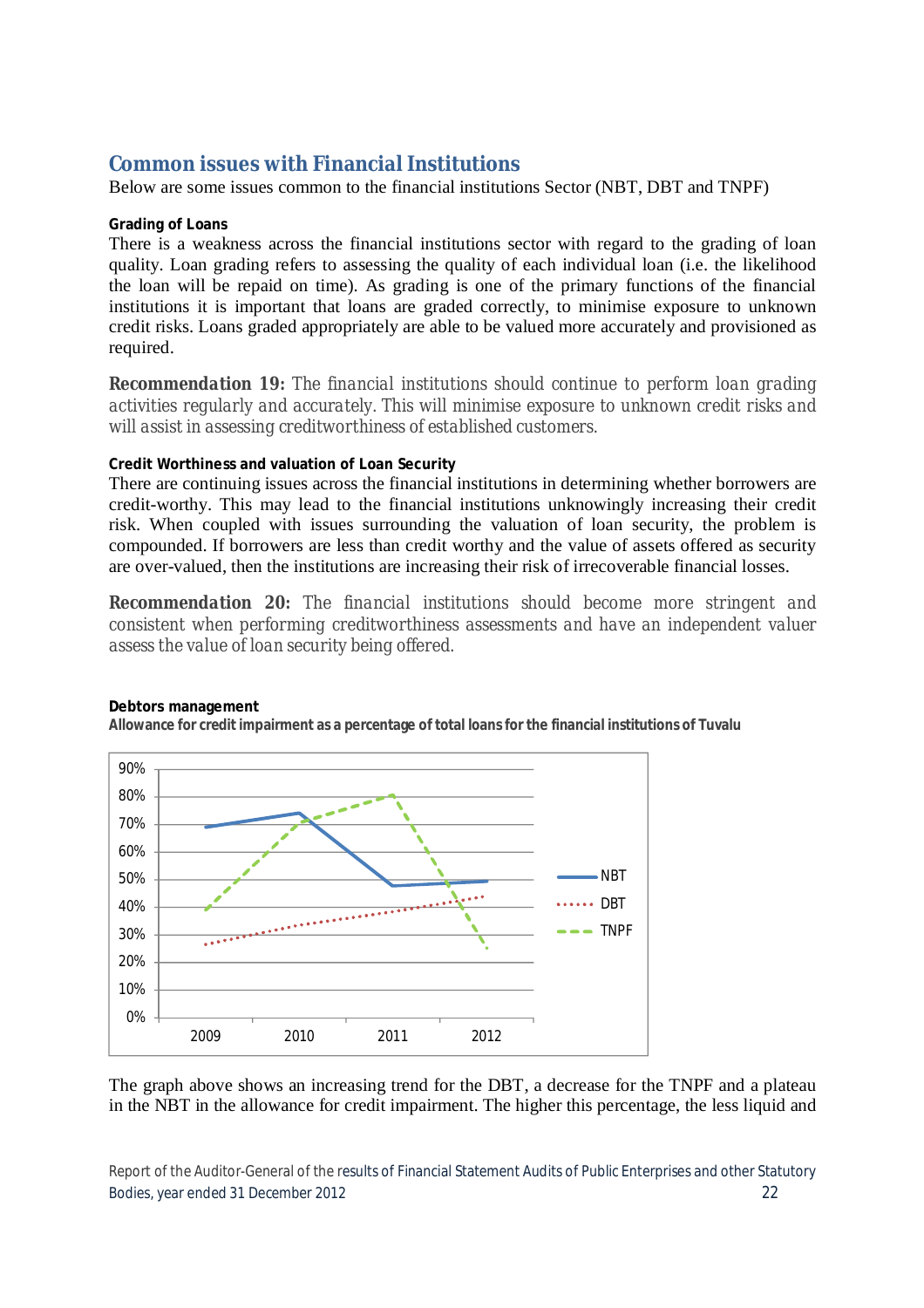profitable the entity is. The average allowance for credit impairment throughout the small island states in the Pacific is  $1.2\%$ <sup>1</sup>. By comparison the average in Tuvalu over the past 4 years is 50%.

|         | <b>NBT</b> | <b>DBT</b> | <b>TNPF</b> | Average |
|---------|------------|------------|-------------|---------|
| 2009    | 69%        | 27%        | 39%         | 45%     |
| 2010    | 74%        | 34%        | 71%         | 60%     |
| 2011    | 48%        | 38%        | 81%         | 56%     |
| 2012    | 49%        | 44%        | 25%         | 40%     |
| Average | 60%        | 36%        | 54%         | 50%     |

**Allowance for credit impairment as a percentage of total loans**

*Recommendation 21: The three lending institutions should impose a stricter loan assessment process, ensure that collateral is provided and make a concerted effort to follow up on loans in arrears.*

<sup>-</sup><sup>1</sup> INTEREST RATES AND BANK PROFITABILITY IN THE SOUTH PACIFIC - PFTAC study. Average rate of Solomon Islands, Vanuatu, Samoa and Tonga from 2000 to 2009.

Report of the Auditor-General of the results of Financial Statement Audits of Public Enterprises and other Statutory Bodies, year ended 31 December 2012 23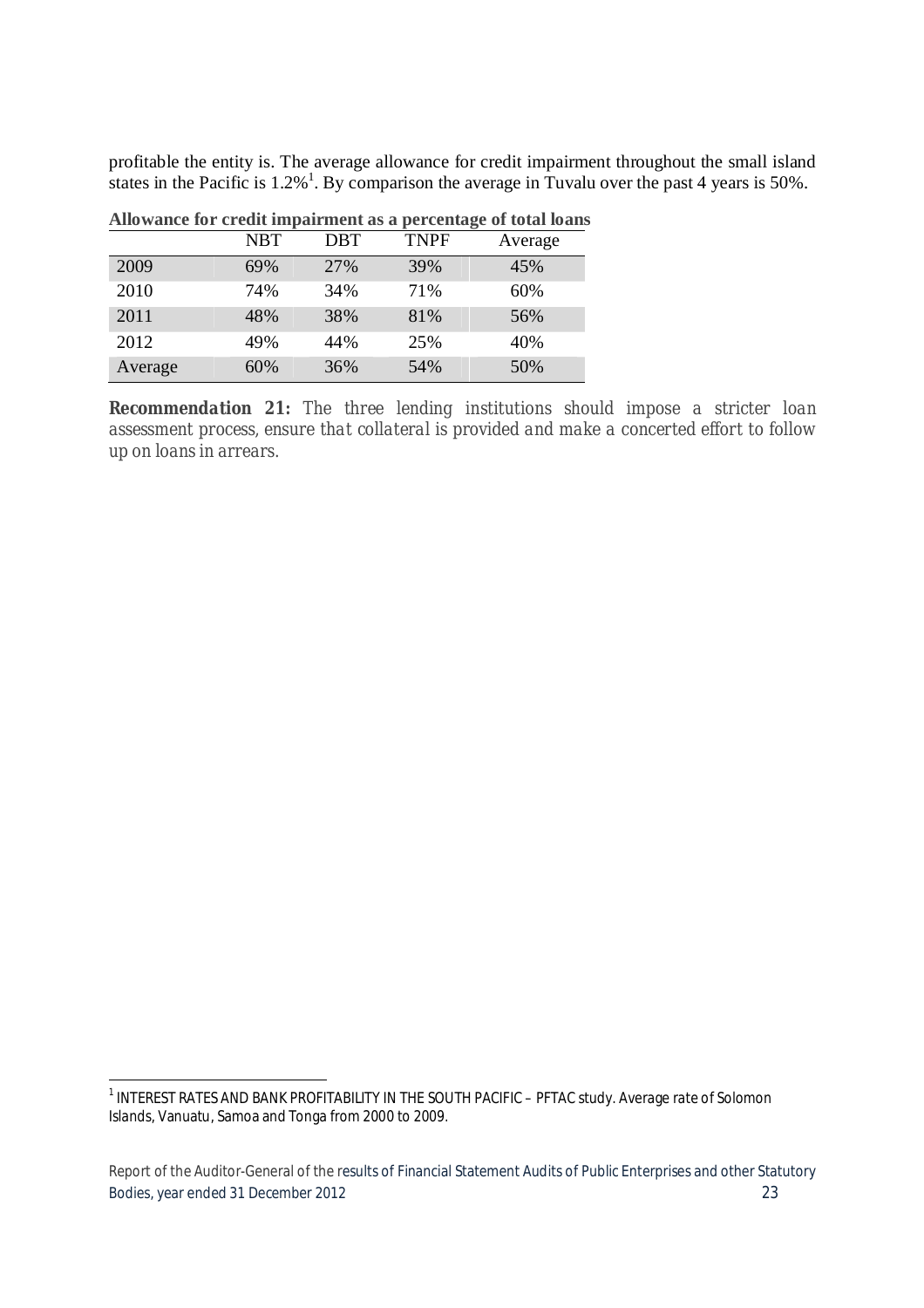# Audit results: Public Trading Enterprises

### **National Bank of Tuvalu**

#### **Activities**

The National Bank of Tuvalu (NBT) is constituted under the *National Bank of Tuvalu Act*. It is charged with carrying on general banking business in Tuvalu. The borrowing, lending and investment powers of the bank are outlined in the Act.

#### **Audit opinion**

The audit of the National Bank of Tuvalu's (NBT) financial reports for the year ended 31 December 2012 resulted in Unqualified Independent Audit Report. (2011 Unqualified)

#### **Key issues**

#### CORPORATE GOVERNANCE

The NBT does not have in place a formal and documented policy in relation to their corporate governance framework. For the nature of the operations of the NBT and the critical role it plays in the financial market and economy of Tuvalu, it is fundamental to have a good corporate governance framework including policy and guidelines.

Corporate governance includes policies, processes and structures used by the NBT to direct and control its activities, to achieve its objectives, and to protect the interests of its diverse stakeholder groups including GoT, customers, international agencies and its staff. It sets out the key responsibilities and accountabilities of the board and management, including promotion of ethical practices with consideration of conflict of interest issues.

#### LENDING

Poor lending and credit assessment practices have contributed to the poor quality of the NBT's loan portfolio. The grading of loans is not performed accurately which can lead to understatement of bad and doubtful debts. This is as a result of a lack of technical expertise, an inadequate lending policy and a failure to adhere to existing policies. Unnecessary credit risks should not be taken with lending. Restructuring of non-performing loans should be performed in a timelier manner and a robust strategy should be developed to recover delinquent loans.

#### OPERATIONAL

Significant issues and recommendations that have been identified in past audits are not being adequately addressed by the NBT. The issues identified concern the NBT's control systems, fraud policies, procedures and processes in the lending and savings operations, management of lending practices, lack of a formal disaster recovery plan, and lack of IT security policies.

The poor management of the banking system and the inability to produce appropriate reports resulted in weak performance - particularly the lending department.

#### LIQUIDITY ISSUES

A strong liquidity position should be priority for the NBT. The deposit to gross loan ratio in the NBT is very high and as a result the quality of the NBT's loan portfolio continues to decrease.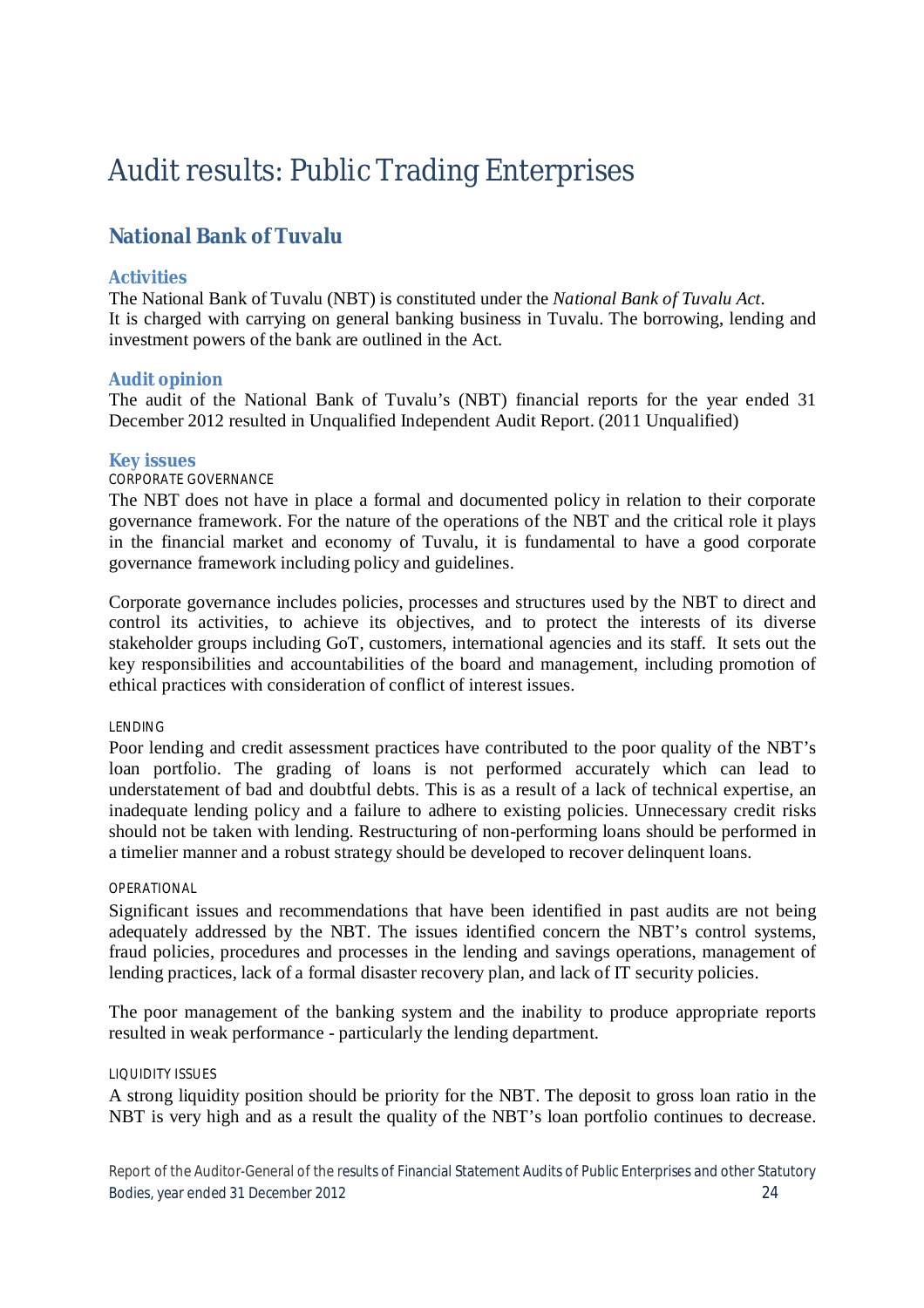

As the majority of customer deposits are "at call", the NBT needs to keep a high-level of liquidity to meet these potential withdrawals.

Specifically the factors that have contributed to the liquidity problem are the non-payment of loans by the GoT, long outstanding personal and housing loans and the unsatisfactory level which collection of overdue loans is being performed.

17% of the NBT's loan portfolio relates to GoT debt or GoT guaranteed debt. When the GoT has used the NBT to finance its budget deficit, it results in a severe depletion of the NBT's liquidity level. \$2.584 million remains outstanding from the GoT or is guaranteed by the GoT.

If steps are not taken to address the diminishing liquidity level, recapitalisation may be required in the near future. The NBT should train staff, improve bank discipline and overall management in order to maintain capital adequacy within prudential limits. GoT should consider seeking out a strategic banking partner to assist in the overall management and operation of the NBT.

#### **Control issues**

We identified scope for improvement in the following areas:

- adhering to delegated level of authority in the approval of loans;
- monitoring and recovery of overdue loans;
- $\div$  improvement in IT access controls;
- $\triangleq$  obtaining proper security documentation for loans;
- ❖ credit assessment for loans and advances: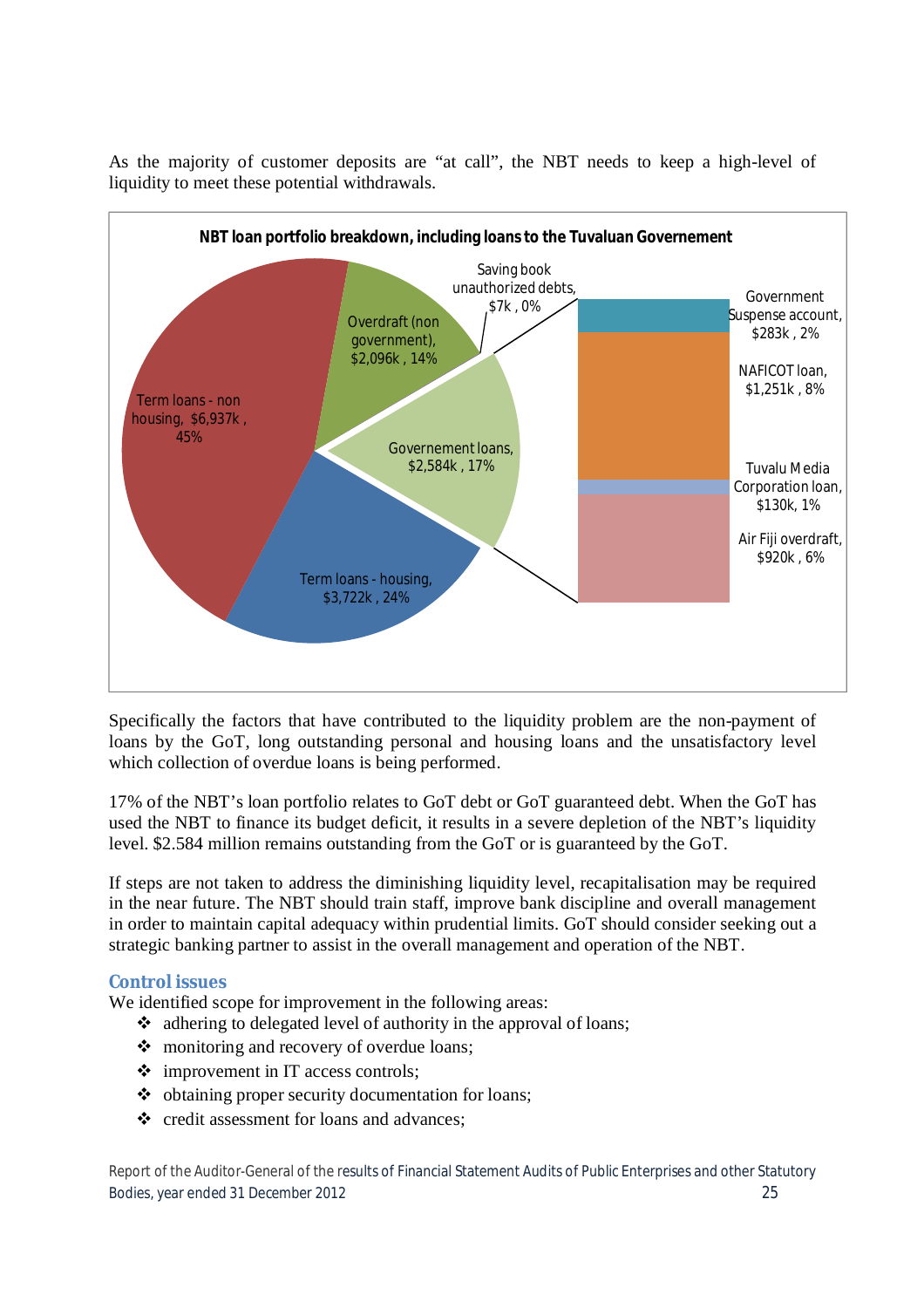- $\triangleleft$  the generation of daily arrears report; and
- strengthening of management reports.

These and other issues have been formally raised in a management letter to the Board.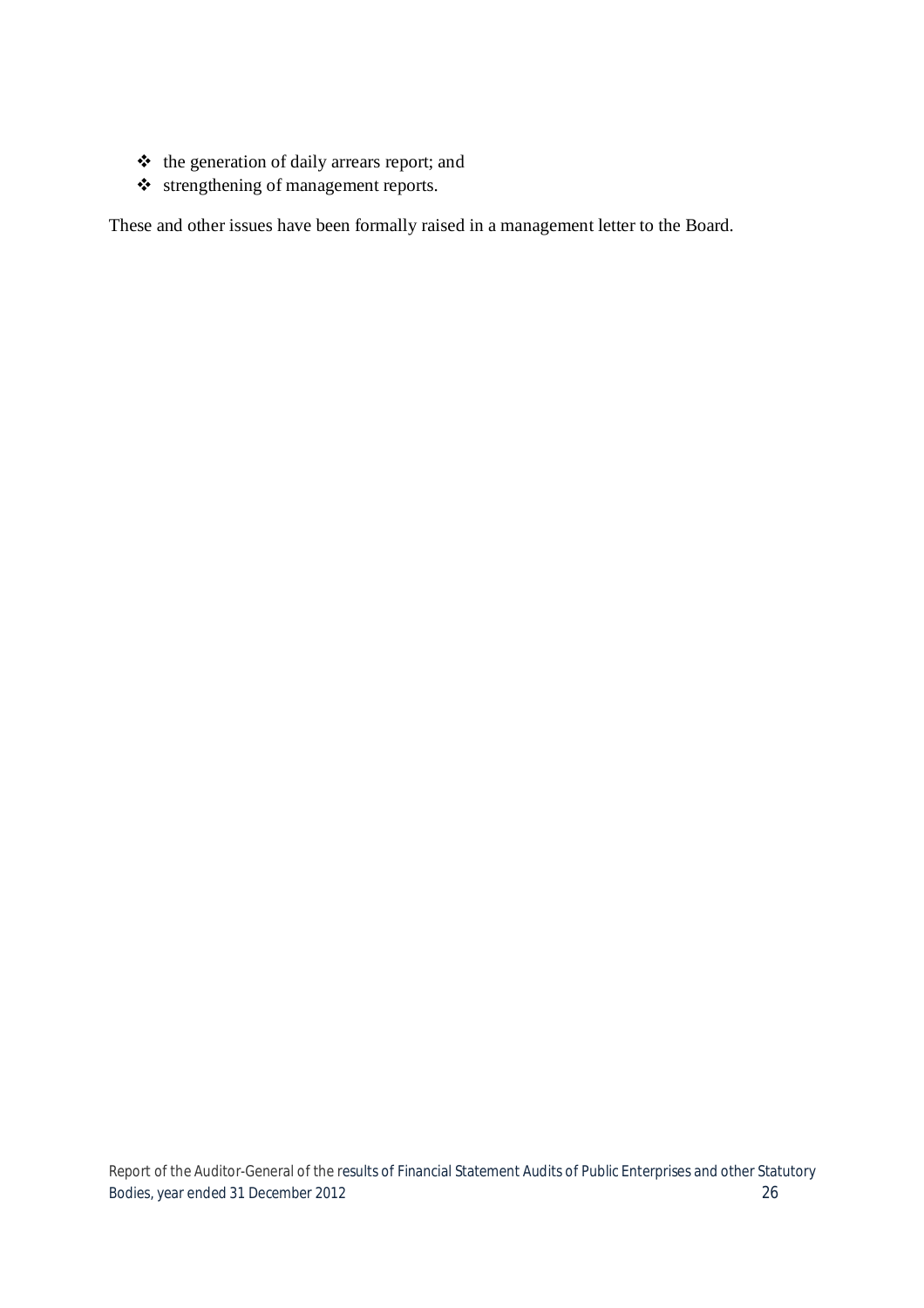| Year ended 31 December         | 2012     | Change | Change  | <b>Notes</b> | 2011     | Change | Change | <b>Notes</b> | 2010     |
|--------------------------------|----------|--------|---------|--------------|----------|--------|--------|--------------|----------|
|                                | \$'000   | \$'000 | %       |              | \$'000   | \$'000 | %      |              | \$'000   |
| <b>Operations</b>              |          |        |         |              |          |        |        |              |          |
| Net Interest Income            | 1,327    | $-13$  | $-1%$   |              | 1,340    | $-7$   | $-1%$  |              | 1,347    |
| Other Operating Income         | 1,681    | $-76$  | $-4%$   |              | 1,757    | 100    | 6%     |              | 1,657    |
| <b>Operating Expense</b>       | $-1,637$ | $-167$ | 11%     | 3            | $-1,470$ | $-51$  | 4%     |              | $-1,419$ |
| Credit Impairment Expense      | -68      | $-117$ | $-239%$ | 5            | 49       | $-58$  | $-54%$ |              | 107      |
| Income Tax Expense             | -391     | 112    | $-22%$  | 4            | $-503$   | 4      | $-1\%$ |              | $-507$   |
| Comprehensive income<br>(loss) | 912      | $-261$ | $-22%$  |              | 1,173    | $-12$  | $-1\%$ |              | 1,185    |
|                                |          |        |         |              |          |        |        |              |          |
| Assets                         | 30,976   | 1,715  | 6%      |              | 29,261   | 1,107  | 4%     |              | 28,154   |
| Liabilities                    | 23,273   | 1,389  | 6%      |              | 21,884   | 1,522  | 7%     | 2            | 20,362   |
| Net assets (at 31<br>December) | 7,703    | 326    | 4%      |              | 7,377    | $-415$ | $-5%$  |              | 7,792    |

#### **Financial Information – National Bank of Tuvalu**

NOTES:

1. \$58k decrease in allowance for credit impairment from 2010 to 2011

2. The change was mainly from the increase in liabilities (deposits from customer by \$1.6m) over the year.

3. Increase was due to an increase in telecommunication, training expense and long service leave.

4. Decrease due to decrease in current tax expense and deferred tax expense of 20k.

5. Decreased due to reversal of previously impaired loans which have begun performing.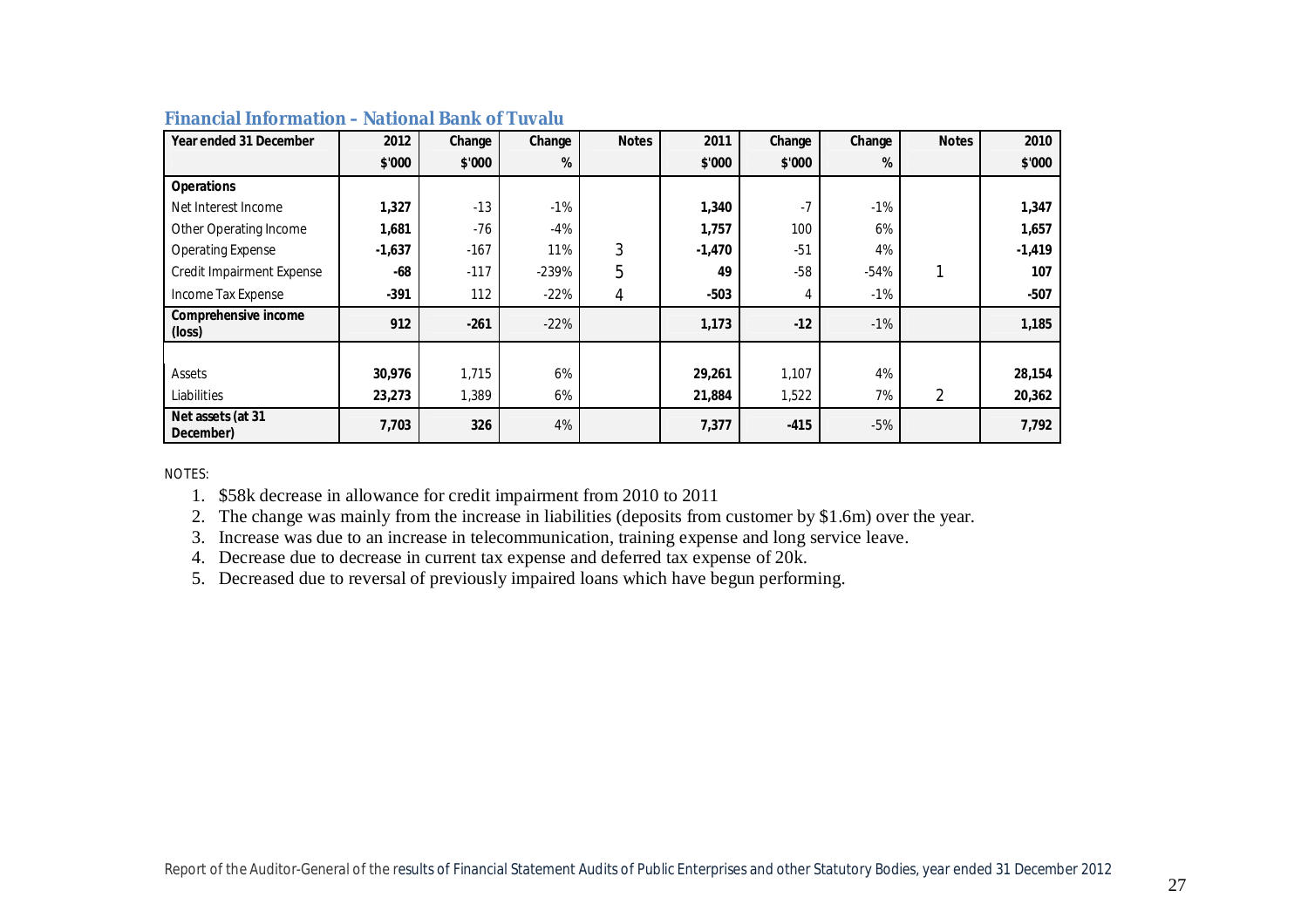### **Development Bank of Tuvalu (DBT)**

#### **Activities**

The Development Bank of Tuvalu (DBT) is constituted under the provisions of the *Development Bank of Tuvalu Act*. It is charged with carrying out a general banking business in accordance with generally accepted international banking principles and practices. This includes providing finance by making loans for the long-term development of Tuvalu and providing relevant related advice and support services.

#### **Audit opinion**

The audit of the Development Bank of Tuvalu's financial reports for the year ended 31 December 2012 resulted in an Unqualified Independent Audit Report. (2011 Unqualified)

#### **Key Issues**

#### CORPORATE GOVERNANCE

The DBT does not have in place a formal and documented policy in relation to its corporate governance framework. Corporate governance includes policies, processes, and structures used by the DBT to direct and control its activities, to achieve its objectives, and to protect the interests of its diverse stakeholder groups including GoT, customers, international agencies and its staff. This includes development of a fraud policy and training.

The corporative governance framework should set out the key responsibilities and accountabilities of the board and management including promotion of ethical practices with consideration of conflict of interest issues. The development of a corporate governance framework should also include staff development to ensure that the policies are understood and are fully implemented.

#### ADOPTION OF MANAGEMENT LETTERS (REPEATED ISSUE)

Management letter points from the prior year have not been implemented. Many issues in the current management letter have been outstanding for more than two years.

Significant management letter points which have been raised for the past two years relate to:

- inadequacy of systems, processes and procedures around loan assessment, loan approvals, credit management, loan monitoring and collections;
- loan files not being updated;
- improper provisioning for loan losses;
- irregular assessment of the allowance for doubtful debts;
- hiring of in house legal counsel to commence legal action to recover long overdue loans;
- sufficiently detailed arrears reports are not being produced;
- improper valuation of security during assessment of loan losses; and
- approval of loans with substandard security presented as collateral.

The improvements recommended are considered important for the DBT to minimise their risk of losses and to continue to operate as a going concern. The DBT made a loss in 2012 of \$906k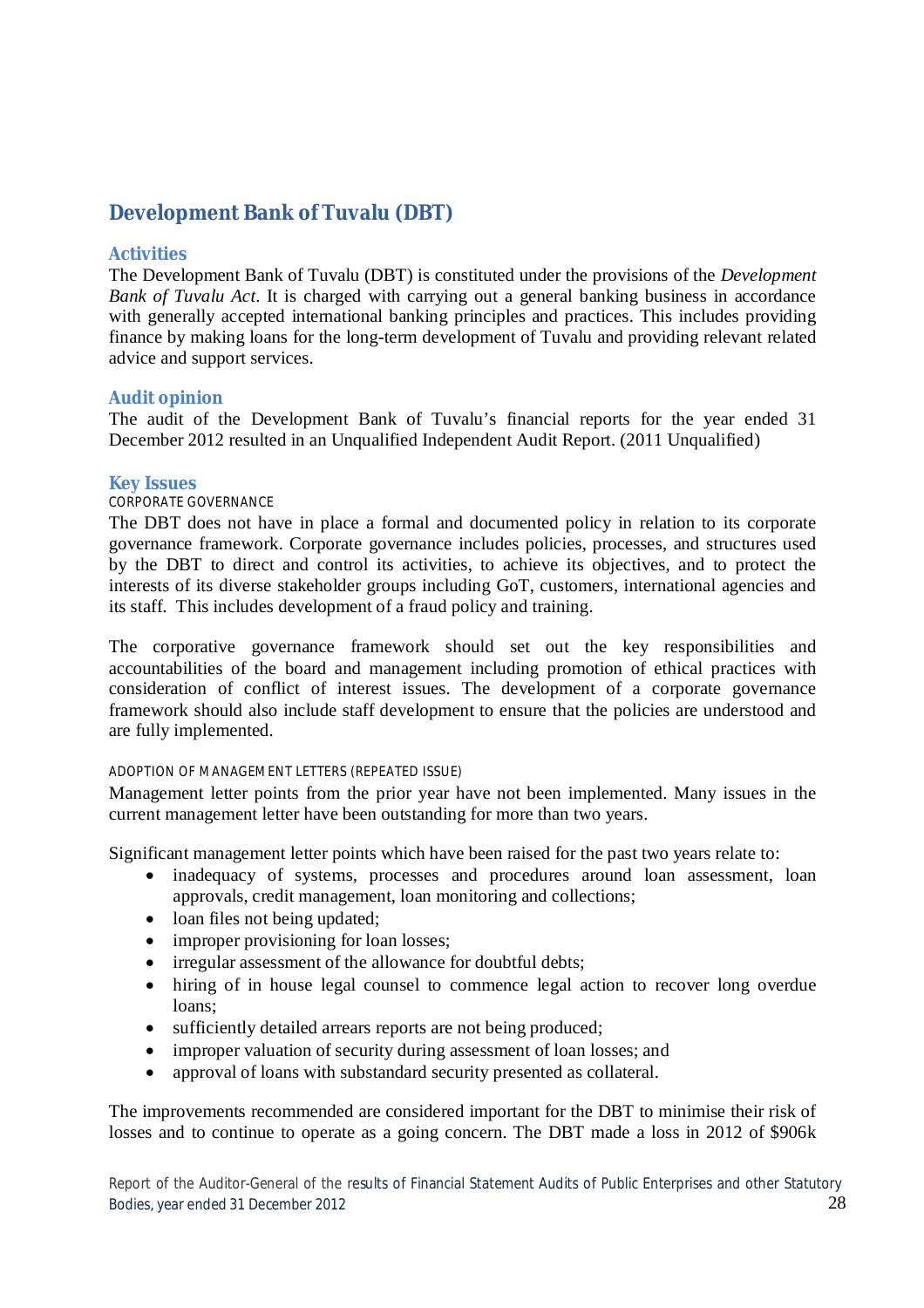with credit impairment expense contributing \$1,256k to this loss. The slower the implementation the more the DBT exposes itself to financial and operational inefficiencies.

#### LENDING POLICY

A more aggressive collection and recovery action on loans in arrears needs to be undertaken to improve the quality of the DBT's loan portfolio. Where customers make reduced repayments, consideration should be given to charging penalties.

The DBT's credit lending policy is outdated and needs to be revised. Interest rates and charges in the lending policy inadequately cover the DBT's operational costs and working capital requirements. These have resulted from the current economic condition of the Tuvaluan economy, as well as inflation. The lending policy manual needs to be reviewed and updated to take in account the current situation in Tuvalu.

#### FOLLOW UP ON OVERDUE LOANS

The quality of the DBT's loan portfolio has deteriorated considerably. The DBT is unable to adequately recover the balances of loans given out in prior years. The increase in non-performing loans have resulted in the DBT making significant losses in 2012. A detailed analysis of the loan book is shown below:

| Particulars (all figures in thousands of AUD) | 2010   | 2011   | 2012   |
|-----------------------------------------------|--------|--------|--------|
| Loan balance (gross)                          | 4,761  | 5,483  | 4,363  |
| Interest in suspense (suspended interest)     | $-227$ | $-457$ | $-233$ |
| Provision for doubtful debts                  | 1,523  | 1,935  | 1,821  |
| NET Loan balances after provision             | 3,238  | 3,548  | 2,309  |
| Provision balance as a percentage of loans    | 32%    | 35%    | 53%    |

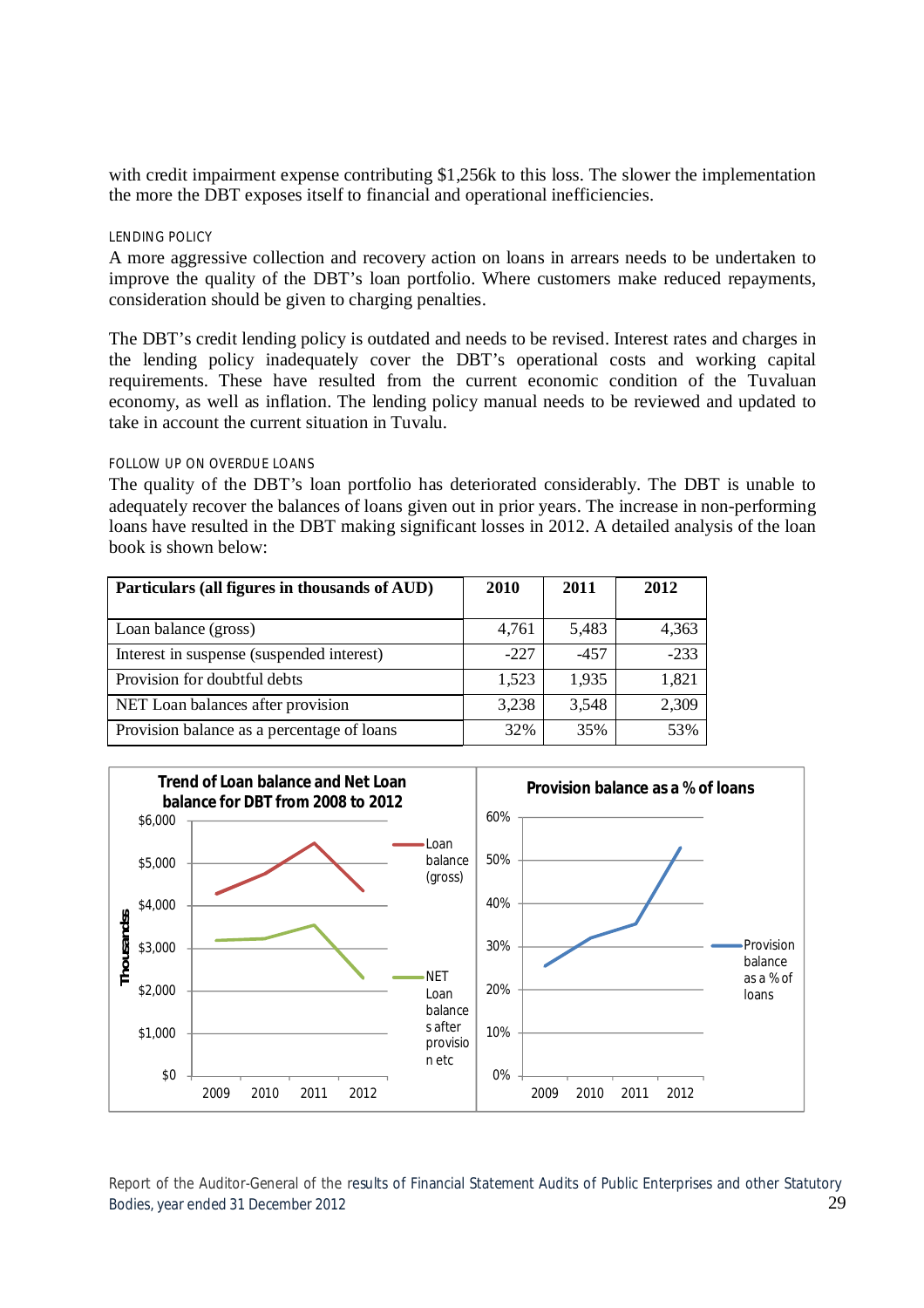From the graphs and data above the deterioration of the quality of the loan portfolio is evident. The reason for the decrease in 2012 of the gross and net loan balance is due to the write off of uncollectable loans.

An improvement in the quality of loan assessment prior to approving customers' loans will ensure that customers are more likely to meet the full payment amount. The DBT needs to develop a more robust and thorough loan assessment procedure to avoid the risk of approving unsustainable loans over a short to medium term. Consideration should be given to factors such as the borrowers' credit history and income generation capability. Moreover, in the approval process security taken for loan should be used as a secondary source of repayment.

The DBT's cash flow could be severely affected and could lead to further deterioration of loan accounts if the recommendations are not implemented. The provision rates which are used in the DBT's impairment analysis are considered to be inadequate.

#### **Control Issues**

We identified scope for improvement in the following areas:

- $\triangleleft$  establishment of internal audit function:
- $\bullet$  segregation of duties in the finance division;
- detailed arrears report to be produced;
- $\triangleleft$  deficiencies in general IT controls;
- $\bullet$  variances between the general ledger and the deposit listing;
- $\triangle$  review of ledger cards; and
- $\triangle$  timeliness of reconciliations.

These and other matters have been formally raised in a management letter to the Board.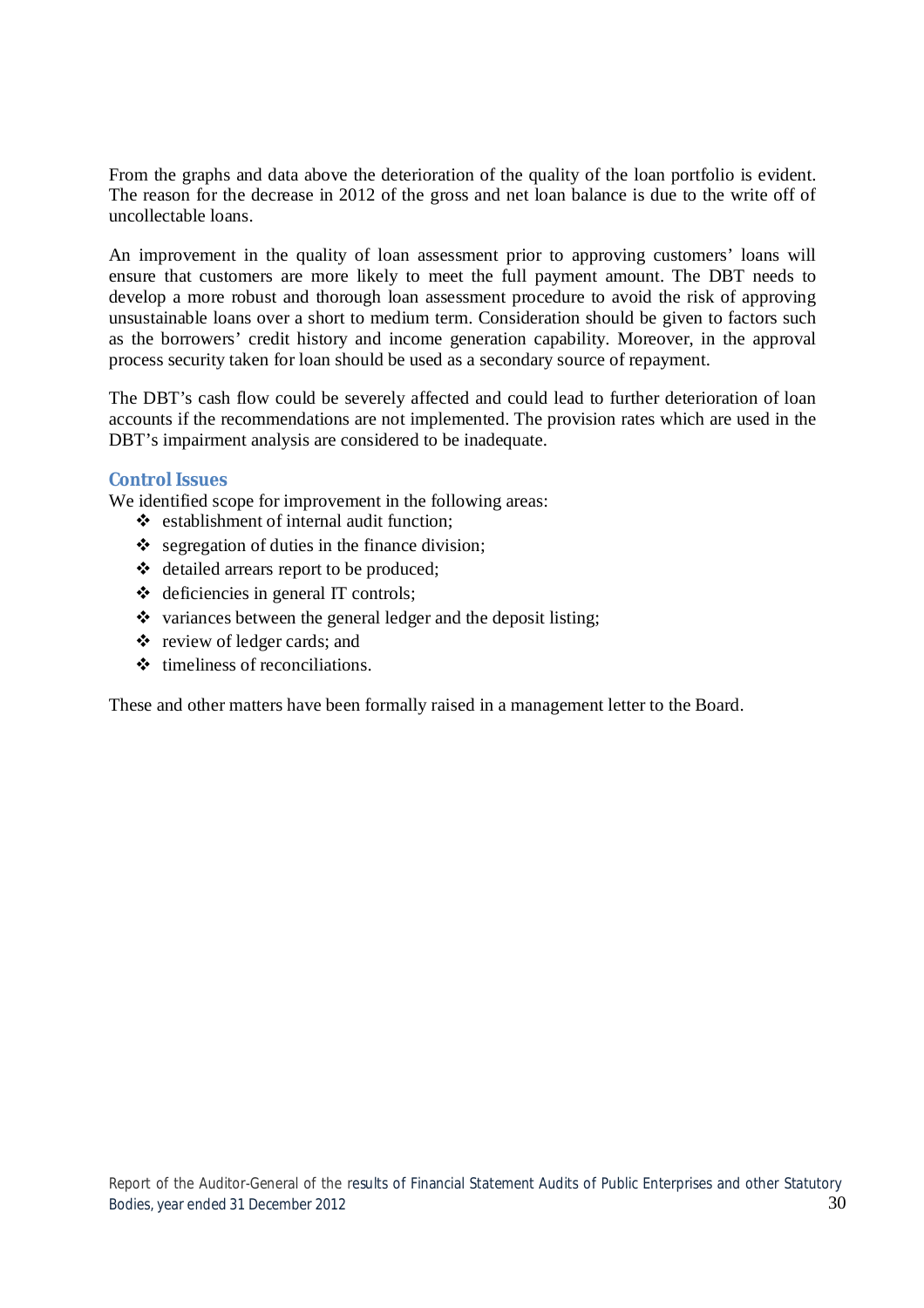| Year ended 31 December             | 2012    | Change | Change | <b>Notes</b> | 2011   | Change | Change  | <b>Notes</b>   | 2010   |
|------------------------------------|---------|--------|--------|--------------|--------|--------|---------|----------------|--------|
|                                    | \$'000  | \$'000 | %      |              | \$'000 | \$'000 | %       |                | \$'000 |
| <b>Operations</b>                  |         |        |        |              |        |        |         |                |        |
| Net Interest Income                | 623     | 176    | 39%    | 5            | 447    | 171    | 62%     |                | 276    |
| Operating Income                   | 194     | 12     | 7%     |              | 182    | $-149$ | $-45%$  | $\overline{2}$ | 331    |
| <b>Operating Expense</b>           | -468    | $-64$  | 16%    |              | $-404$ | $-779$ | $-208%$ |                | 375    |
| <b>Credit Impairment Expense</b>   | $-1255$ | $-844$ | 205%   | 6            | -411   | $-842$ | $-195%$ |                | 431    |
| Income Tax Expense                 | 0       |        |        |              | 0      |        | 0%      |                |        |
| <b>Operating surplus/(deficit)</b> | $-906$  | $-720$ | 387%   |              | $-186$ | 13     | $-7%$   |                | $-199$ |
|                                    |         |        |        |              |        |        |         |                |        |
| Assets                             | 3,938   | $-112$ | $-3%$  |              | 4,050  | 194    | 5%      | 3              | 3,856  |
| Liabilities                        | 2,433   | 794    | 48%    |              | 1,639  | 272    | 20%     | 4              | 1,367  |
| Net assets (at 31<br>December)     | 1,505   | $-906$ | $-38%$ |              | 2,411  | $-78$  | $-3%$   |                | 2,489  |

#### **Financial Information – Development Bank of Tuvalu.**

NOTES:

- 1. Interest income increased by the \$170k as at reporting date. This is consistent with a 6% increase in the loan portfolio of \$187k and an increase in interest rates during the year.
- 2. Increase in fees revenue and service fees and a decrease in arrear fees, also a nil balance of unrealized exchange gain for 2011 as the EURO dollar strengthened against the Aussie dollar for the financial year 2011. As a result of this when the bank made the repayment the Aussie dollar weakened in comparison to euro from 1.2446 to 1.6338. For the financial year 2010, the Australian dollar strengthened in comparison euro from 1.5229 to 1.2446, this led to an unrealized exchange loss for 2011.
- 3. The increase of net Assets by \$194k from 2010 to 2011 due to the increases of cash and cash equivalents by \$120k also the increases of loans and advances to customers by \$81k
- 4. The increases of liabilities by \$272k from 2010 to 2011 due to the increases of deposits from customers by \$300k and EIB loan by \$80k.
- 5. Movement was due to increase in interest income of \$186k offset by an increase in interest expense increase on deposits of \$20k and decrease in interest expense on EIB loan of \$10k.
- 6. \$844k increase in allowance for credit impairment from 2011 to 2012. This is due to the deterioration of the loan portfolio.
- 7. Increase in liabilities due to an increase in customer deposits as the DBT has offered more attractive interest rates than its competitors in 2012. This is partially offset by a decrease in the European Investment Bank loan due to a repayment by the DBT.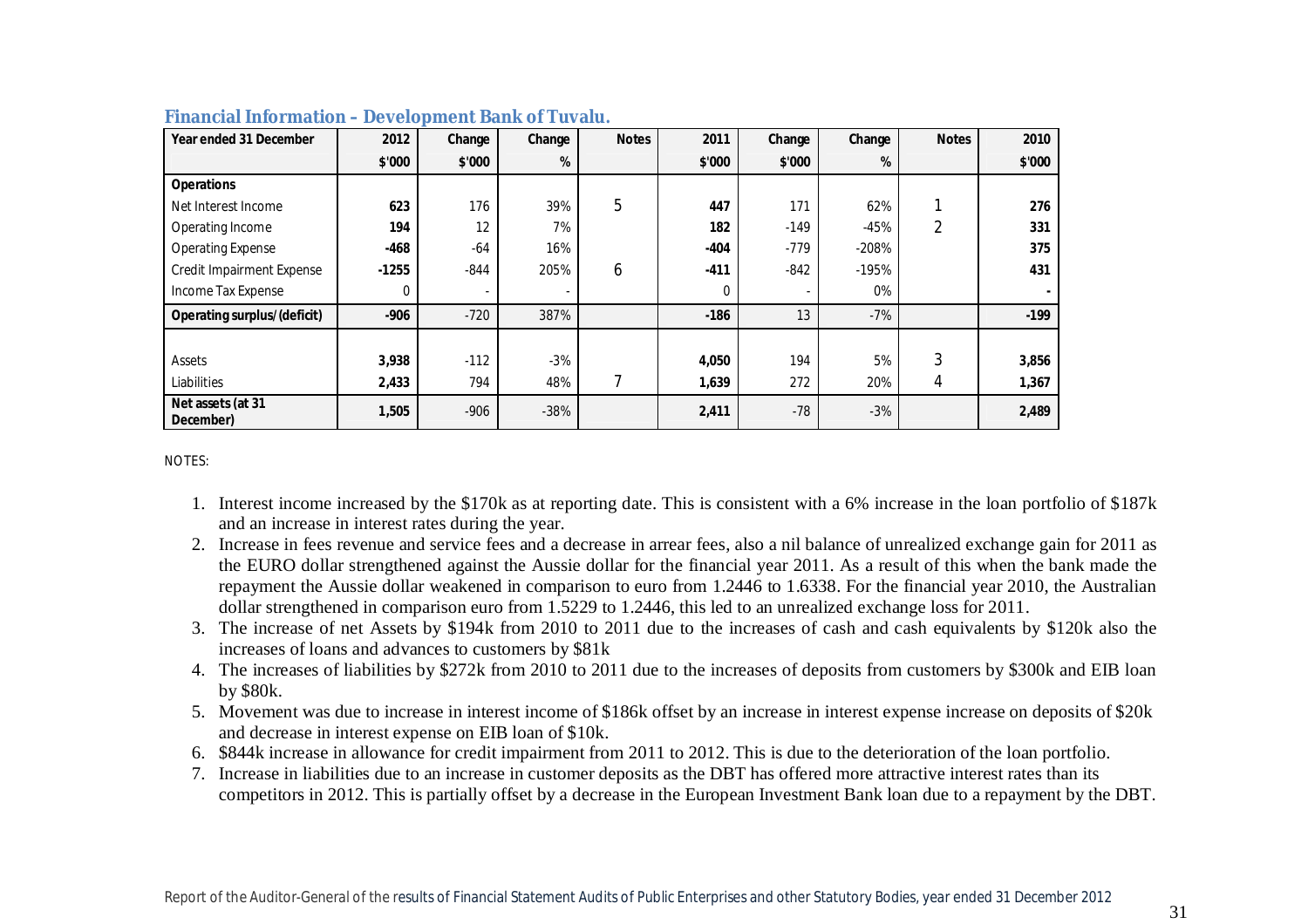### **Tuvalu Electricity Corporation**

#### **Activities**

The Tuvalu Electricity Corporation (TEC) operates under the provisions of the *Tuvalu Electricity Corporation Act*. It is charged with carriage of the general business of the supply of electricity either for sale or otherwise within Tuvalu. The TEC carries out all local functions related to electricity. These include generation and distribution of electricity, maintenance the supply network, managing the required load and the maintenance of customer accounts.

#### **Audit opinion**

The audit of TEC financial report for the year ended 31 December 2012 resulted in a qualified except for opinion. The report was qualified on the basis of the inability to verify the value of the spare parts inventory relating to generators at year end. (2011 result was Qualified Except for, relating to being unable to verify the value of fuel inventory).

#### **Key Issues**

#### OUTER ISLANDS RECEIPTING AND COLLECTION OF DEBTORS

At the end of 2012, there were significant payments to TEC which were not allocated to their respective accounts. TEC should allocate this cash collected to the accounts and in the future allocate payments on a timely basis.

This is in addition to the weak debtor's collection processes in place at TEC. There is a need to regularly and effectively monitor overdue debts to improve cash flows and minimize risk of bad and doubtful debts.

#### POOR RECORDING OF GENERATOR SPARE PARTS INVENTORY

TEC has not established adequate processes to manage its inventory. The processes which need to be implemented are:

- performing stock counts at least bi annually, performing investigations and creating reports;
- review of obsolete stock;
- performance of valuation of the stock on hand;
- updating of the inventory sub ledger regularly; and
- creation of stock issue forms to record stock movements.

#### ADOPTION OF THE MANAGEMENT LETTER

Management letter points in prior years have been accepted by management, but have not been adequately addressed and implemented. Financial matters may take some time to address. However, TEC should be able to immediately address system, processes and procedural issues.

Management and the Board should agree on setting a formal timeline to address issues raised. A senior staff member or members should be assigned to regularly follow up on the progress against the timeline and report to the board. TEC should aim to reduce the severity of the qualification in future audits.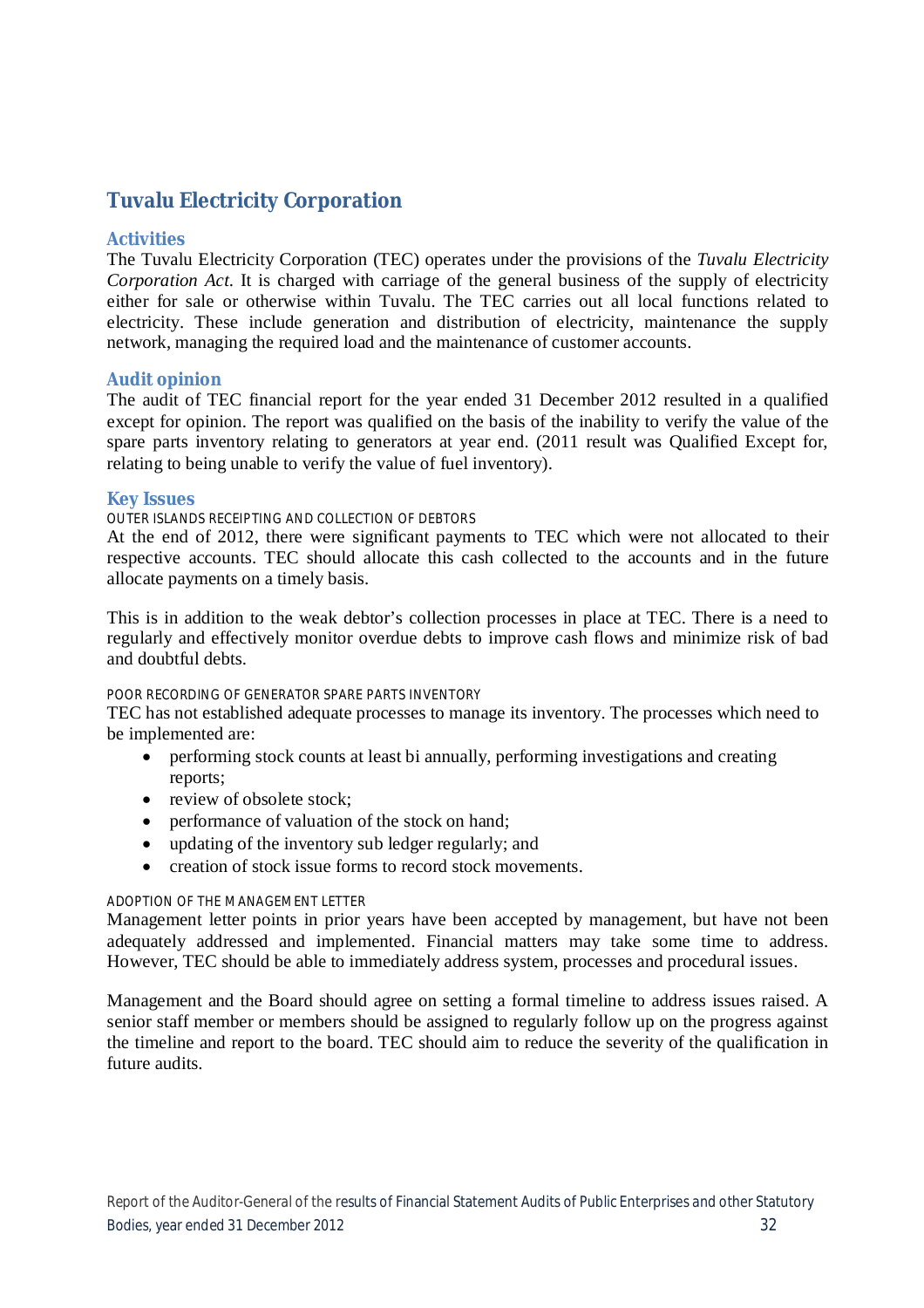#### IDENTIFICATION OF NON PROFITABLE OPERATIONS

TEC currently does not identify and assess the costs relating to its non-profitable operations. This includes the outer islands electrification project and provision of street lighting in Funafuti.

As a result, the financial assistance from GoT is not based on accurate assessment of the costs incurred by the CSOs. Without this assessment TEC will not be able to identify any significant financial and operational issues in relation to the operations performed.

Management should undertake a comprehensive review to identify non profitable operations and operations that are considered to be social responsibility in nature. The cost relating to the provision of the CSOs should be accurately assessed.

#### CORPORATE GOVERNANCE TO BE STRENGTHENED

TEC does not have in place a corporate governance framework. In the absence of sound corporate governance policy and procedures, there may be potential misunderstandings on the respective roles and accountabilities of the management and board of directors. TEC does not have a fraud policy in place, nor was any training undertaken with staff about fraud. TEC has no formal documented policy in regards to provision of doubtful debts.

Allowance payments were made to directors who were not permitted to receive allowances from TEC under the PE Act.

#### FINANCE FUNCTION TO BE IMPROVED

The overall effectiveness and efficiency of the finance function continues to be unsatisfactory. The coordination and supervision of work needs to be strengthened to ensure that tasks allocated are properly carried out.

The following issues were noted:

- general ledger reconciliations and listings were not available for audit, nor completed on a monthly basis;
- lack of experience and skill of the finance staff expected of their respective position;
- inaccuracies in accounting entries and lack of accrual calculations; and
- lack of quarterly reporting to PERMU.

DISASTER RECOVERY PLAN AND BUSINESS CONTINUITY PLAN TO BE FORMALISED.

The TEC does not have a Disaster Recovery Plan (DRP) and a Business Continuity Plan (BCP) to guide it in the event of disaster damaging the assets that are critical to TEC's operation. Without a DRC and BCP in place there can be significant delays in recovering from a disaster which may critically impact the supply of power to the nation.

A formal DRP and BCP needs to be documented to ensure minimal disruption to operations and downtime in the event of natural or other disasters as well as to ensure the continued operation of TEC.

#### **Control Issues**

We identified scope for improvement in the following areas:

- $\triangleleft$  development and implementation of proper journal forms;
- proper management of inventory;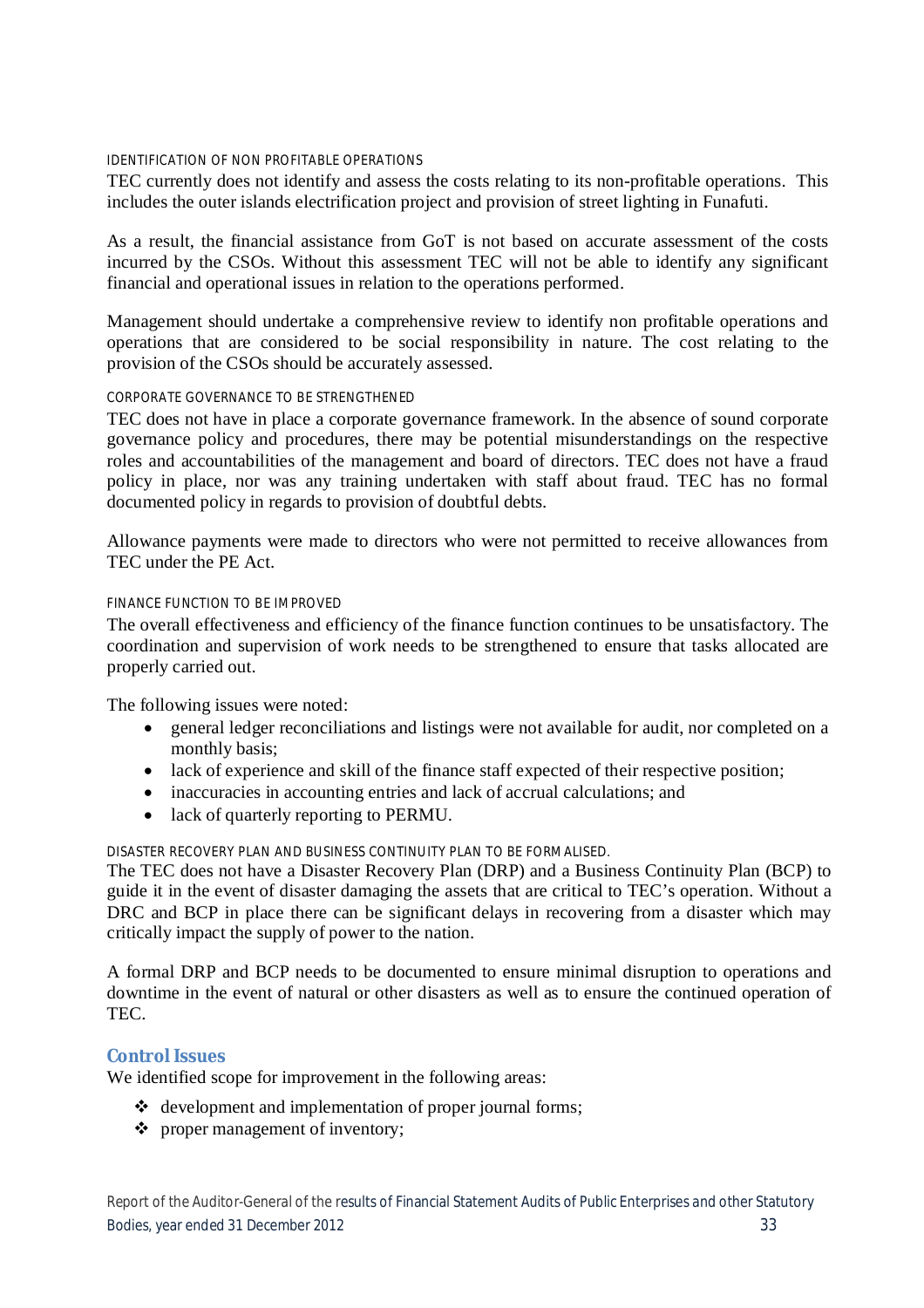- improvement of trade debtors turnover and management of debtors;
- $\triangleleft$  strengthening of IT management;
- $\div$  improvement of internal controls for outer island billing processes;
- $\cdot \cdot$  review and compilation of outer island reports by management;
- provision of finance reconciliation on a timely basis;
- \* review and update finance manual; and
- improve validation controls over the billing process.

These and other matters have been formally raised in a management letter to the Board.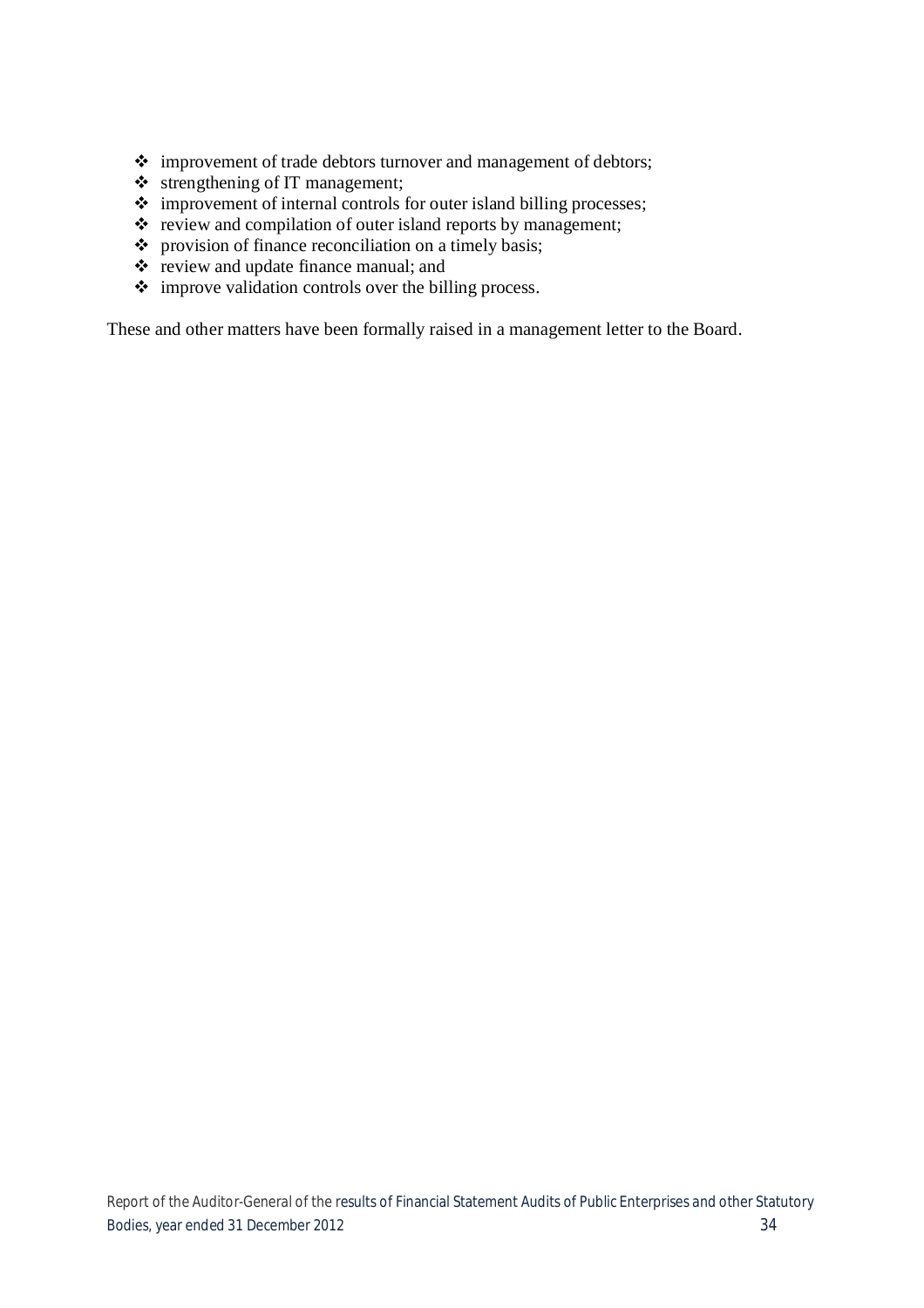| Year ended 31 December             | 2012     | Change | Change | <b>Notes</b>   | 2011     | Change   | Change | <b>Notes</b> | 2010     |
|------------------------------------|----------|--------|--------|----------------|----------|----------|--------|--------------|----------|
|                                    | \$'000   | \$'000 | %      |                | \$'000   | \$'000   | %      |              | \$'000   |
| <b>Operations</b>                  |          |        |        |                |          |          |        |              |          |
| Revenue                            | 5,030    | 571    | 13%    |                | 4,459    | $-1,777$ | $-28%$ | 6            | 6,236    |
| Expenses                           | $-4,619$ | $-519$ | 13%    | $\overline{2}$ | $-4,100$ | 2,076    | $-34%$ | 7            | $-6,176$ |
| Financing cost                     | -8       | 50     | $-86%$ |                | $-58$    | $-23$    | 66%    |              | $-35$    |
| <b>Operating surplus/(deficit)</b> | 403      | 102    | 34%    |                | 301      | 276      | 1104%  |              | 25       |
|                                    |          |        |        |                |          |          |        |              |          |
| <b>Current Assets</b>              | 1103     | 623    | 130%   | 3              | 480      | $-77$    | $-14%$ |              | 557      |
| Non-current assets                 | 4,601    | $-747$ | $-14%$ |                | 5,348    | $-832$   | $-13%$ |              | 6,180    |
| <b>Current Liabilities</b>         | $-1,130$ | $-118$ | 12%    | 4              | $-1,012$ | 446      | $-31%$ |              | $-1,458$ |
| Non-current liabilities            | $-3,818$ | 647    | $-14%$ | 5              | $-4,465$ | 762      | $-15%$ | 8            | $-5,227$ |
| Net assets (at 31<br>December)     | 756      | 405    | 115%   |                | 351      | 300      | 588%   |              | 51       |

#### **Financial Information – Tuvalu Electricity Corporation.**

NOTES:

- **1.** Increase due to fuel grant increasing in 2012 by \$511k, one off donation in 2012 of \$300k, partially offset by discontinuation of the GoT's top up subsidy and decrease in electricity sales.
- **2.** Increase due to fuel costs \$384k, doubtful debts expense \$395k, partially offset by decrease in depreciation \$73k personnel expenses \$11k and other operating expenses of \$175k.
- **3.** Increase due to increase in cash \$201k, receivables \$130k and inventories \$291k
- **4.** Increase due to creditors and accruals due to purchase of spare parts before year end \$181k, employee entitlement increase \$26k partly offset by decrease in borrowings \$46k
- **5.** Decrease due to decrease in deferred income \$710k which relates to the unwinding of the grant of the building. The grant is initially recorded as a liability and is reduced over the useful life of the assets.
- **6.** Decrease in revenue in 2011 resulted from a decline in private and commercial consumption. Better control of private and commercial users has lowered actual revenue, which means that receivables are more likely to be collected.
- **7.** Decrease in total expenses in 2011 was due to the decrease in fuel and oil expense by 5% which is in consistent with the 9% decrease in electricity sales, decrease in doubtful debt expense by \$699k due to no further provisioning for doubtful debts for 31 December 2011, and decrease in depreciation by \$143k which resulted from fully impairment of assets in 2010 thus no depreciation charged in 2011.
- **8.** The decrease was due to GoT granting various fixed assets worth \$3.6m over the years and about \$8.6m was granted for upgrading the power supply on Funafuti Island by the Japan as a token of friendship. The grant is initially recorded as a liability and is reduced over the useful life of the assets.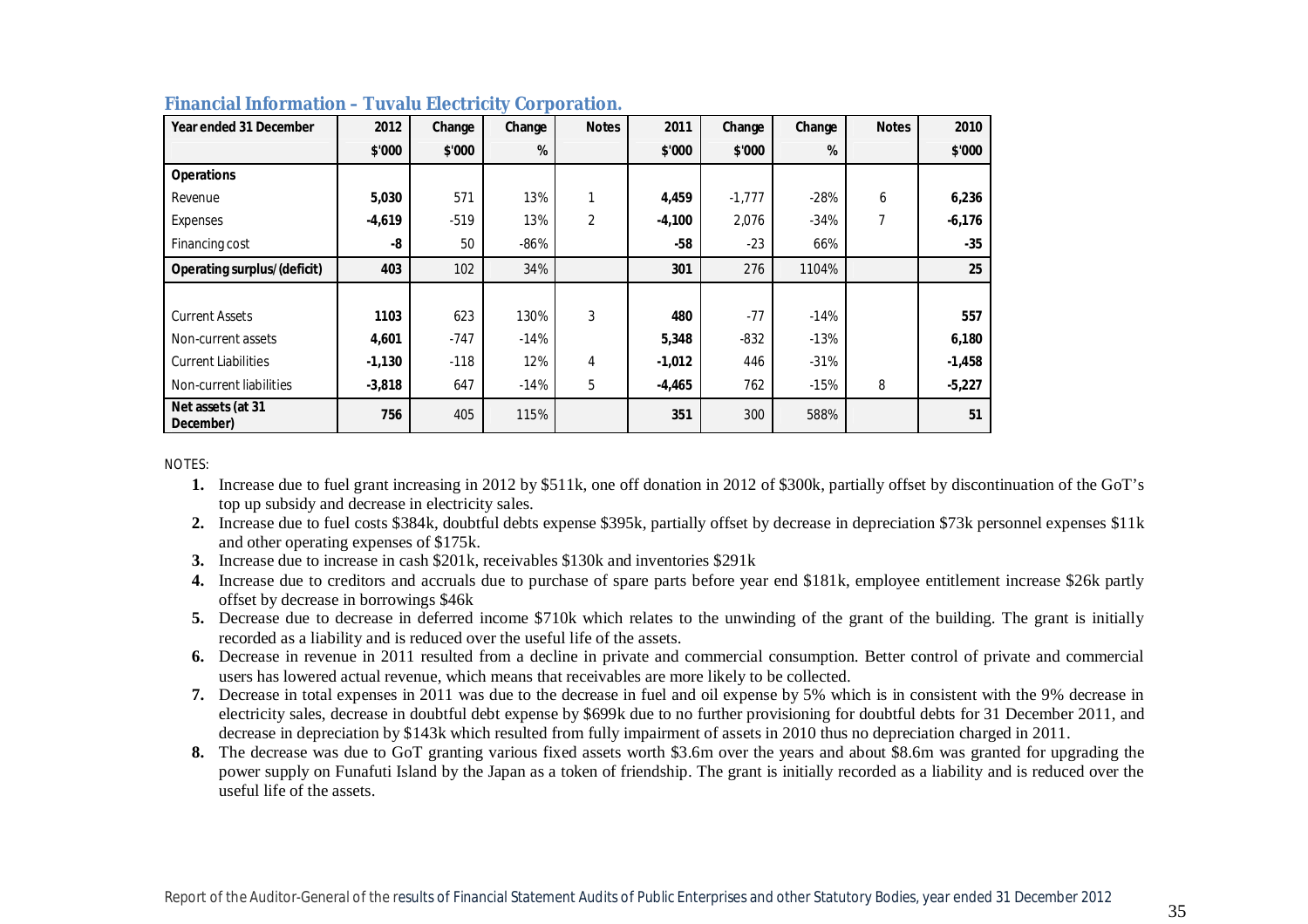### **Tuvalu Philatelic Bureau**

#### **Activities**

The Tuvalu Philatelic Bureau (TPB) is constituted under the provisions of the *Tuvalu Philatelic Bureau Act*. It is charged with carrying on general philatelic business to include the sale, promotion and production of stamps. Its functions include selling stamps locally to tourists, taking mail orders for stamps abroad and approving designs for new stamp issues.

#### **Audit Opinion**

The audit opinion for the year ended 31 December 2012 was Unqualified with an emphasis of matter surrounding the TPB's ability to continue as a going concern. (2011 – Unqualified with an emphasis of matter surrounding the TPB's ability to continue as a going concern)

#### **Key issues**

#### GOING CONCERN (REPEATED ISSUE)

The TPB made significant losses in 2012 and has a negative net asset position. The viability of the TPB will continue to be under severe strain if no injection of capital is provided by the GoT. Measures should be taken to increase profitability by decreasing expenditures.



LACK OF ELECTRONIC FINANCIAL MANAGEMENT AND INFORMATION SYSTEM (FMIS)

The TPB does not have in place an electronic Financial Management and Information System (FMIS). Financial statement and management accounts are compiled out of the paper based ledgers which are inefficient and create an increased risk of transposition errors being made. A FMIS is owned by the TPB, but is not used.

#### **Control issues**

We identified opportunities for improvement in the following areas:

- $\div$  preparation of bank reconciliations;
- $\triangle$  performance of a daily back up of work;
- creation of fraud policies and procedures; and
- $\cdot$  use of electronic financial management and information system.

These and other matters have been formally raised in a management letter to the Board.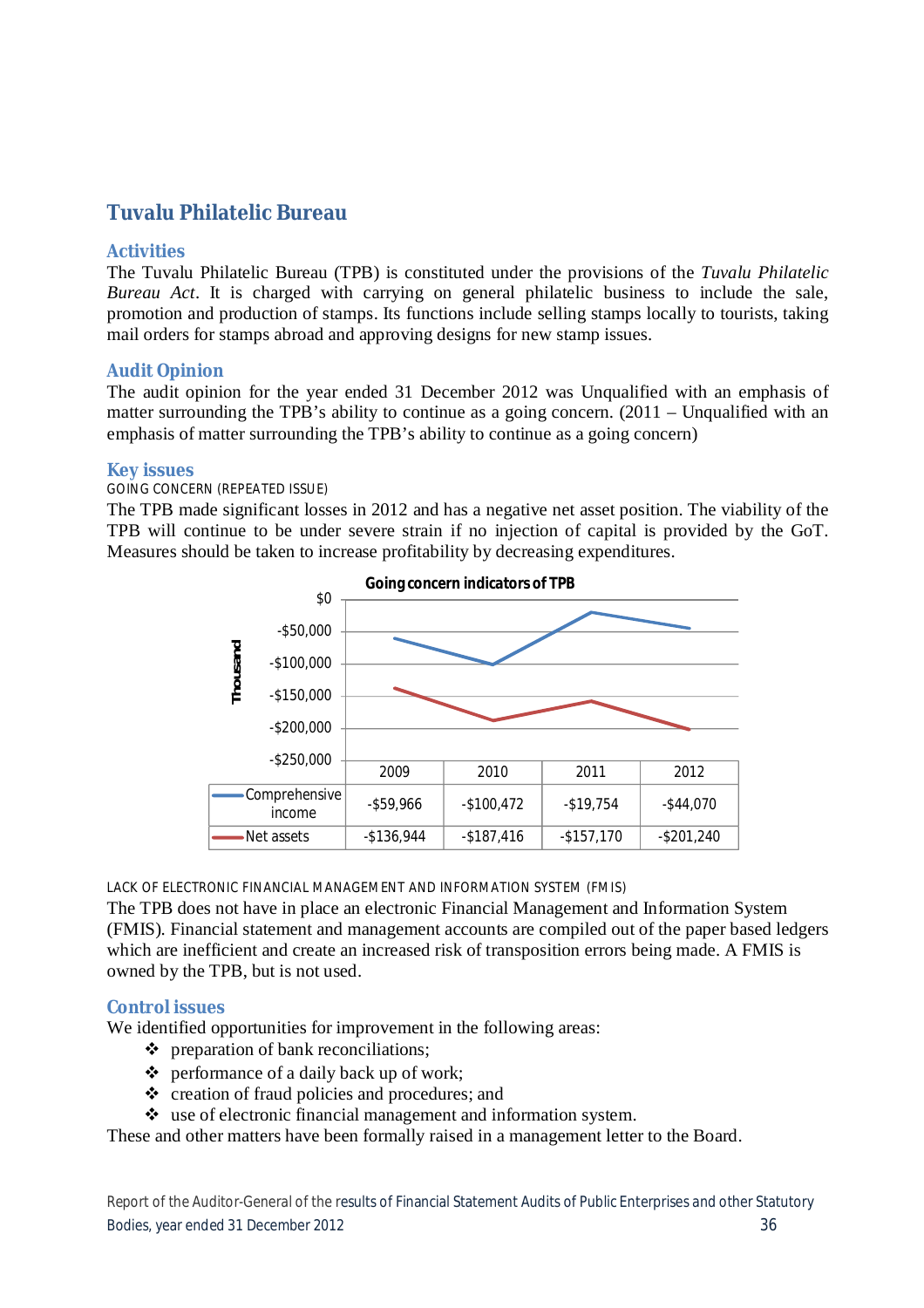| Year ended 31 December                 | 2012   | Change | Change | <b>Notes</b> | 2011   | Change | Change | <b>Notes</b> | 2010   |
|----------------------------------------|--------|--------|--------|--------------|--------|--------|--------|--------------|--------|
|                                        | \$'000 | \$'000 | %      |              | \$'000 | \$'000 | %      |              | \$'000 |
| <b>Operations</b>                      |        |        |        |              |        |        |        |              |        |
| Gross profit                           | 54     | 3      | 6%     |              | 51     | $-4$   | $-7%$  |              | 55     |
| Other Income                           | 21     | $-3$   | $-13%$ |              | 24     | $-11$  | $-31%$ |              | 35     |
| <b>Total Expenses</b>                  | $-119$ | $-23$  | 24%    | 5            | -96    | 95     | $-50%$ | 2            | $-191$ |
| Operating<br>surplus/(deficit)         | $-44$  | $-23$  | 110%   |              | $-21$  | 80     | $-79%$ |              | $-101$ |
|                                        |        |        |        |              |        |        |        |              |        |
| <b>Current Asset</b>                   | 67     | $-5$   | $-7%$  |              | 72     | $-16$  | $-18%$ | 3            | 88     |
| Non-current Asset                      | 3      | $-2$   | $-40%$ | 6            | 5      | $-4$   | $-44%$ |              | 9      |
| <b>Current Liabilities</b>             | $-271$ | $-37$  | 16%    |              | $-234$ | 51     | $-18%$ | 4            | $-285$ |
| <b>Net Assets</b><br>surplus/(deficit) | $-201$ | $-44$  | 28%    |              | $-157$ | 31     | $-16%$ |              | $-188$ |

#### **Financial Information- Tuvalu Philatelic Bureau**

NOTES:

**1.** Decrease due to royalty fees of 25% in 2011 as well as royalty fees being paid in USD which has depreciated against the AUD.

**2.** Decrease to total expenses as due to the Marketing Manager retiring in early 2011, as well as the TNPF surcharge payable being forgiven.

**3.** Decrease due to the accrued royalty fee revenue of \$14k in 2010 being written down to \$0 in 2011.

**4.** Decrease due to the forgiving of the TNPF surcharge of \$34k, forgiveness of debt to IGPC of \$14k, partially offset by an increase in bank overdraft liability of \$6k.

**5.** Increase due to increase in doubtful debts and audit expense. The TNPF surcharge was waived in 2011, which was not in 2012 which has led to an increase in expense.

**6.** Decrease due to increase in Buildings and Office equipment and accumulated depreciation.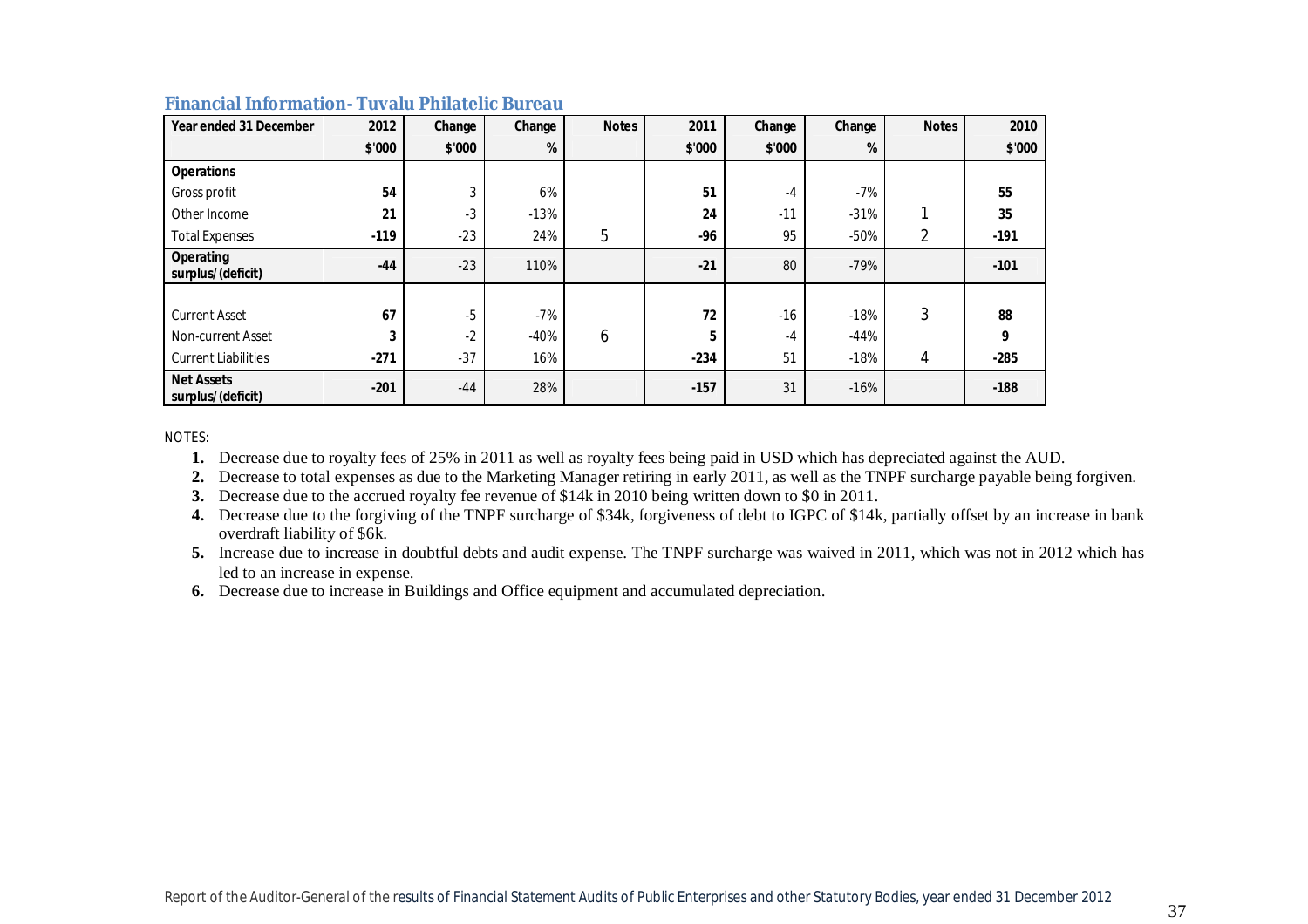### **Tuvalu Telecommunication Corporation**

#### **Activities**

The Tuvalu Telecommunications Corporation (TTC) is constituted under the provisions of the *Tuvalu Telecommunications Act*. It is charged with carrying on the business of supplying telecommunications services and is able to establish, conduct, work, operate and maintain telecommunications services and systems within and outside Tuvalu. The TTC is given an exclusive right to operate these services and system.

#### **Audit opinion**

The audit of the TTC for the period ending 31 December 2012 resulted in an Unqualified Audit Report with an emphasis of matter surrounding the deficiency of working capital and shareholder equity was issued (2011 - Unqualified Audit Report with an emphasis of matter surrounding the deficiency of working capital and shareholder equity) .

#### **Key issues**

#### HIGH OPERATIONAL AND FINANCIAL RISK

The TTC's financial position and operating performance over the years has been deteriorating significantly, which has resulted in cash flow issues, a working capital deficiency, negative shareholders equity and losses over the past four years.



#### GOING CONCERN

The TTC's liquidity position has been the main concern resulting in the emphasis of matter paragraph issued. The impact of the deficiency of working capital, net loss and deteriorating cash flow will further give rise to liquidity and solvency risk. The TTC's Net Asset and Net Loss trend for the period 31 December 2009 to 31 December 2012 are as follows: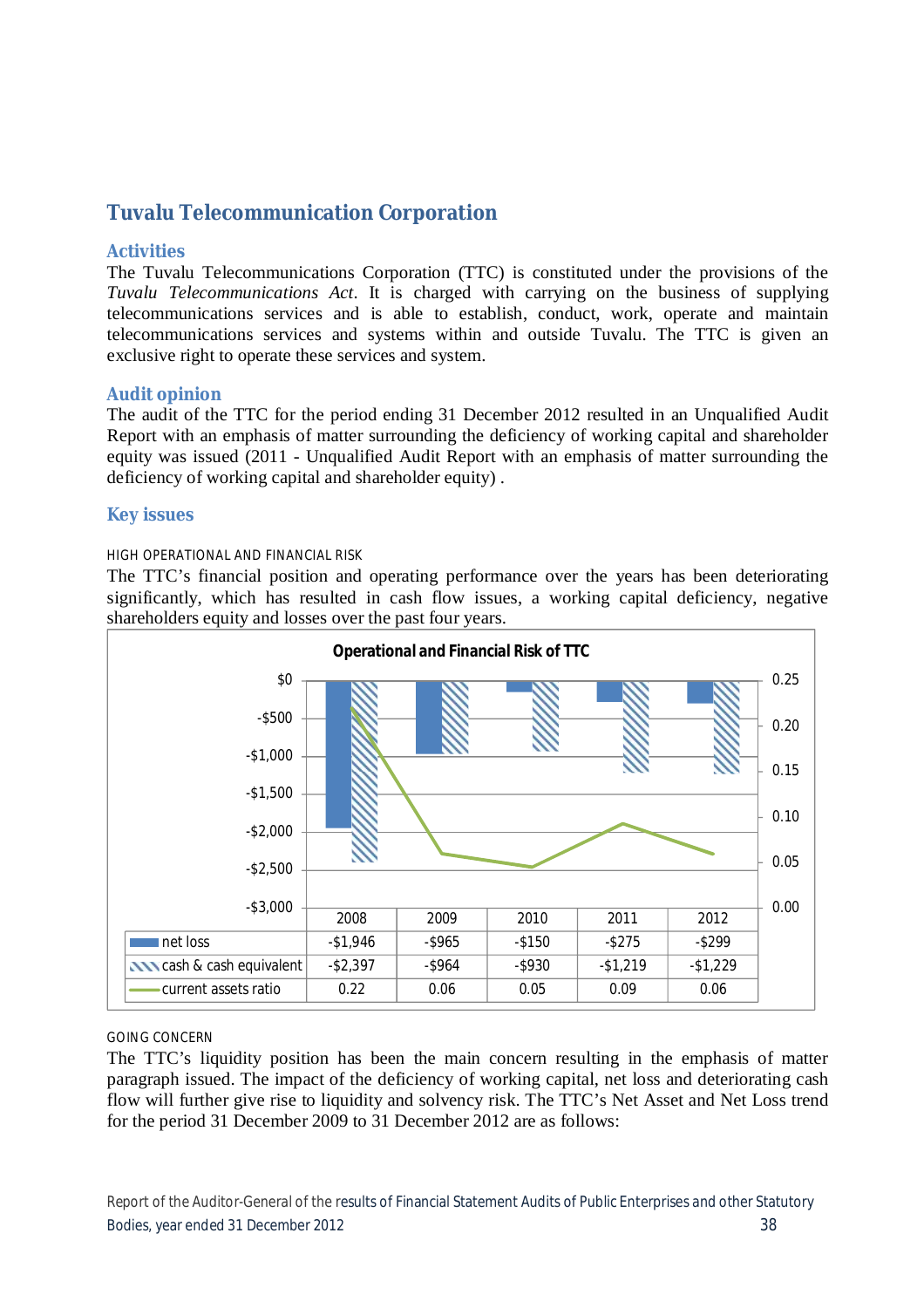

Liquidity and solvency risk will continue to be an issue for the TTC if nothing is done to mitigate the issues.

#### FRAUD POLICY AND TRAINING

The TTC does not have a formal documented policy in relation to fraud. The fraud policy should require training and awareness sessions to be provided to staff and specify the disciplinary actions to be undertaken by the TTC in the event of a fraud.

#### WEAK INTERNAL CONTROL STRUCTURE

Instances of weak internal control were noted including lack of review of:

- the general journals process;
- quarterly management accounts submitted to PERMU;
- bank reconciliations;
- payroll reports; and
- monthly and year end reconciliations

These processes must be strengthened to ensure accurate management reporting and decision making.

#### FIXED ASSETS POLICIES AND INSURANCE TO BE CONSIDERED

The TTC does not have a fixed assets policy in place. Without a proper fixed asset policy, the management of the TTC's assets may be weak.

The TTC does not have any insurance or reserve in place to cover losses over fixed assets especially losses due to fire, or natural disasters. Any breakdown in key assets could cause a major disruption to the TTC's ability to deliver its services if recovery procedures are not implemented in a timely manner.

#### MORE TRAINING TO STAFF TO BE PROVIDED

TTC staff had difficulties in generating reports from the TTC's accounting system (MYOB). This is mainly due to staff not having adequate knowledge, skills and experience to effectively operate and fully utilize the accounting software. We noted that the quality of reconciliations have eroded compared to prior years.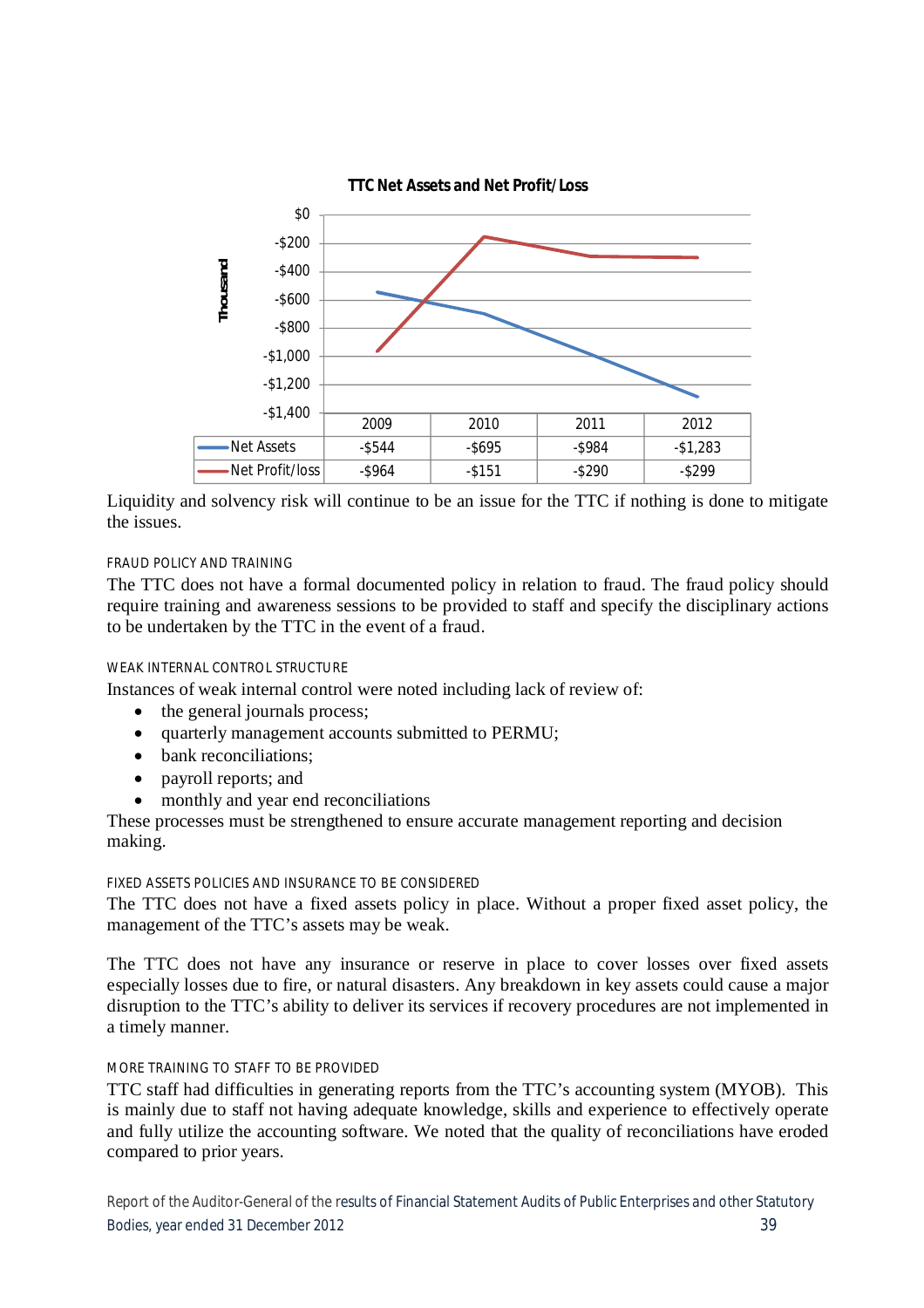#### **Control Issues**

We identified scope for improvement in the following areas:

- $\triangle$  revenue assurance function;
- $\triangleleft$  documentation of revenue process including reporting;
- $\div$  reconciliation of inventories;
- $\div$  review of journal entries;
- $\triangle$  strengthening of financial and internal controls;
- $\triangle$  correction of anomalies in property, plant and equipment;
- $\triangleleft$  deficiencies in general IT controls;
- disclosure of intangible assets in compliance with IFRS;
- \* review of depreciation rates over property, plant and equipment;
- $\triangleleft$  reconciliation of income tax payable;
- development of a disaster recovery plan; and
- $\triangleq$  improvement of revenue recognition policies to comply with IFRS.

These and other matters have been formally raised in a management letter to the Board.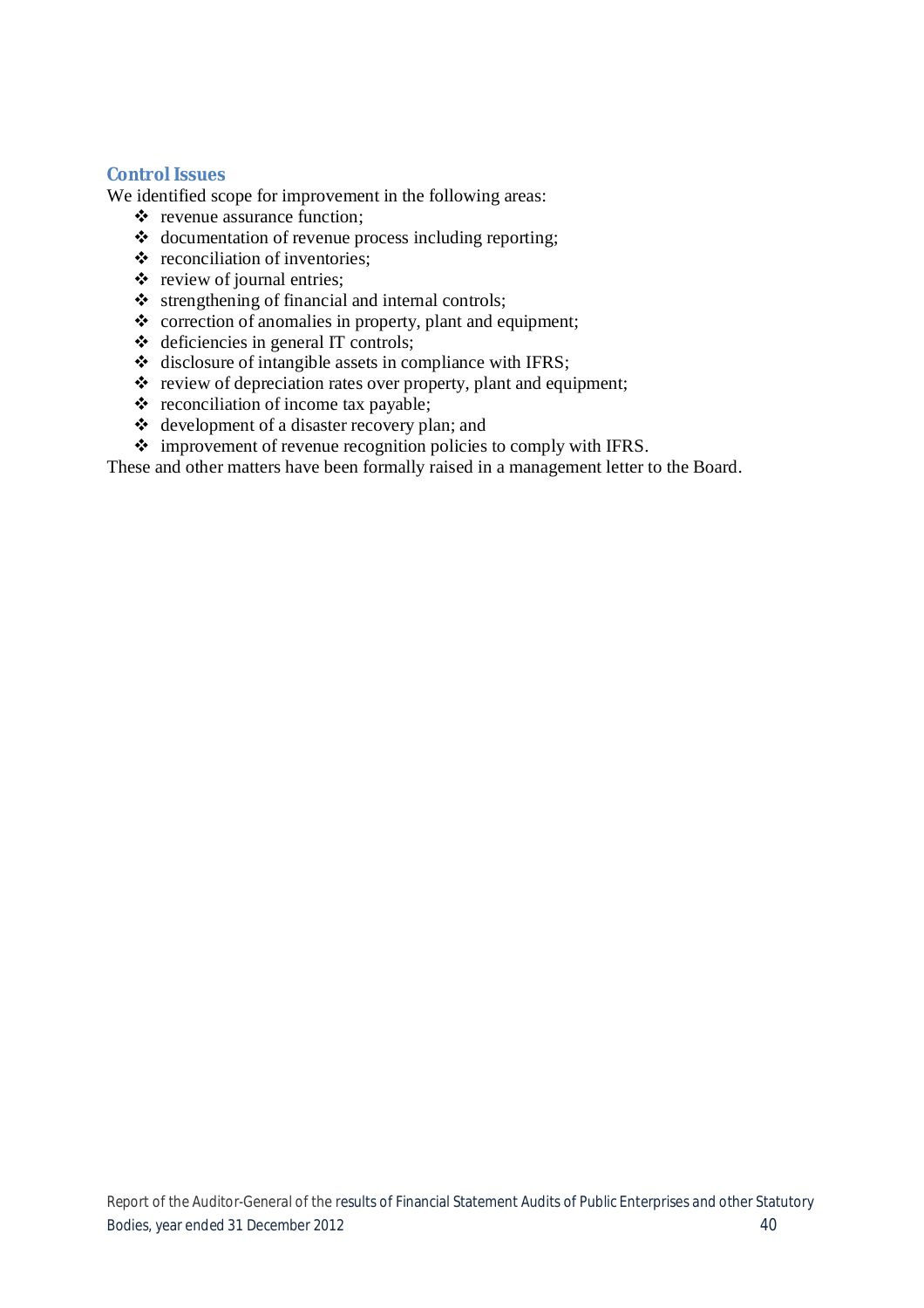| Year ended 31 December             | 2012     | Change | Change | <b>Notes</b> | 2011     | Change | Change | <b>Notes</b> | 2010     |
|------------------------------------|----------|--------|--------|--------------|----------|--------|--------|--------------|----------|
|                                    | \$'000   | \$'000 | %      |              | \$'000   | \$'000 | %      |              | \$'000   |
| <b>Operations</b>                  |          |        |        |              |          |        |        |              |          |
| Revenue                            | 1,319    | $-289$ | $-18%$ | 4            | 1,608    | $-4$   | 0%     |              | 1,612    |
| Expenses                           | $-1,451$ | 292    | $-17%$ | 5            | $-1,743$ | $-111$ | 7%     |              | $-1,632$ |
| Financing cost                     | $-153$   | $-12$  | 9%     |              | $-141$   | $-17$  | 14%    |              | $-124$   |
| <b>Tax Expense</b>                 | $-14$    |        | $-7%$  |              | $-15$    | $-9$   | 150%   |              | -6       |
| <b>Operating surplus/(deficit)</b> | $-299$   | $-8$   | 3%     |              | $-291$   | $-141$ | 94%    |              | $-150$   |
|                                    |          |        |        |              |          |        |        |              |          |
| <b>Current Assets</b>              | 169      | $-93$  | $-35%$ | 6            | 262      | 147    | 128%   | 2            | 115      |
| Non-current assets                 | 2,004    | $-198$ | $-9%$  | 7            | 2,202    | $-188$ | $-8%$  | 3            | 2,390    |
| <b>Current Liabilities</b>         | $-2,834$ | $-18$  | 1%     |              | $-2,816$ | $-271$ | 11%    |              | $-2,545$ |
| Non-current liabilities            | $-622$   | 10     | $-2%$  |              | $-632$   | 22     | $-3%$  |              | $-654$   |
| Net assets (at 31<br>December)     | $-1,283$ | $-299$ | 30%    |              | $-984$   | $-290$ | 42%    |              | $-694$   |

| <b>Financial Information - Tuvalu Telecommunication Corporation</b> |  |  |
|---------------------------------------------------------------------|--|--|
|---------------------------------------------------------------------|--|--|

NOTES:

- 1. Increase in tax expense is due to the increase in Loss before income tax of (\$275K) in 2011 as compared to 2010. This was due to the decrease in total revenue from \$1.612m in 2010 to \$1.608m in 2011 while expenses increases from \$1.6m in 2010 to \$1.7m and financing cost increases from \$124K in 2010 to \$141K in 2011. Thus the increase in net loss in 2011 also increases tax expense for 2011.
- 2. Increase in current assets is due to the increase in trade and other receivables by \$162K in 2011, other assets by \$2K partially offset by the decrease in cash by \$14K and Inventories by \$2K in 2011.
- 3. A slight decrease in noncurrent assets result from the decrease in PPE from \$2.4m in 2010 to \$2.2m in 2011.
- 4. Decrease due to discontinuation of Government grant support \$328k partially offset by reversal of TNPF surcharge fees of \$131k.
- 5. Decrease due to decrease in satellite changes \$71k, cost of sales \$23k and TNPF surcharge not levied in 2012 which was in 2011 \$131k, partially offset by increases in electricity expense.
- 6. Decrease in current assets result from the decrease in prepayments for satellite charges of \$113k partially offset by an increase in receivables from staff due to overpayment of housing allowances of \$12k.
- 7. Decrease due to depreciation of \$238k partially offset by asset purchases of \$33k.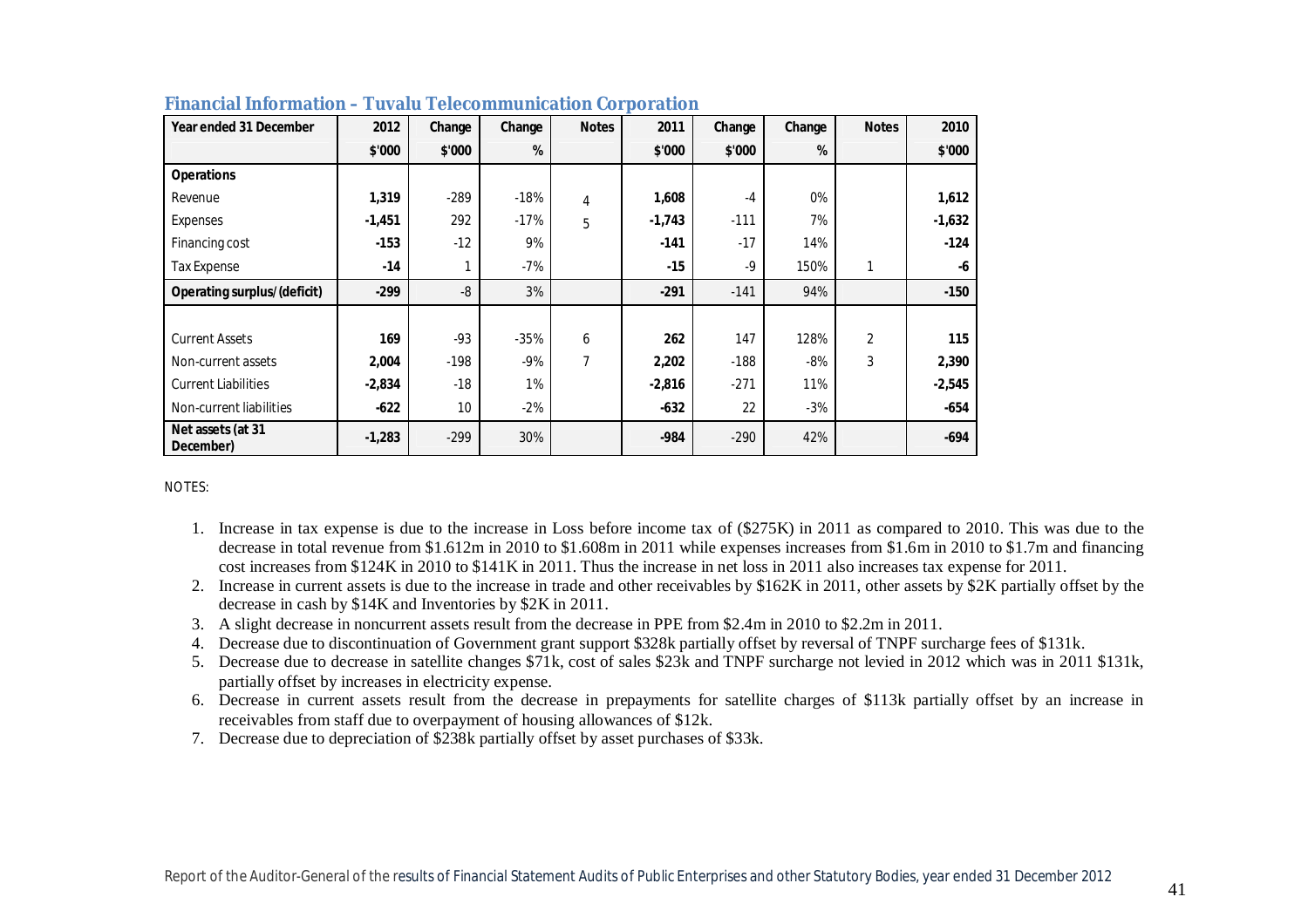### **Vaiaku Lagi Hotel**

#### **Activities**

The Vaiaku Lagi Hotel (VLH) is constituted under the provisions of the *Vaiaku Lagi Hotel Corporation Act*. It is charged with carrying on the business of operating a hotel, including the running and management of restaurants, refreshment rooms, tearooms, coffee shops, accommodation facilities, bars and entertainment. Its functions include dealing in foods, drinks, and other products in the course of the business, fitting out and furnishing rooms, and providing laundry services.

#### **Audit opinion**

The audit of the VLH financial report for the year ended 31 December 2012 resulted in a Qualified Except for Audit Report due to the audit being unable to obtain sufficient supporting documentation surrounding revenues.  $(2011 - \text{unqualified}).$ 

#### **Key issues**

#### LACK OF SUPPORTING DOCUMENTATION FOR REVENUE ITEMS

There were a number of revenue items which could not be verified as the VLH did not maintain adequate supporting documentation. The following accounts were unable to be verified and formed part of the qualification of audit opinion:

- Accommodation revenue \$274,485
- Room tax (income)  $$22.565$
- Room tax (expense)  $$22,565$
- $\bullet$  Internet income \$23,678

Management should ensure that documentation relating to these accounts are prepared and maintained so that assurance surrounding the reported revenue of the hotel can be obtained. Additionally, there are no procedures in place to ensure that the revenue recorded is complete and accurate.

#### NON COMPLIANCE WITH STATUTORY LEGISLATION

The VLH has not been complying with tax legislation. This was revealed by the Tax Audit completed by the Inland Revenue Department of the Tuvaluan Government. The lack of compliance was surrounding the submission of tax returns and the payment of tax.

#### FINANCIAL PERFORMANCE

The VLH continues to operate unprofitably and there does not appear to be any significant steps taken to reverse this trend. The bar and food departments have incurred gross losses in the 2012 financial year with beverage continuing to decline and food recovering slightly. The analyses of the gross profits of the two departments for the last four years are: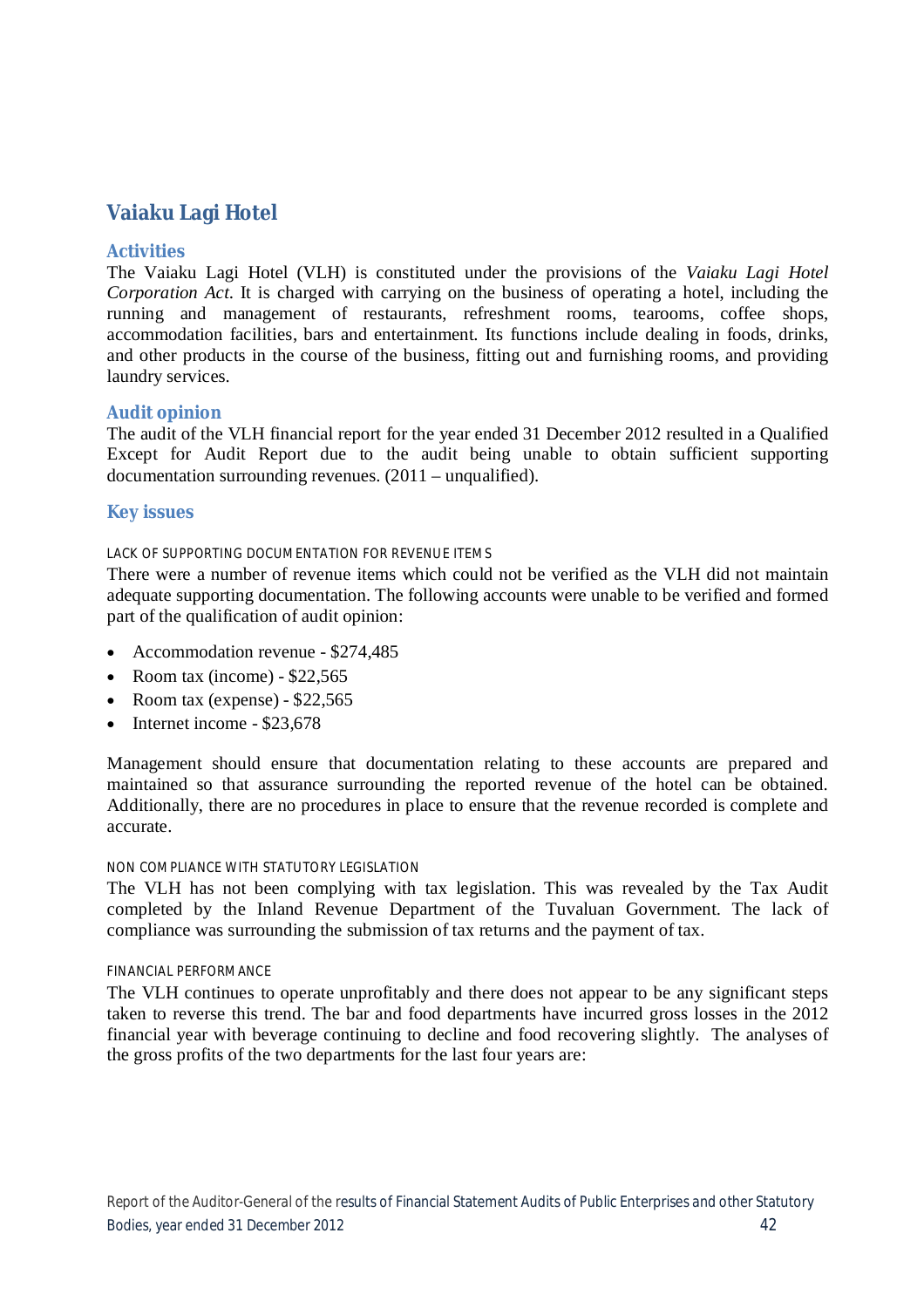

#### CORPORATE GOVERNANCE TO BE IMPROVED

The VLH does not have in place a formal and documented corporate governance framework. In the absence of sound corporate governance policy and procedures, there may be misunderstandings on the respective roles and accountabilities of the management and board of directors. There was no fraud policy in place, nor was any training undertaken with staff in relation to fraud.

#### ACCOUNTING IMPROVEMENTS

The value of the VLH is not properly reflected in the financial statements and could be understated. A valuation needs to occur to ensure that the value of the building and improvement is properly reflected in the financial statements.

The VLH is not using a computerised accounting system. A manual accounting system hinders the preparation of management reports on a timely basis and limit the management's ability to manage the hotel's operations effectively. Functions performed manually are commonly prone to errors, omissions, manipulation and duplication. This can result in difficulties when reconciling accounts.

The aged debtor listing contains debts which are no longer recoverable. The VLH continues to provide credit to some of these debtors. With proper assessment and approval of the board, these debts should be written off.

#### **Control issues**

We identified scope for improvement in the following areas:

- $\triangleleft$  documentation of accounting and finance policies and procedures;
- $\triangleleft$  authorisation and review of significant journals;
- $\triangleq$  implementation of a computerised accounting environment;
- $\triangle$  reconciliations of general ledger to accounts receivable and trade payables;
- $\triangle$  strengthening of review process for reconciliations;
- $\div$  improvement of debt collection; and
- improvement of financial and internal controls.

These and other matters have been formally raised in a management letter to the Board.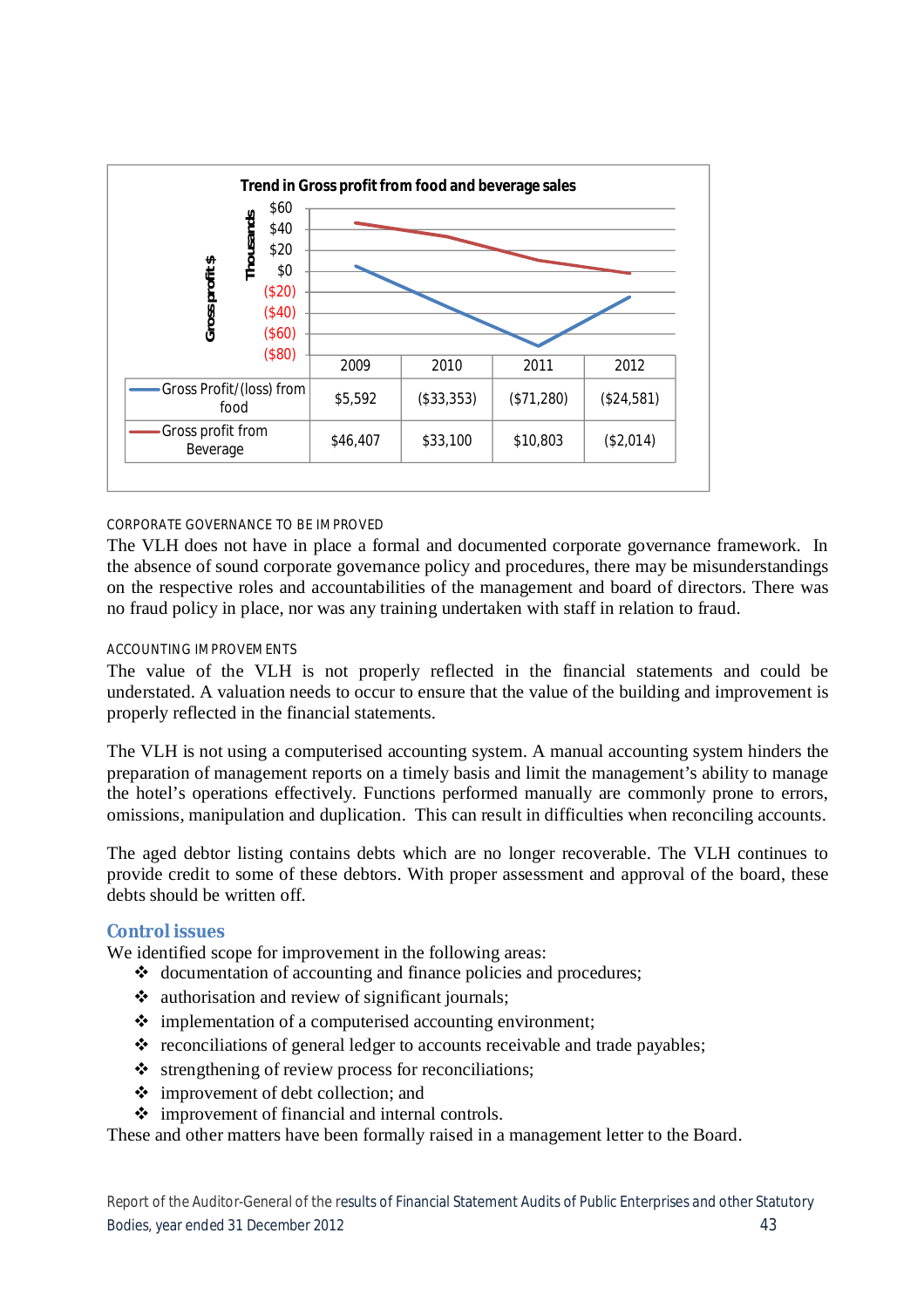#### **Financial Information - Vaiaku Lagi Hotel**

| Year ended 31 December             | 2012   | Change | Change | <b>Notes</b>   | 2011     | Change | Change  | <b>Notes</b> | 2010         |
|------------------------------------|--------|--------|--------|----------------|----------|--------|---------|--------------|--------------|
|                                    | \$'000 | \$'000 | %      |                | \$'000   | \$'000 | %       |              | \$'000       |
| <b>Operations</b>                  |        |        |        |                |          |        |         |              |              |
| Revenue                            | 533    | 62     | 13%    |                | 471      | $-104$ | $-18%$  | 4            | 575          |
| Other operating income             | 77     | -8     | $-9%$  |                | 85       | 8      | 10%     |              | 77           |
| Cost of Sales                      | $-388$ | $-15$  | 4%     |                | $-373$   | 2      | $-1%$   |              | $-375$       |
| Expenses                           | $-302$ | $-52$  | 21%    | $\overline{2}$ | $-250$   | 74     | $-23%$  | 5            | $-324$       |
| <b>Operating surplus/(deficit)</b> | -80    | $-13$  | 19%    |                | $-67$    | $-20$  | 43%     |              | $-47$        |
|                                    |        |        |        |                |          |        |         |              |              |
| <b>Current Assets</b>              | 134    | $-7$   | $-5%$  |                | 141      | 6      | 4%      |              | 135          |
| Non-current assets                 | 55     | -3     | $-5%$  |                | 58       | $-23$  | $-28%$  |              | 81           |
| <b>Current Liabilities</b>         | 277    | 58     | 26%    | 3              | 219      | 50     | 30%     | 6            | 169          |
| Non-current assets                 | 13     | 13     |        |                | $\bf{0}$ | 0      | 0%      |              | $\mathbf{0}$ |
| Net assets (at 31 December)        | $-101$ | $-81$  | 405%   |                | $-20$    | $-67$  | $-143%$ |              | 47           |

NOTES:

- 1. Increase due to increase in food sales of \$19k, beverage sales of \$27k and accommodation revenue of \$17k.
- 2. Increase in expenses predominantly due to increase in salaries and wages \$12k doubtful debt expense \$26k, repairs and maintenance \$10k.
- 3. Increase due to income tax withheld for staff wages not being forwarded onto the Government in 2012.
- 4. Decrease due to decrease in accommodation sales \$44k, food \$44k, and bar sales of \$30k. Due to the decrease in accommodation sales, bar and food sales decreased accordingly with less demand from occupants.
- 5. Decrease predominantly due to decrease in doubtful debts expense in 2011 of \$24k, salaries expense \$31k, other expenses, and electricity \$3k.
- 6. Increase due to income tax withheld for staff wages not being forwarded onto the Government in 2011.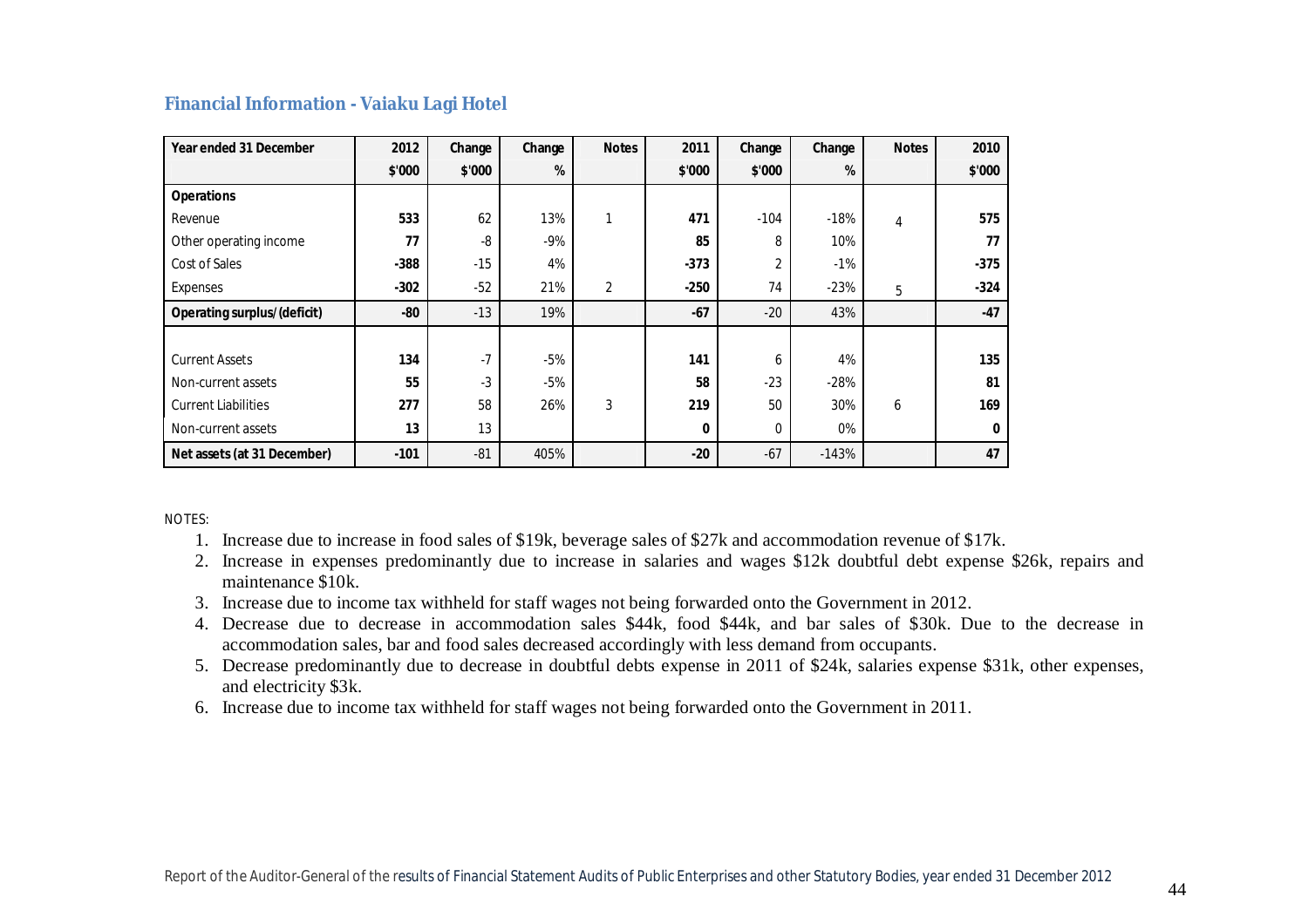### **National Fishing Corporation of Tuvalu**

#### **Activities**

The National Fishing Corporation of Tuvalu (NAFICOT) is required to comply with the *Public Enterprises (Accountability and Performance) Act*. The main requirement is that the NAFICOT's principal objective is to be a successful beneficial enterprise.

#### **Audit Opinion**

No set of financial statements were presented for audit for 2012. The last set of financial statements prepared by the National Fishing Corporation of Tuvalu was in 1999. This is considered to be unacceptable.

*Recommendation 23: That PERMU and the GoT continue to request and follow up with NAFICOT financial statements for the past 13 years. In the event that the NAFICOT refuse to submit financial statements, take action to wind them up in accordance with the Public Enterprises (Accountability and Performance) Act and the Companies Act.* 

### **Tuvalu Post and Travel Limited**

#### **Activities**

Tuvalu Post and Travel Limited (TPTL) was incorporated on 28 September 2012. TPTL carries on the functions of sales of stamps, postal services and air travel related services including baggage handling, check in and ticket sales.

#### **Audit Opinion**

TPTL was designated a Public Enterprise in late 2012 by an amendment to Schedule 1 of the *Public Enterprises (Performance and Accountability) Act* to include TPTL as a Public Trading Enterprise. This means that the TPTL is required to compile financial statements from 2012. No set of financial statements were presented for audit for 2012.

The transfer of assets to TPTL was completed in December 2012 and staff transfers were finalised in 2013. All of the shares in the Tuvalu Philatelic Bureau were transferred to the TPTL. A General Manager is yet to be appointed to the TPTL.

*Recommendation 24: That PERMU and the GoT continue to request and follow up with TPTL to produce financial statements. Additionally a General Manager is appointed as soon as possible.*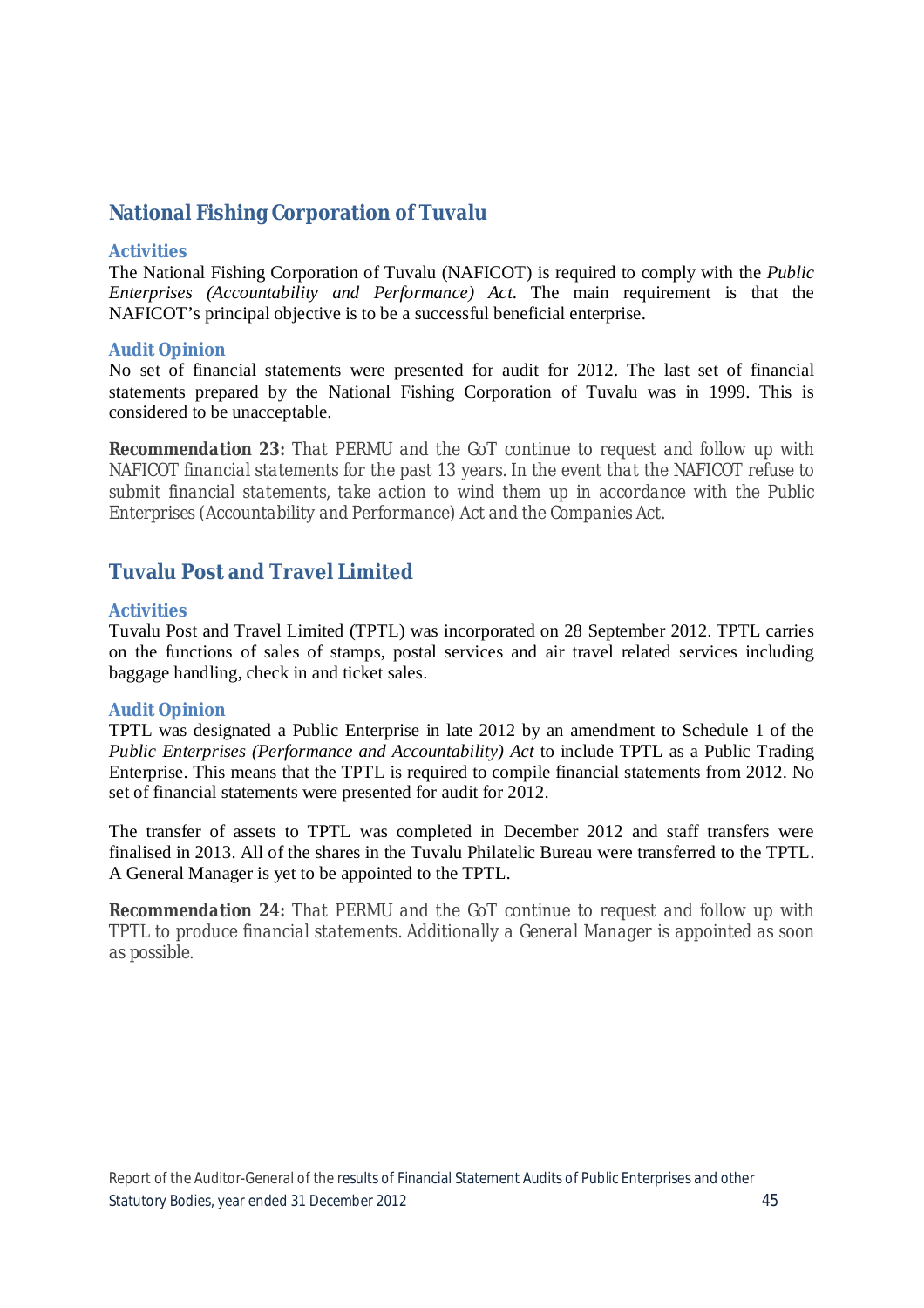# Audit results: Public Beneficial Enterprises

### **Tuvalu Maritime Training Institute**

#### **Activities**

The Tuvalu Maritime Training Institute (TMTI) is constituted under the provisions of the *Tuvalu Maritime Training Institute Act*. It is charged with carrying on maritime training including the assessment of competence of seafarers and the issuance of assessment certificates attesting that competence. The primary functions of TMTI are to operate training vessels, to buy, sell or import food and drinks for training use, to operate workshop facilities, and to charge for its services and training as the board determines.

#### **Audit opinion**

The audit of the TMTI for the period ending 31 December 2012 resulted in a Qualified Except for Independent Audit Report. The qualification for 2012 related to the TMTI being unable to substantiate a significant portion of their expenditure balance. (2011- Qualified Except for due to uncertainties surrounding the inventories balances and the subsequent effect on the inventory consumption figures on the income statement).

#### **Key issues**

#### LACK OF SUPPORTING DOCUMENTATION FOR EXPENDITURE AND ACCOUNTS PAYABLE

The TMTI was unable to provide audit with supporting documentation to justify expense and accounts payable transactions which led to the qualification of the financial statements. By not having supporting documentation to justify payments made and the approval of these payments, there is an increased risk of fraud and misappropriation of the TMTI's funds.

#### LACK OF ASSET MANAGEMENT PROCEDURES

Regular stock counts using the asset register as a base should be performed during the year to monitor theft and consumption statistics in order to further plan and budget. A stocktake was performed at the end of 2012, however, no stocktake procedures were documented, nor was there a review of the stocktake result. This increases the risk that stocktakes are performed inconsistently and not to a high standard.

#### NO DOCUMENTATION FOR APPROVAL OF STAFF INCREMENTS AND ALLOWANCES

During 2012 there was a general increase in staff salaries approved by the board. The specific amounts of each salary increase were not detailed in the approval by the board, only a general increase. This increases the risk that staff members are over or under paid their salaries.

Additionally, the payment of any salary and allowances to the CEO should as per section 12 (9) of the TMTI Act be determined by the Board and approved by the Minister for Education, Youth and Sport. We were unable to sight written formal approval by the Minister for Education, Youth and Sport of the CEO's increased salary.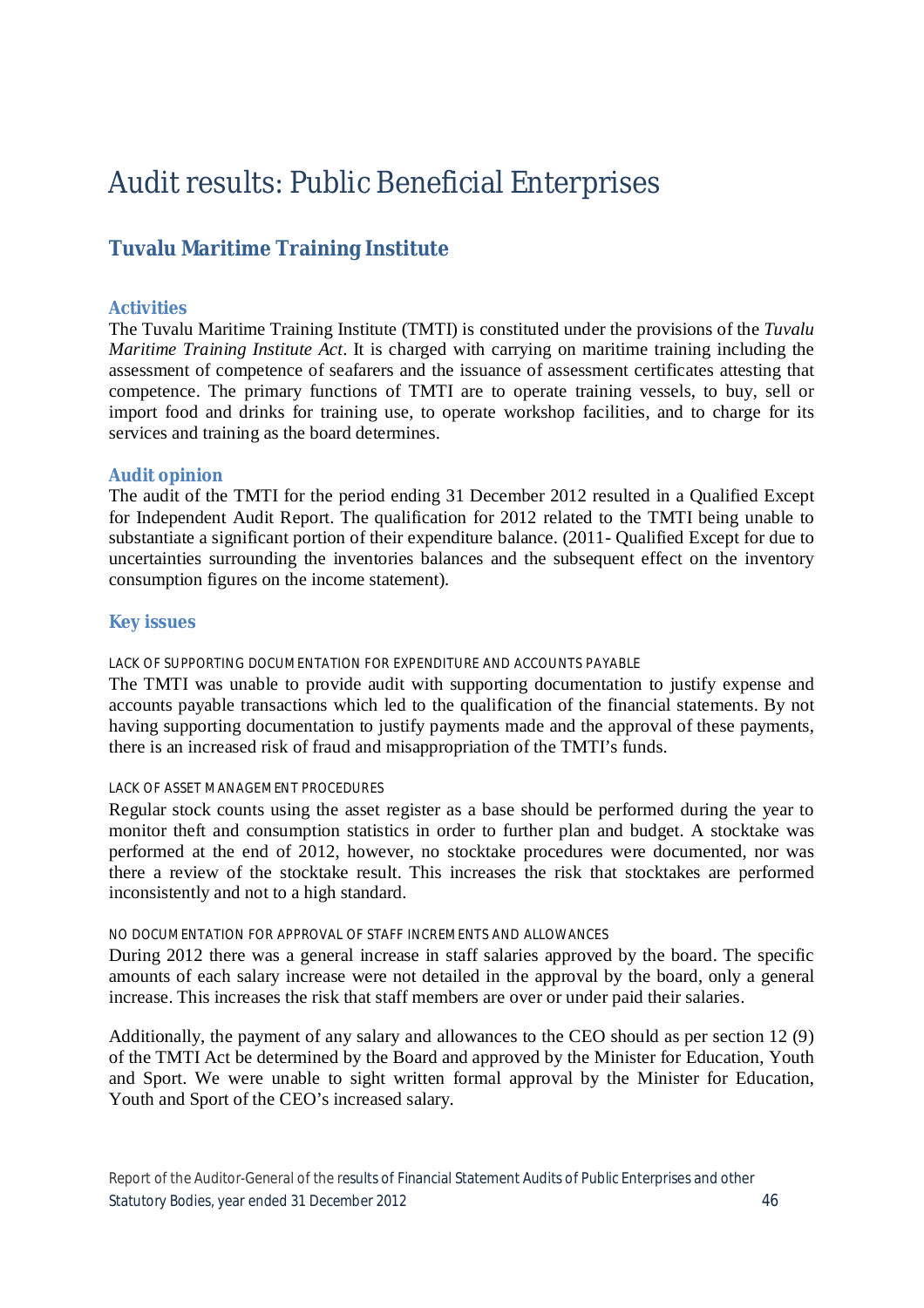#### MANAGEMENT OF DEBTORS

Accounts receivable sales and overdue debts are not being followed up or actioned. In 2012 over 97% of the accounts receivable raised has been assessed as unlikely to be collected. If debtors are not paying their debts, after multiple attempts to request payment from the debtor, the TMTI should commence legal action to recover the amount. The cashflow of the TMTI and also the ability for the TMTI to continue as a going concern is affected by the non-collection of debts. With more diligence surrounding the follow up and collection of these debts, the TMTI's cash flow position and future sustainability will improve.

#### PAY AS YOU EARN (PAYE) TAX OWED TO GOT.

The TMTI owes a substantial amount of money for PAYE taxes to the GoT. This has not been paid due to a disagreement with the GoT surrounding the TMTI receiving full payment of scholarship monies due to TMTI. Efforts have been made by the Institute to net off this debt with the amounts owed by the Tuvaluan Government, however, this may not occur as there is no legal obligation stating that the Government has to pay.

#### FINANCIAL STATEMENT PREPARATION

The financial statements for 2012 required a significant amount of re-work to be compliant with International Financial Reporting Standards (IFRS). This included re-working the Financial Statements and notes to the Financial Statements. A comprehensive review of the TMTI's financial statements by the accountant and responsible staff for compliance is required before being presented for audit.

#### LACK OF DOCUMENTATION OF ACCOUNTING PROCESSES AND DECISIONS (INCLUDING FRAUD POLICIES)

No accounting processes or accounting decisions were documented at the TMTI. Without written instructions, accounting processes will be not performed consistently, there is no guidance and there will be performed potentially with improper authorisation. Significant processes should be drafted and then approved by the Board. File notes should be written, signed off and approved by the CEO for any accounting decisions made and implemented.

#### ALLOWANCES AND SPECIAL IMPRESTS TO DIRECTORS

Allowance payments were made to directors who were not permitted to receive allowances from TMTI under the PE Act. A special imprest was paid to a board member in 2012 which is yet to be retired. Action should be taken to recover the allowances paid and the imprest funds from the board member.

#### **Control issues**

We identified scope for improvement in the following areas:

- $\triangleleft$  budget analysis;
- $\div$  segregation of duties;
- management of inventory;
- management of debtors:
- $\triangleleft$  backups of computer systems;
- documentation of policies and procedures; and
- $\bullet$  review and approval of recharges.

These and other matters have been formally raised in a management letter to the Board.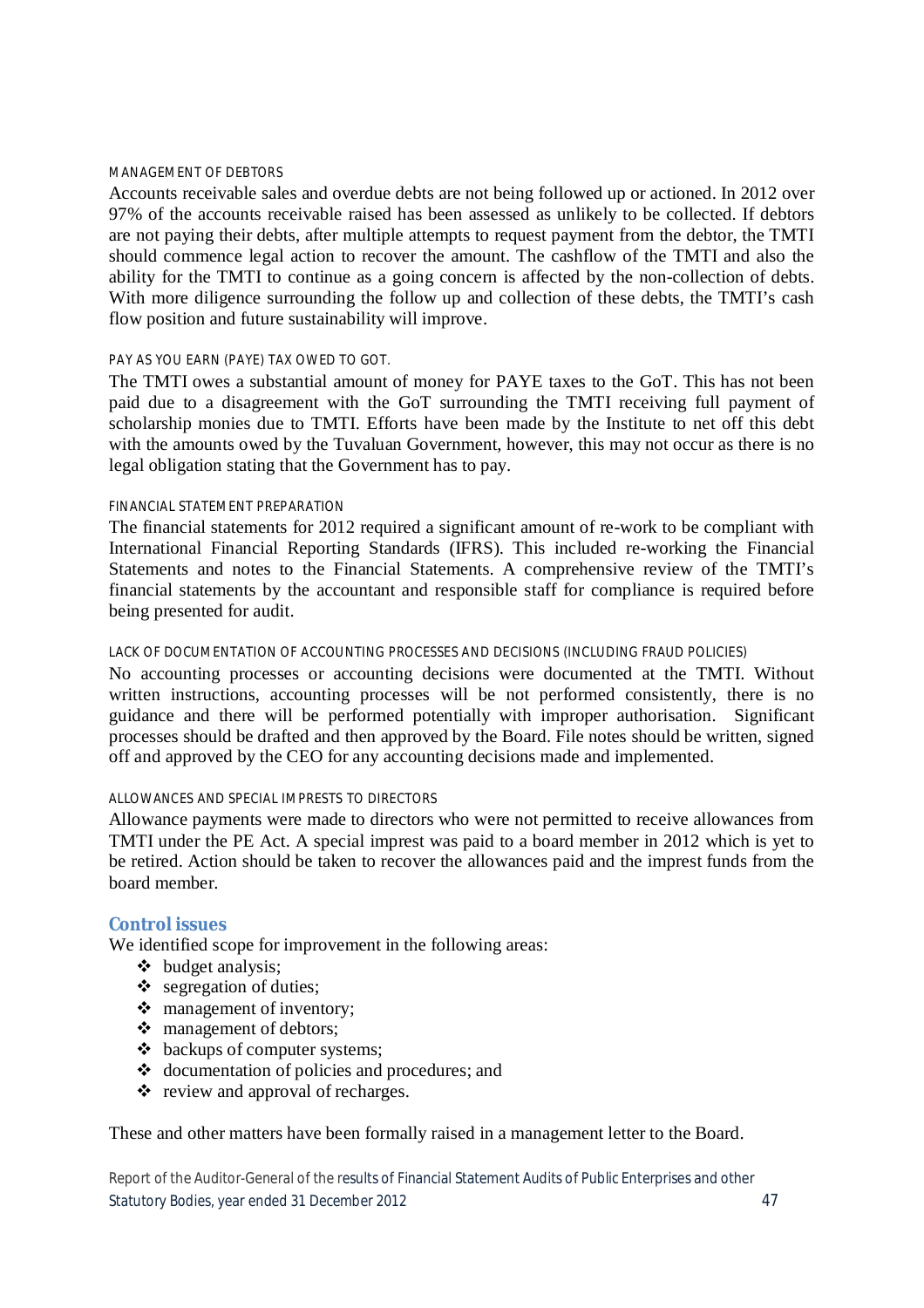| Year ended 31 December                 | 2012     | Change   | Change  | <b>Notes</b>   | 2011     | Change | Change | <b>Notes</b> | 2010     |
|----------------------------------------|----------|----------|---------|----------------|----------|--------|--------|--------------|----------|
|                                        | \$'000   | \$'000   | %       |                | \$'000   | \$'000 | %      |              | \$'000   |
| <b>Operations</b>                      |          |          |         |                |          |        |        |              |          |
| Revenue                                | 451      | $-140$   | $-27%$  | 6              | 591      | 5      | 1%     |              | 496      |
| Other Income                           | 503      | 472      | 1522%   | $\overline{2}$ | 31       | -16    | $-12%$ |              | 137      |
| <b>Total Expenses</b>                  | $-901$   | $-186$   | 26%     | 3              | $-715$   | 607    | $-46%$ |              | $-1322$  |
| <b>Operating surplus/(deficit)</b>     | 53       | 146      | $-157%$ |                | $-93$    | 600    | $-87%$ |              | $-693$   |
|                                        |          |          |         |                |          |        |        |              |          |
| <b>Current Asset</b>                   | 510      | $-63$    | $-11%$  |                | 573      | 21     | 4%     |              | 552      |
| Non-Current Asset                      | 2,576    | $-3,425$ | $-57%$  | 4              | 6,001    | $-45$  | $-1%$  |              | 6,046    |
| <b>Current Liabilities</b>             | $-1,304$ | 4,495    | $-78%$  | 5              | $-5,799$ | $-70$  | 1%     |              | $-5,729$ |
| <b>Net Assets</b><br>surplus/(deficit) | 1,782    | 1007     | 130%    |                | 775      | $-94$  | $-11%$ |              | 869      |

#### **Financial Information - Tuvalu Maritime Training Institute**

Notes:

- 1. Decrease in expenditure is due to the one off Bad Debts expense in 2010, not recurring in 2011. The increase from the average level is due to trainees living expenses increasing, increase in other expenditure, partially offset by a decrease in teaching expenses due to removal of the salary supplements.
- 2. Increase due to amortisation of deferred income of \$273k and recognition of assets first found of \$203k, partially offset by decrease in .
- 3. Increase in expense due to increase in depreciation expense due to recognition of assets first found and revaluation of assets \$271k, increase in salaries for staff and other staff expenses \$45k, partially offset by a decrease in administration expense of \$139k mainly due to reversal of bad debts expense.
- 4. Decrease due to revaluation of buildings, and work in progress during 2012 of \$3.5m offset by assets first found increase of \$134k.
- 5. Decrease was due to decrease in Deferred Income grant decreasing in line with the valuation of the assets and amortising by \$4.4m.
- 6. Decrease due to decrease in scholarship fees paid to TMTI by GoT of \$144k, offset by minor increases in other revenues.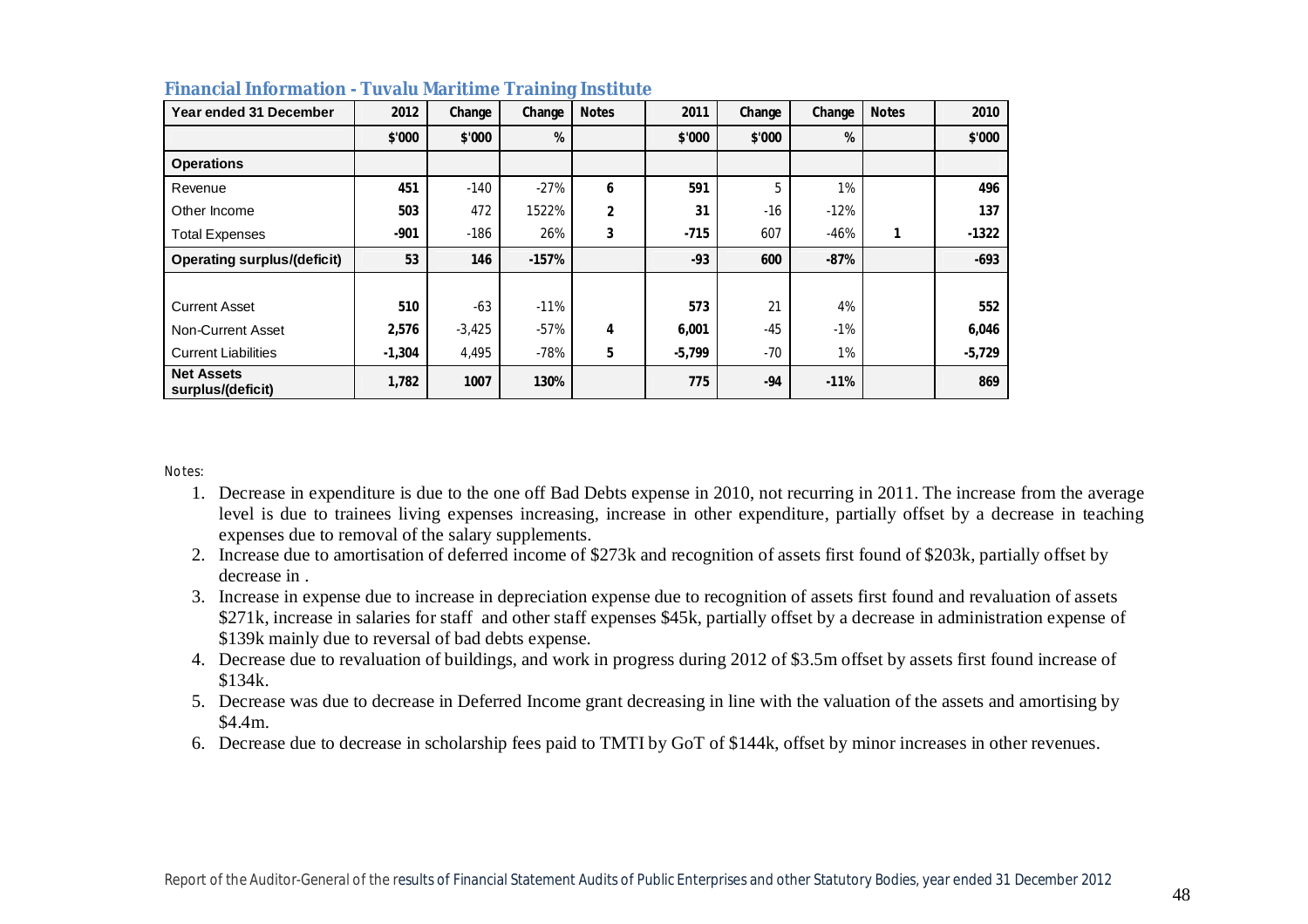# Audit results: Statutory Enterprises

### **Tuvalu National Provident Fund**

#### **Fund activities**

The Tuvalu National Provident Fund (TNPF) is constituted under the *National Provident Fund Act 2008*. The TNPF board is responsible for collecting of contributions; payments of benefits and administration expenses; and investing and accounting for all money collected, paid or invested. The Board, on behalf of the members, subject to ministerial oversight is responsible for setting levels of contributions, appointing investment managers and the general administration of the TNPF.

#### **Audit opinion**

The audit of the TNPF financial report for the 31 December 2012 resulted in unqualified Independent Audit Report (2011 – unqualified).

#### **Key issues**

VARIANCE BETWEEN THE MEMBERS' CONTRIBUTION LEDGER, THE LOANS SUBSIDIARY LEDGER AND THE GENERAL LEDGER

There was a variance noted between the members' contribution subsidiary ledger and the general ledger. There was also a variance between the loans subsidiary ledger and the general ledger.

In addition, there are significant amounts sitting in unallocated members' contribution and unidentified loan balances which have not been reconciled for many years.

These variances increase the risk that the members' contribution and loans and advances balance are misstated as at balance date. There is also a risk that certain members' contribution and loan accounts may not be accurate.

#### INABILITY TO GENERATE LOAN REPORTS AT BALANCE DATE

The TNPF is unable to generate effective loan reports from their loans management system. The following reports were not able to be produced:

- daily arrears report to assist in identifying customers who fail to make repayments by due date;
- loan arrears by members account for the year ended 31 December 2012; and
	- back dated reports for audit.

These reporting limitations have made it difficult for the TNPF to effectively manage and monitor loans falling into arrears. This has attributed to the high level of arrears on members' loans.

The TNPF needs to consider upgrading the loans management system to generate the reports highlighted above. This will allow the TNPF to effectively monitor arrears, effectively manage the loans portfolio and to minimise the level of accounts falling into arrears. In addition, training should be provided to staff to enhance their understanding and to increase their usage of the loans system.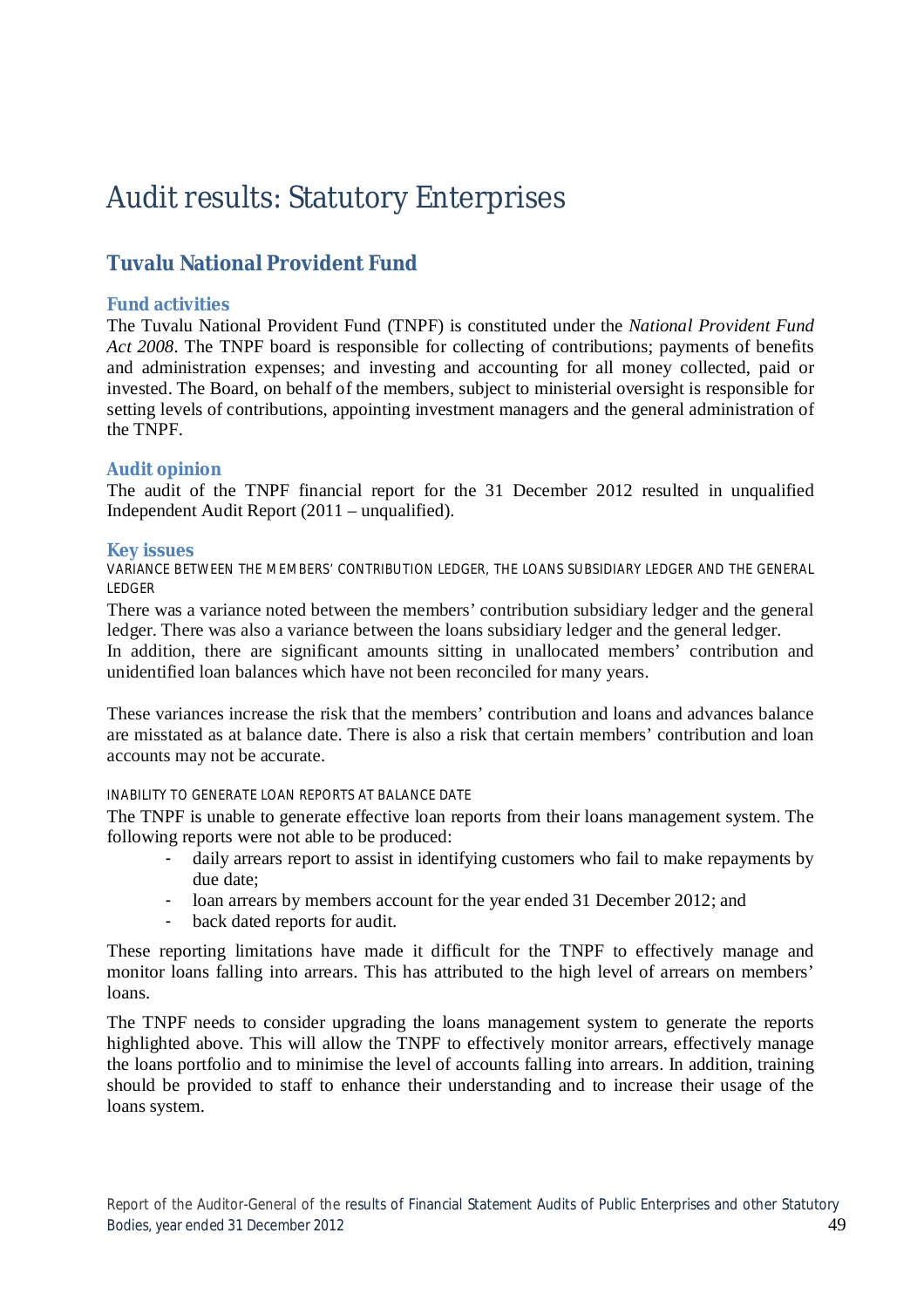#### LIMITED FOLLOW UP ON OUTSTANDING CONTRIBUTIONS AND SURCHARGES

As at 31 December 2012 approximately \$117k is owed to the Fund for surcharges of 5% levied to employers who fail to make contribution on their employees' behalf.

In order to reduce these arrears, the enforcement section of the TNPF needs to be strengthened in terms of increasing skills and expertise; improvement of policies and procedures; and regular and accurate reporting.

#### IT SKILLS AND EXPERTISE OF STAFF

The TNPF continues to face numerous system issues since the installation of its core system the LMS (Loans Management System) in 2008. The major issue noted during audit relates to unidentified variances between members' loan balances and contributions in the LMS compared with the general ledger.

The TNPF needs to resolve all system related issues on a timely basis and provide staff with proper effective training on the use of the LMS and the members' contribution recording system.

#### STRENGTHENING MANAGEMENT AND SUSTAINABILITY OF MEMBERS' CONTRIBUTION

Poor management of members' contribution resulted in a significant cash outflow and a decrease in values of members' retirement funds. This was due to members taking out loans using their contributions as collateral and then not making repayment. The TNPF instead of closing out on the loan and offsetting it against the member's contribution has been letting the interest charged on the loan in arrears erode the member's contribution.

This continues to significantly affect the cash flows of the TNPF and the sustainability and security of members' funds.

#### LOANS PROCESS TO BE STRENGTHENED

Loan processing continued to require strengthening including issues surrounding:

- recognition of loan approval fees should be performed over the period of the loan;
- debt collection process for small member loans on the outer islands;
- arrears balance distortion due to system not being up dated; and
- arrears recovery.

#### **Control issues**

We identified scope for improvement in the following areas:

- $\triangleleft$  clearance of long outstanding reconciling items;
- $\triangle$  review of loan repayments and debt collection process;
- review of policy surrounding recognition and accounting of interest;
- $\div$  credit monitoring tools over loans
- \* processes and controls over posting to members' contribution account; and
- $\cdot \cdot$  review and tightening of loan approval procedures

These and other matters have been formally raised in a management letter to the Board.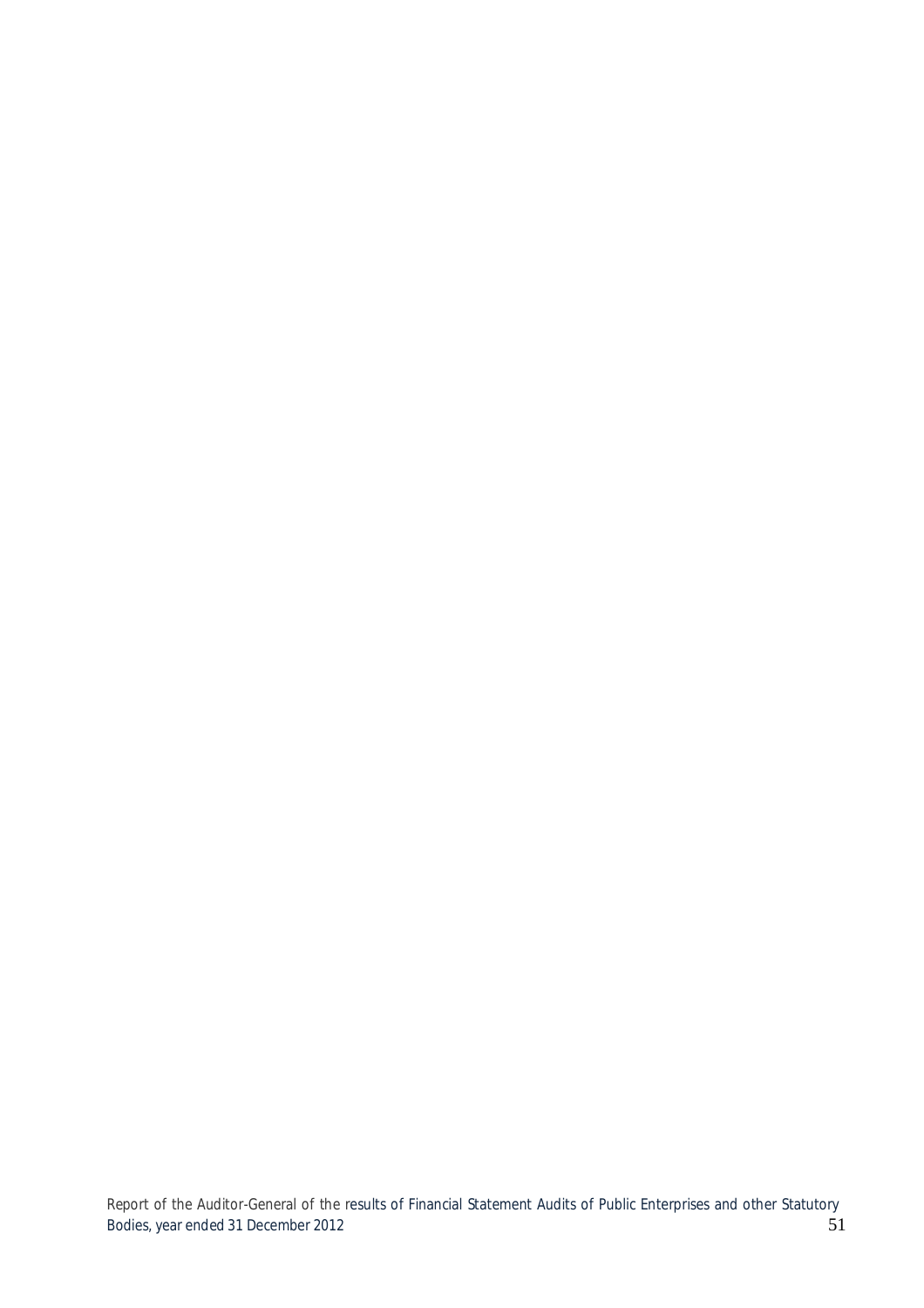| Year ended 31 December                 | 2012   | Change | Change | <b>Notes</b> | 2011   | Change | Change | <b>Notes</b> | 2010   |
|----------------------------------------|--------|--------|--------|--------------|--------|--------|--------|--------------|--------|
|                                        | \$'000 | \$'000 | %      |              | \$'000 | \$'000 | %      |              | \$'000 |
| <b>Operations</b>                      |        |        |        |              |        |        |        |              |        |
| Revenue                                | 4,182  | 1.892  | 83%    | 5            | 2,290  | $-650$ | $-22%$ |              | 2,940  |
| Expenses                               | $-650$ | 72     | $-10%$ | 6            | $-722$ | $-126$ | 21%    | 2            | -596   |
| Operating<br>surplus/(deficit)         | 3,532  | 1964   | 125%   |              | 1,568  | $-776$ | $-33%$ |              | 2,344  |
|                                        |        |        |        |              |        |        |        |              |        |
| <b>Current Assets</b>                  | 1,214  | $-899$ | $-43%$ | 7            | 2113   | 1196   | 130%   | 3            | 917    |
| Non-Current Assets                     | 42,673 | 5,167  | 14%    |              | 37,506 | 2,133  | 6%     | 4            | 35,373 |
| <b>Total Liabilities</b>               | $-123$ | $-105$ | 583%   |              | $-18$  | 13     | $-42%$ |              | $-31$  |
| <b>Net Assets</b><br>surplus/(deficit) | 43,764 |        |        |              | 39,601 | 3,342  | 9%     |              | 36,259 |

#### **Financial Information – Tuvalu National Provident Fund**

NOTES:

- 1. Decrease in revenue from 2010 to 2011 derives from a decrease in the number of approved loan due to the legislation passed that members should not have more than 40% of their total income committed to loan repayment. The 22% revenue decrease from prior year also results from lower returns due to deteriorations noted in the international market (esp. Australian market),opposed to a \$2m gain compared to prior year.
- 2. Increase due to increase in employee expenses, doubtful debts expense due as well as training and travel costs.
- 3. The 130% increase in current assets results from Board announcement to change off shore policy as the fund held back injection of the 2011 contribution received, Cash & cash equivalent containing the major increase from prior year (1.1 m).
- 4. The 6% increase in noncurrent assets results from an investment portfolio increase by \$1.3m, increase in property, plant and equipment of \$390k and also small increase of loan and advance to members attributed to the interest charge on the members (8.75% per annum).
- 5. Increase due to increase in unrealised gain on investments \$2,218 due to improved investment performance, partially offset by decreases in realised loss on transfer on investments \$193k and other operating income \$129k, mainly due to decreases in surcharges for late payment of TNPF contributions.
- 6. Decrease due to no doubtful debt expense in 2012 (\$190k in 2011) offset partially by increases in personnel expenses \$78k and depreciation \$11k.
- 7. The movement predominantly caused by decrease in Cash on hand of \$976k due to transfer of cash to investments at 2012 year end as opposed to cash in 2011.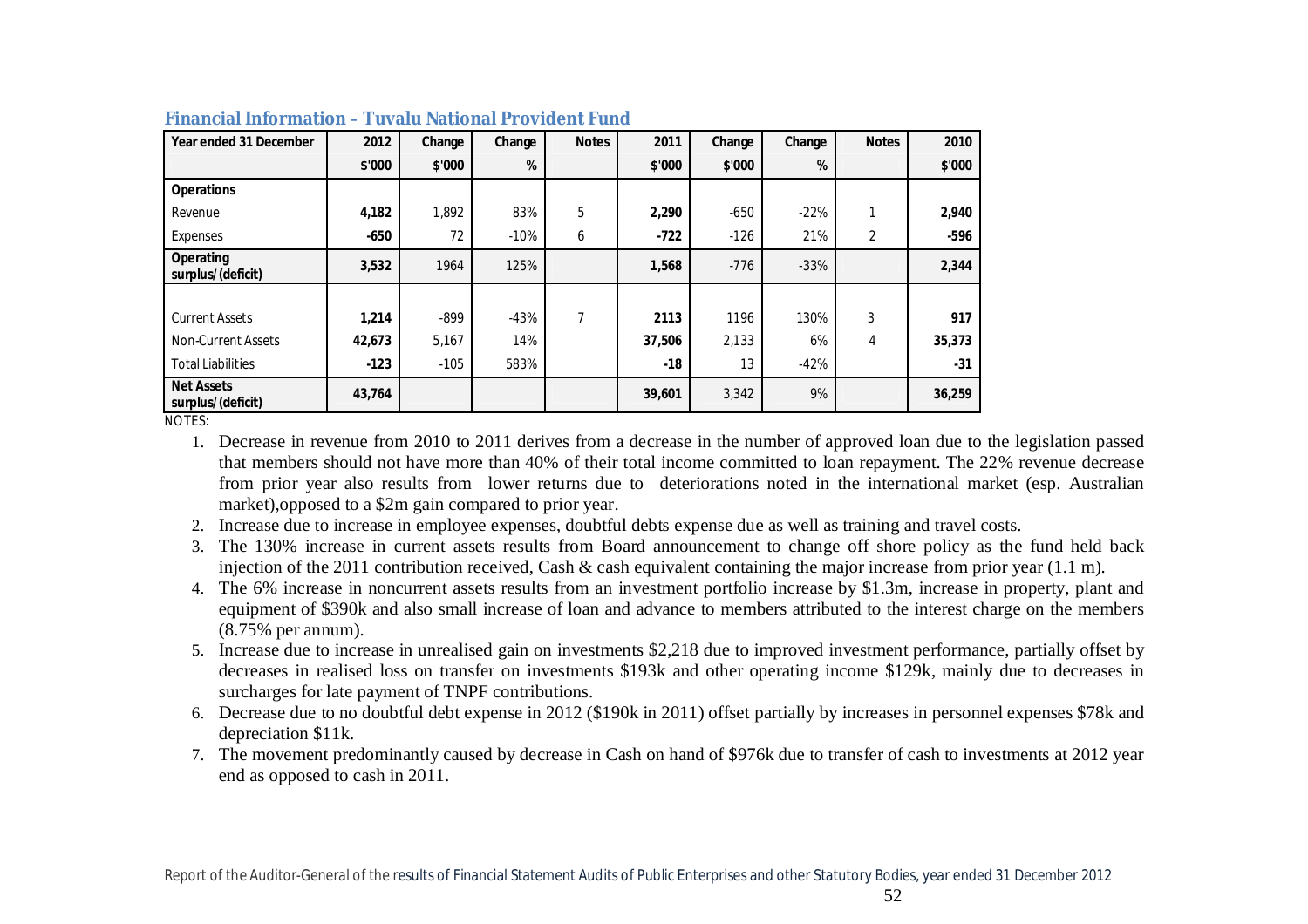### **Acknowledgements**

The Auditor-General, and the staff of the Audit Office, wish to acknowledge the support and assistance of the staff of all the public enterprises and statutory entities and we look forward to continued cooperation and improvements in the future.

### **Appendix 1: Definitions**

#### GOING CONCERN

Under the going concern assumption, an entity is viewed as continuing in business for the foreseeable future. General purpose financial statements are prepared on a going concern basis, unless management either intends to liquidate the entity or to cease operations, or has no realistic alternative but to do so. When the use of the going concern assumption is appropriate, assets and liabilities are recorded on the basis that the entity will be able to realize its assets and discharge its liabilities in the normal course of business.

#### PUBLIC ENTERPRISE

An organization included in Schedule 1 of the *Public Enterprises (Accountability and Performance) Act* and any subsidiary of a Public Enterprise. See Public Beneficial Enterprise and Public Trading Enterprise below.

#### PUBLIC BENEFICIAL ENTERPRISE

An organisation listed in Part B of Schedule 1 of the *Public Enterprises (Accountability and Performance) Act* and any subsidiary of a Public Beneficial Enterprise. Organisations listed in Part B of Schedule 1 are:

• Maritime Training Institute (TMTI)

#### PUBLIC TRADING ENTERPRISE

An organisation listed in Part A of Schedule 1 of the *Public Enterprises (Accountability and Performance) Act* and any subsidiary of a Public Trading Enterprise. Organisations listed in Part A of Schedule 1 are:

- National Bank of Tuvalu (NBT)
- Development Bank of Tuvalu (DBT)
- Telecommunications Corporation (TTC)
- Vaiaku Lagi Hotel (VLH)
- Electricity Corporation (TEC)
- Fishing Corporation (NAFICOT)
- Philatelic Bureau (TPB)
- Tuvalu Post and Travel Limited (TPTL)

COMMUNITY SERVICE OBLIGATION (SECTION 9 OF PE ACT)

(1) For the purposes of this Act a Community Service Obligation means: